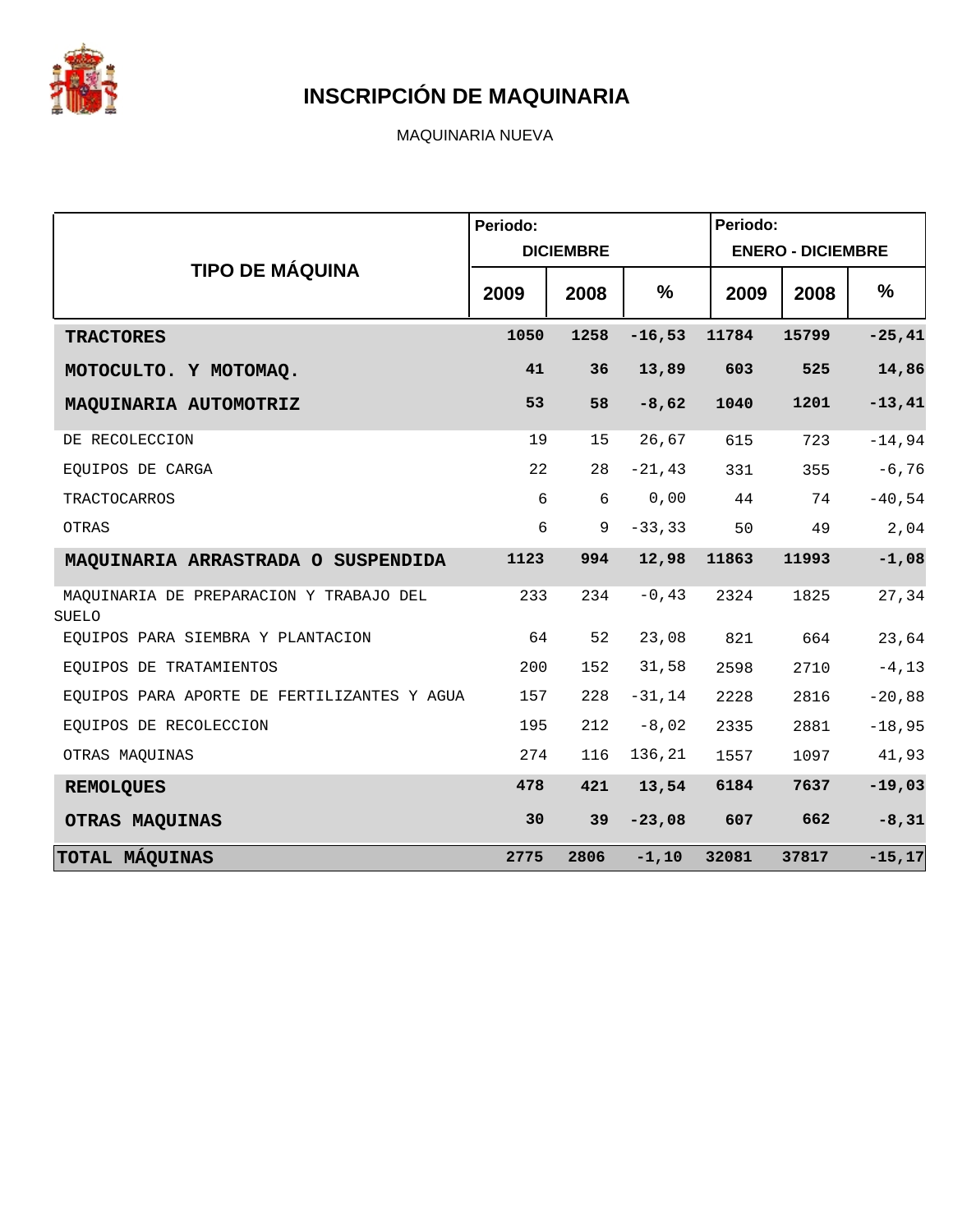

# **INSCRIPCIÓN DE MAQUINARIA POR COMUNIDADES AUTÓNOMAS**

#### MAQUINARIA NUEVA

|                        |        | TRACTORES      |       |       | MAOUINARIA<br>AUTOMOTRIZ |                       |                        | MAQUINARIA ARRASTRADA O SUSPENDIDA |        |       |                                          |                                         |               |                                         | OTRAS                     | TOTAL             |       |                  |                   |      |
|------------------------|--------|----------------|-------|-------|--------------------------|-----------------------|------------------------|------------------------------------|--------|-------|------------------------------------------|-----------------------------------------|---------------|-----------------------------------------|---------------------------|-------------------|-------|------------------|-------------------|------|
|                        | RUEDAS | <b>CADENAS</b> | OTROS | TOTAL | MOTOCUL<br>TORES         | ${\rm DE}$<br>RECOLE- | EQUIPOS<br>DE<br>CARGA | TRACTO-<br>CARROS                  | OTRAS  | TOTAL | PREPARA-<br>CIÓN<br><b>V</b><br>TRABAJOS | EQUIPOS<br>SIEMBRA<br>Y PLANT TRATAMIEN | EQUIPOS<br>DE | EQUIPOS<br>APORTE<br>FERTILIZ<br>Y AGUA | EQUIPOS<br>DE<br>RECOLEC. | OTRAS<br>MÁQUINAS | TOTAL | <b>REMOLQUES</b> | MÁQUINAS MÁQUINAS |      |
| ANDALUCIA              | 238    | 17             | 3     | 258   | $\Omega$                 | $\overline{a}$        | $\mathbf{r}$           |                                    | $\cap$ | 10    | 4                                        | $\Omega$                                | 41            | 6                                       | 18                        | 17                | 86    | 223              |                   | 578  |
| <b>ARAGON</b>          | 69     | 0              | 0     | 69    | 0                        | $\overline{2}$        |                        | 0                                  |        |       | 13                                       | 3                                       | 9             | 15                                      | 5                         | 25                | 70    | 13               | 0                 | 157  |
| <b>ASTURIAS</b>        | 19     | 0              | 0     | 19    |                          |                       |                        |                                    |        |       | 3                                        | 0                                       | 2             |                                         | 18                        | 6                 | 36    | 8                | 0                 | 65   |
| <b>BALEARES</b>        | 25     |                |       | 25    |                          |                       |                        |                                    |        |       | 2                                        |                                         | ∠             |                                         |                           | 6                 | 15    | 6                | ⌒                 | 48   |
| <b>CANARIAS</b>        | 48     |                |       | 48    | 22                       |                       | 0                      |                                    |        |       | 53                                       | 5                                       | 15            | 2                                       | 13                        | 22                | 110   |                  |                   | 189  |
| <b>CANTABRIA</b>       | 6      | 0              |       | 7     | 2                        |                       |                        | 0                                  |        |       | $\mathbf 0$                              | 0                                       | $\Omega$      | $\Omega$                                | $\overline{4}$            |                   | 6     | 2                |                   | 18   |
| <b>CASTILLA Y LEON</b> | 98     |                |       | 98    |                          | ⌒<br>∠                |                        |                                    |        |       | 61                                       | 22                                      | 24            | 32                                      | 39                        | 32                | 210   | 32               | 24                | 371  |
| CASTILLA-LA MANCHA     | 96     | 0              | 0     | 96    |                          | 2                     | 4                      |                                    |        |       | 24                                       | 16                                      | 20            | 21                                      | 14                        | 25                | 120   | 43               | 0                 | 266  |
| CATALUÑA               | 83     | 0              | 0     | 83    |                          |                       | 2                      | 0                                  |        |       | 4                                        | 3                                       | 4             | 12                                      | 5                         | 34                | 62    | 7                | 0                 | 156  |
| C.VALENCIANA           | 87     |                |       | 88    |                          |                       |                        |                                    |        |       |                                          |                                         | 16            |                                         |                           | 4                 | 34    | 15               | 0                 | 142  |
| <b>EXTREMADURA</b>     | 53     | 0              | 0     | 53    |                          | 6                     |                        |                                    |        |       | 15                                       | 4                                       | 13            |                                         |                           | 9                 | 49    | 34               | 0                 | 144  |
| <b>GALICIA</b>         | 73     | <sup>0</sup>   |       | 73    | 13                       |                       |                        |                                    |        |       | 17                                       | 5                                       | 10            | 32                                      | 43                        | 15                | 122   | 66               | O                 | 279  |
| <b>MADRID</b>          | 9      |                |       | 9     |                          |                       |                        |                                    |        |       |                                          |                                         |               |                                         | 0                         | $\overline{0}$    |       | 2                | 0                 | 14   |
| <b>MURCIA</b>          | 64     |                |       | 65    |                          |                       |                        |                                    |        |       | 8                                        | 0                                       | 27            |                                         | 19                        | 25                | 80    | 11               |                   | 157  |
| <b>NAVARRA</b>         | 10     | 0              |       | 10    |                          |                       |                        |                                    |        |       |                                          | 0                                       | 3             |                                         | $\mathcal{D}$             | $\Omega$          |       | 3                | O                 | 20   |
| PAIS VASCO             | 24     | 0              |       | 25    |                          |                       |                        |                                    |        |       |                                          |                                         |               | 6                                       | 2                         |                   | 12    | 2                | 0                 | 40   |
| RIOJA (LA)             | 24     | 0              |       | 24    |                          |                       |                        |                                    |        |       | 26                                       | 3                                       | 12            | 4                                       | 6                         | 51                | 102   |                  |                   | 131  |
| <b>TOTAL</b>           | 1026   | 18             | 6     | 1050  | 41                       | 19                    | 22                     | 6                                  | 6      | 53    | 233                                      | 64                                      | 200           | 157                                     | 195                       | 274               | 1123  | 478              | 30                | 2775 |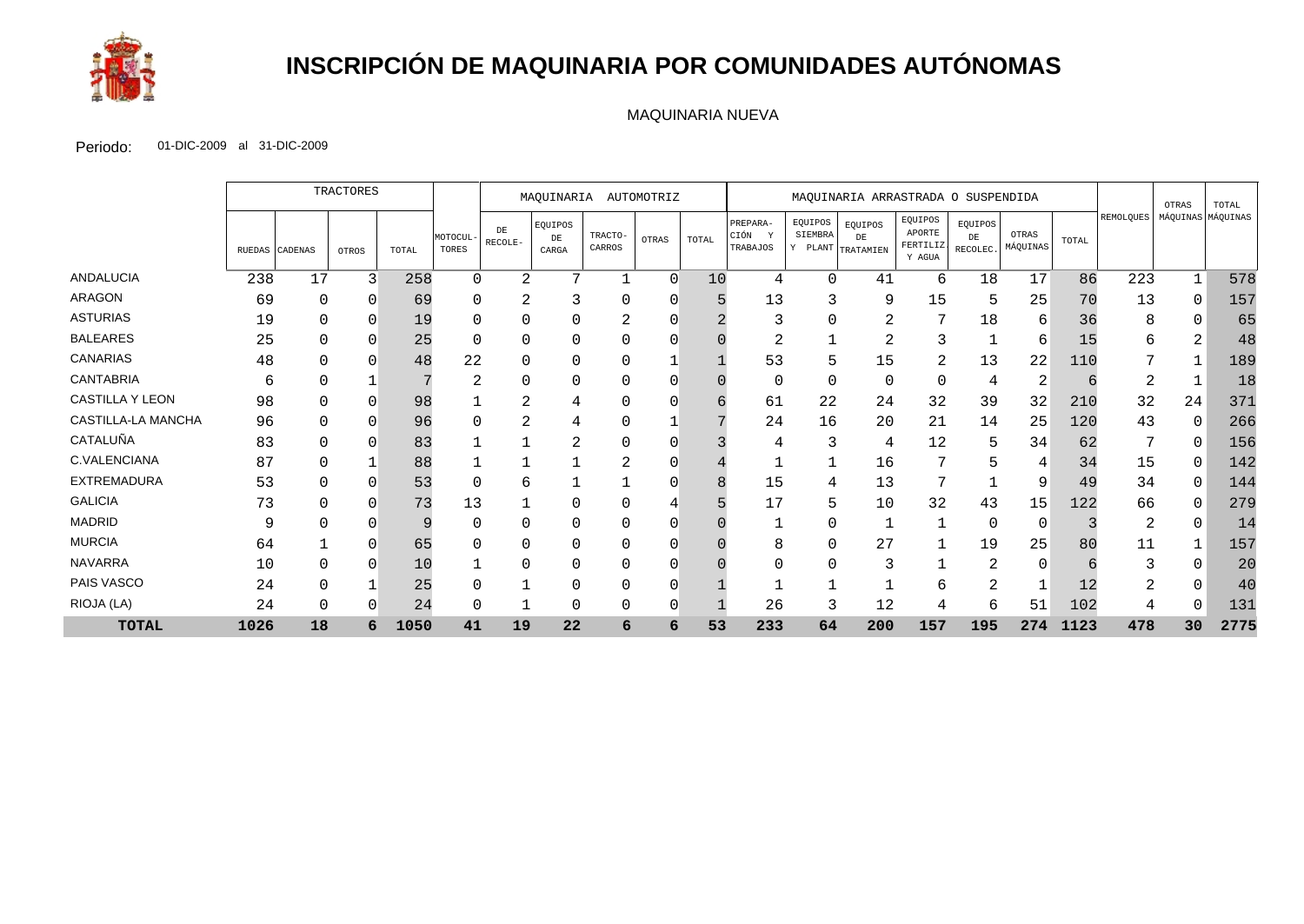

# **INSCRIPCIÓN DE MAQUINARIA POR PROVINCIAS Y COMUNIDADES AUTÓNOMAS**

MAQUINARIA NUEVA

|                    |               | <b>TRACTORES</b> |              |       | MAQUINARIA AUTOMOTRIZ |                         |                       |                   | MAQUINARIA ARRASTRADA O SUSPENDIDA |          |                               |                                  |                             |                                        |               |                            |       |                |                   |                   |
|--------------------|---------------|------------------|--------------|-------|-----------------------|-------------------------|-----------------------|-------------------|------------------------------------|----------|-------------------------------|----------------------------------|-----------------------------|----------------------------------------|---------------|----------------------------|-------|----------------|-------------------|-------------------|
|                    | <b>RUEDAS</b> | CADENAS          | OTROS        | TOTAL | MOTOCUL-<br>TORES     | DE<br>RECOLECCIÓN CARGA | EQUIPOS<br>${\rm DE}$ | TRACTO-<br>CARROS | OTRAS                              | TOTAL    | PREPARA-<br>CIÓN Y<br>TRABAJO | EQUIPOS<br>SIEMBRA Y<br>PLANTAC. | EQUIPOS<br>DE<br>TRATAMIEN. | EQUIPOS<br>APORTE<br>FERTILIZ.<br>AGUA | EQUIPOS<br>DE | OTRAS<br>RECOLEC. MÁQUINAS | TOTAL | REMOLQUES      | OTRAS<br>MÁQUINAS | TOTAL<br>MÁQUINAS |
| ALMERIA            | 13            | 0                | $\Omega$     | 13    | 0                     | $\Omega$                | -1                    | $\Omega$          | $\Omega$                           |          | $\Omega$                      | $\Omega$                         | 0                           | 1                                      | $\Omega$      | ∩                          |       |                | $\Omega$          | 16                |
| CADIZ              | 13            |                  | $\Omega$     | 15    |                       | 0                       |                       |                   |                                    |          |                               |                                  |                             |                                        |               |                            |       |                |                   | 22                |
| CORDOBA            | 44            |                  |              | 50    |                       | ∩                       |                       | ∩                 |                                    |          |                               |                                  |                             |                                        |               |                            |       | 42             |                   | 102               |
| GRANADA            | 40            |                  |              | 44    |                       | 0                       |                       | O                 |                                    |          |                               | $\Omega$                         | 14                          | $\Omega$                               |               | 3                          | 23    | 41             | 0                 | 108               |
| HUELVA             | 16            |                  | $\Omega$     | 16    |                       | 0                       |                       |                   |                                    |          |                               |                                  |                             | $\Omega$                               |               | $\Omega$                   |       |                | $\Omega$          | 19                |
| <b>JAEN</b>        | 57            |                  |              | 63    |                       | 2                       |                       | 0                 |                                    |          |                               |                                  | 8                           | $\Omega$                               |               | 9                          | 23    | 99             | $\Omega$          | 190               |
| MALAGA             | 29            |                  | $\Omega$     | 31    |                       | 0                       | ⌒                     | O                 |                                    |          |                               | $\Omega$                         | 10                          |                                        |               | 4                          | 22    | 17             | 0                 | 72                |
| SEVILLA            | 26            | U                | $\Omega$     | 26    | ∩                     | 0                       | ∩                     | 0                 | 0                                  |          | $\Omega$                      | $\Omega$                         | 4                           | $\Omega$                               |               | 0                          |       | 18             | 0                 | 49                |
| <b>ANDALUCIA</b>   | 238           | 17               | 3            | 258   | $\mathbf{0}$          | $\mathbf{2}$            | 7                     |                   | $\overline{0}$                     | 10       | 4                             | $\overline{0}$                   | 41                          | 6                                      | 18            | 17                         | 86    | 223            |                   | 578               |
| <b>HUESCA</b>      | 24            | $\Omega$         | $\Omega$     | 24    |                       | 0                       |                       | 0                 | 0                                  |          | 7                             |                                  | 4                           | 6                                      |               | 10                         | 33    |                | $\Omega$          | 62                |
| TERUEL             | 12            |                  | $\Omega$     | 12    |                       | $\Omega$                |                       | ∩                 |                                    |          |                               |                                  |                             | 6                                      |               | $\Omega$                   | 11    |                |                   | 26                |
| ZARAGOZA           | 33            | 0                | $\Omega$     | 33    |                       | $\overline{2}$          | $\overline{2}$        | 0                 | 0                                  |          | $\overline{2}$                | 2                                |                             | 3                                      | ∩             | 15                         | 26    |                | 0                 | 69                |
| <b>ARAGON</b>      | 69            | $\Omega$         | $\Omega$     | 69    | $\Omega$              | $\sqrt{2}$              | 3                     | $\Omega$          | $\overline{0}$                     | 5        | 13                            | 3                                | 9                           | 15                                     | 5             | 25                         | 70    | 13             | $\overline{0}$    | 157               |
| OVIEDO             | 19            | O                | 0            | 19    | $\Omega$              | 0                       | $\Omega$              | 2                 | 0                                  |          | 3                             | $\Omega$                         | 2                           | 7                                      | 18            | 6                          | 36    | 8              | $\Omega$          | 65                |
| <b>ASTURIAS</b>    | 19            | $\overline{0}$   | $\Omega$     | 19    | $\Omega$              | $\mathbf 0$             | $\mathbf{0}$          | $\overline{2}$    | $\Omega$                           | 2        | 3                             | $\overline{0}$                   | $\mathbf{2}$                | 7                                      | 18            | 6                          | 36    | 8              | $\Omega$          | 65                |
| <b>BALEARES</b>    | 25            |                  | 0            | 25    | $\Omega$              | 0                       | 0                     | 0                 | 0                                  |          | $\overline{a}$                |                                  | $\overline{2}$              | 3                                      |               | 6                          | 15    | 6              | $\overline{2}$    | 48                |
| <b>BALEARES</b>    | 25            | $\overline{0}$   | $\mathbf{0}$ | 25    | $\mathbf{0}$          | $\overline{0}$          | $\mathbf{0}$          | 0                 | $\overline{0}$                     | $\Omega$ | 2                             | $\mathbf{1}$                     | 2                           | 3                                      |               | 6                          | 15    | 6              | 2                 | 48                |
| LAS PALMAS DE GRAN | 30            | O                | $\Omega$     | 30    |                       | $\mathbf{0}$            | $\Omega$              | $\Omega$          | 0                                  |          | 19                            | 3                                | 6                           | 1                                      |               | 9                          | 42    |                | $\Omega$          | 81                |
| SANTA CRUZ DE TENE | 18            | 0                | $\Omega$     | 18    | 17                    | 0                       | $\Omega$              | 0                 |                                    |          | 34                            | 2                                | 9                           | 1                                      | 9             | 13                         | 68    | 3              |                   | 108               |
| <b>CANARIAS</b>    | 48            | $\Omega$         | $\Omega$     | 48    | 22                    | $\overline{0}$          | $\mathbf{0}$          | $\Omega$          |                                    |          | 53                            | 5                                | 15                          | 2                                      | 13            | 22                         | 110   | 7              |                   | 189               |
| SANTANDER          | 6             | 0                |              |       | 2                     | 0                       | 0                     | 0                 | 0                                  |          | 0                             | $\Omega$                         | 0                           | 0                                      | 4             | 2                          | 6     | $\overline{2}$ |                   | 18                |
| <b>CANTABRIA</b>   | 6             | $\Omega$         |              |       | 2                     | $\mathbf 0$             | $\Omega$              | $\Omega$          | $\Omega$                           | $\Omega$ | $\mathbf 0$                   | $\overline{0}$                   | $\overline{0}$              | $\Omega$                               | 4             | 2                          | 6     | $\overline{2}$ |                   | 18                |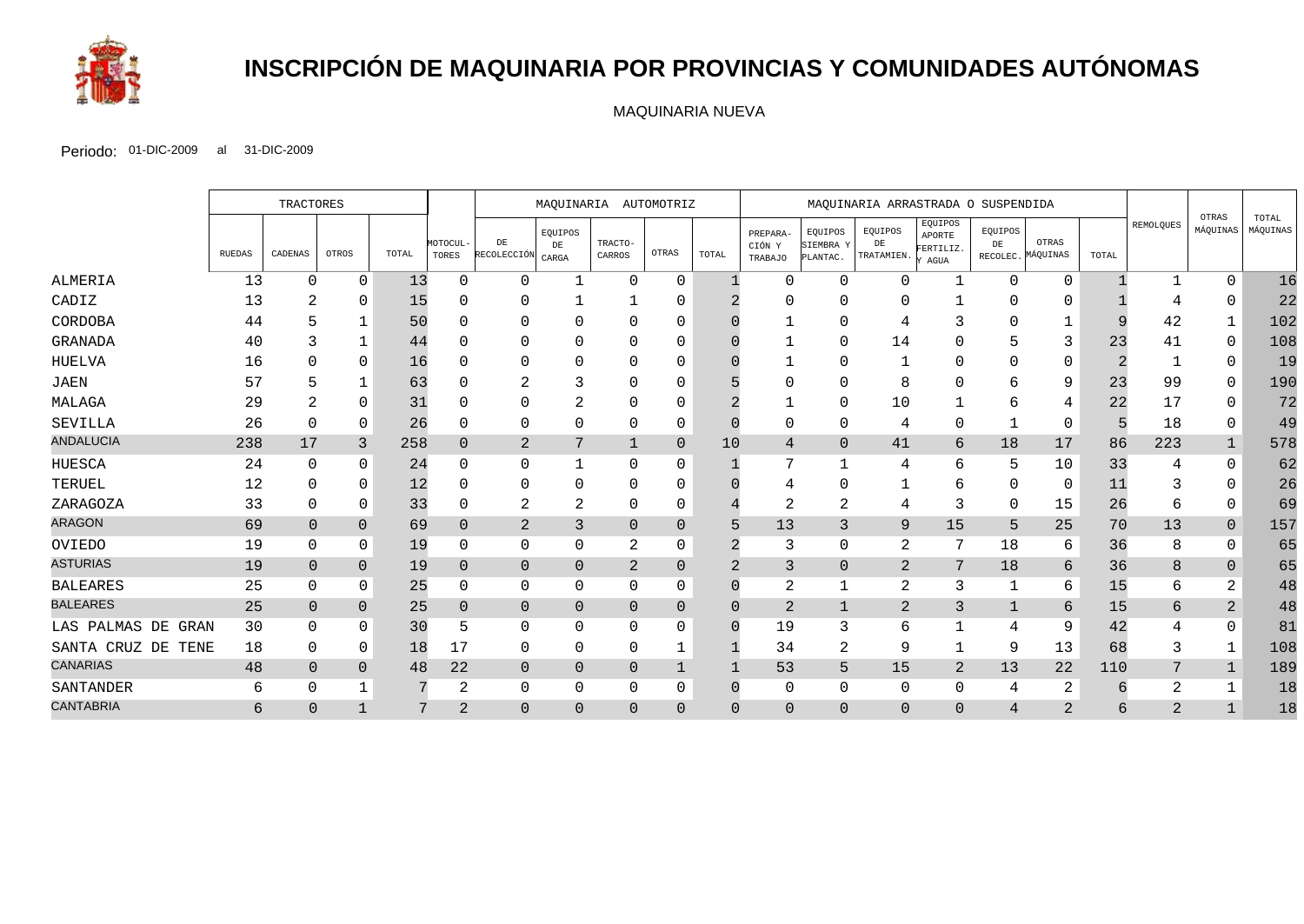

# **INSCRIPCIÓN DE MAQUINARIA POR PROVINCIAS Y COMUNIDADES AUTÓNOMAS**

MAQUINARIA NUEVA

|                     |               | <b>TRACTORES</b> |                |       |                   | MAQUINARIA AUTOMOTRIZ    |                               |                   | MAQUINARIA ARRASTRADA O SUSPENDIDA |              |                               |                                  |                             |                                        |               | OTRAS                      |       |                |                |                   |
|---------------------|---------------|------------------|----------------|-------|-------------------|--------------------------|-------------------------------|-------------------|------------------------------------|--------------|-------------------------------|----------------------------------|-----------------------------|----------------------------------------|---------------|----------------------------|-------|----------------|----------------|-------------------|
|                     | <b>RUEDAS</b> | CADENAS          | OTROS          | TOTAL | MOTOCUL-<br>TORES | $\rm{DE}$<br>RECOLECCIÓN | EQUIPOS<br>$\rm{DE}$<br>CARGA | TRACTO-<br>CARROS | OTRAS                              | TOTAL        | PREPARA-<br>CIÓN Y<br>TRABAJO | EQUIPOS<br>SIEMBRA Y<br>PLANTAC. | EQUIPOS<br>DE<br>TRATAMIEN. | EQUIPOS<br>APORTE<br>FERTILIZ.<br>AGUA | EQUIPOS<br>DE | OTRAS<br>RECOLEC. MÁQUINAS | TOTAL | REMOLQUES      | MÁQUINAS       | TOTAL<br>MÁQUINAS |
| AVILA               | 2             | $\Omega$         | $\mathbf 0$    | 2     | $\mathbf 0$       | $\mathsf{O}$             | 1                             | 0                 | $\mathbf 0$                        | -1           | 6                             | $\mathbf 0$                      | $\mathbf{1}$                | 1                                      | 5             | 5                          | 18    | 2              | $\mathbf{1}$   | 24                |
| <b>BURGOS</b>       | 18            | <sup>0</sup>     | $\Omega$       | 18    |                   | $\Omega$                 | $\Omega$                      | $\Omega$          | $\Omega$                           |              | 6                             | 5                                | 5                           | 4                                      | 2             | .5                         | 27    | 5              | 1              | 51                |
| LEON                | 17            | $\Omega$         | $\Omega$       | 17    |                   | 1                        | $\overline{2}$                | $\Omega$          | $\Omega$                           |              | 11                            | $\overline{2}$                   |                             | $\overline{2}$                         | 14            | 4                          | 36    |                | 8              | 71                |
| PALENCIA            | 6             |                  | $\Omega$       | 6     |                   |                          |                               | $\Omega$          | 0                                  |              |                               |                                  |                             | 8                                      | 8             | 5                          | 30    | 2              | 3              | 43                |
| SALAMANCA           | 9             | U                | $\Omega$       | 9     |                   | $\Omega$                 | $\Omega$                      | $\Omega$          | $\Omega$                           |              |                               | $\overline{2}$                   |                             | 2                                      | 2             | 3                          | 17    |                | $\Omega$       | 31                |
| SEGOVIA             | 12            | $\Omega$         | $\Omega$       | 12    |                   | $\Omega$                 | $\Omega$                      | $\Omega$          | $\Omega$                           |              | ς                             | $\Omega$                         | 2                           | 3                                      | $\Omega$      | 3                          | 11    |                | $\Omega$       | 27                |
| SORIA               | 4             | $\Omega$         | $\mathbf 0$    | 4     |                   | 0                        | $\Omega$                      | $\Omega$          | $\Omega$                           |              | 5                             | 4                                |                             | 3                                      | $\Omega$      | $\Omega$                   | 14    |                | $\Omega$       | 19                |
| VALLADOLID          | 18            | 0                | $\Omega$       | 18    |                   | 0                        | $\Omega$                      | $\Omega$          | $\Omega$                           |              | 10                            | $\overline{2}$                   | 8                           | 3                                      | 6             | 3                          | 32    |                | 9              | 60                |
| ZAMORA              | 12            | $\Omega$         | $\Omega$       | 12    |                   | $\mathbf 0$              | $\Omega$                      | $\Omega$          | $\Omega$                           |              | 9                             | $\overline{3}$                   | 1                           | 6                                      | 2             | 4                          | 25    | 6              | 2              | 45                |
| CASTILLA Y LEON     | 98            | $\overline{0}$   | $\overline{0}$ | 98    | 1                 | $\sqrt{2}$               | 4                             | $\overline{0}$    | $\overline{0}$                     | 6            | 61                            | 22                               | 24                          | 32                                     | 39            | 32                         | 210   | 32             | 24             | 371               |
| ALBACETE            | 23            | $\Omega$         | $\Omega$       | 23    | <sup>0</sup>      | 0                        | $\mathbf 1$                   | $\Omega$          | $\Omega$                           |              | 3                             | $\overline{2}$                   | 2                           | 3                                      | 5             | 6                          | 21    | 8              | 0              | 53                |
| CIUDAD REAL         | 38            | 0                | $\Omega$       | 38    |                   | $\mathbf{1}$             | $\Omega$                      | $\Omega$          | 1                                  |              | 7                             | 3                                | 10                          | 6                                      | 6             | 9                          | 41    | 20             | 0              | 101               |
| <b>CUENCA</b>       | 9             | <sup>0</sup>     | $\Omega$       | 9     |                   | 0                        | $\Omega$                      | $\Omega$          | $\Omega$                           |              |                               |                                  |                             | 4                                      |               | 5                          | 23    | $\overline{2}$ | $\Omega$       | 34                |
| GUADALAJARA         | 7             | <sup>0</sup>     | $\Omega$       |       |                   | 0                        | O                             | $\Omega$          | $\Omega$                           |              | 3                             | 5                                |                             | 3                                      | $\Omega$      | 2                          | 14    | $\Omega$       | 0              | 21                |
| TOLEDO              | 19            | 0                | $\Omega$       | 19    |                   | 1                        | 3                             | $\Omega$          | 0                                  |              | 7                             | $\mathbf{1}$                     | 3                           | 5                                      | 2             | 3                          | 21    | 13             | $\Omega$       | 57                |
| CASTILLA-LA MANCHA  | 96            | $\Omega$         | $\Omega$       | 96    | $\Omega$          | $\overline{2}$           | 4                             | $\overline{0}$    | $\mathbf{1}$                       | 7            | 24                            | 16                               | 20                          | 21                                     | 14            | 25                         | 120   | 43             | $\overline{0}$ | 266               |
| <b>BARCELONA</b>    | 16            | $\Omega$         | $\mathbf{0}$   | 16    |                   | 0                        | 1                             | $\Omega$          | 0                                  |              | $\mathbf{1}$                  | $\mathbf 0$                      | $\mathbf{1}$                | 4                                      | 1             | 0                          |       |                | $\Omega$       | 24                |
| GIRONA              | 15            | 0                | $\Omega$       | 15    |                   | $\mathbf 0$              | $\Omega$                      | $\Omega$          | $\Omega$                           |              | $\Omega$                      | $\Omega$                         | ∩                           |                                        | $\Omega$      | $\Omega$                   |       |                | $\Omega$       | 16                |
| LLEIDA              | 28            | <sup>0</sup>     | $\Omega$       | 28    |                   | $\mathbf{1}$             | 1                             | $\Omega$          | $\Omega$                           |              | 3                             | $\overline{2}$                   |                             | 6                                      | 3             | 33                         | 48    |                | $\Omega$       | 81                |
| TARRAGONA           | 24            | $\Omega$         | $\mathbf 0$    | 24    |                   | $\mathsf 0$              | $\mathbf 0$                   | $\Omega$          | $\mathbf 0$                        |              | $\mathbf 0$                   | $\mathbf{1}$                     | 2                           | $\mathbf 1$                            | 1             | $\mathbf{1}$               | 6     |                | $\mathbf 0$    | 35                |
| CATALUÑA            | 83            | $\mathbf{0}$     | $\Omega$       | 83    | 1                 | $\mathbf{1}$             | 2                             | $\overline{0}$    | $\overline{0}$                     | 3            | 4                             | 3                                | 4                           | $12$                                   | 5             | 34                         | 62    | 7              | $\overline{0}$ | 156               |
| ALICANTE            | 25            | $\Omega$         | $\Omega$       | 25    | $\cap$            | $\mathbf 0$              | $\mathbf{1}$                  | $\Omega$          | $\Omega$                           |              | $\mathbf 0$                   | $\Omega$                         | 3                           | 0                                      | 2             | $\Omega$                   |       | 5              | $\Omega$       | 36                |
| CASTELLON           | 8             | $\Omega$         | $\Omega$       | 8     |                   | $\mathbf 0$              | $\Omega$                      | $\Omega$          | $\Omega$                           |              | 1                             | $\mathbf 0$                      | $\overline{2}$              | 3                                      | 3             | 3                          | 12    | $\overline{2}$ | 0              | 23                |
| VALENCIA            | 54            | 0                | 1              | 55    | $\mathbf 0$       | $\mathbf 1$              | 0                             | $\overline{2}$    | 0                                  |              | 0                             | $\mathbf{1}$                     | 11                          | 4                                      | 0             | 1                          | 17    | 8              | 0              | 83                |
| <b>C.VALENCIANA</b> | 87            | $\overline{0}$   | $\mathbf 1$    | 88    | 1                 | $\mathbf{1}$             | $\mathbf 1$                   | 2                 | $\overline{0}$                     |              | $\mathbf{1}$                  | $\mathbf{1}$                     | 16                          | 7                                      | 5             | 4                          | 34    | 15             | $\mathbf 0$    | 142               |
| <b>BADAJOZ</b>      | 34            | $\Omega$         | $\Omega$       | 34    | $\Omega$          | 3                        | $\mathbf{1}$                  | $\Omega$          | $\Omega$                           |              | 13                            | 4                                | 11                          | 5                                      |               | 6                          | 40    | 23             | $\Omega$       | 101               |
| CACERES             | 19            | 0                | $\Omega$       | 19    | <sup>0</sup>      | 3                        | 0                             | 1                 | 0                                  |              | 2                             | $\mathbf 0$                      | 2                           | 2                                      | 0             | 3                          | 9     | 11             | 0              | 43                |
| <b>EXTREMADURA</b>  | 53            | $\Omega$         | $\Omega$       | 53    | $\Omega$          | 6                        | $\mathbf{1}$                  | $\mathbf 1$       | $\Omega$                           | $\mathsf{B}$ | 15                            | $\overline{4}$                   | 13                          | 7                                      |               | $\mathsf{Q}$               | 49    | 34             | $\Omega$       | 144               |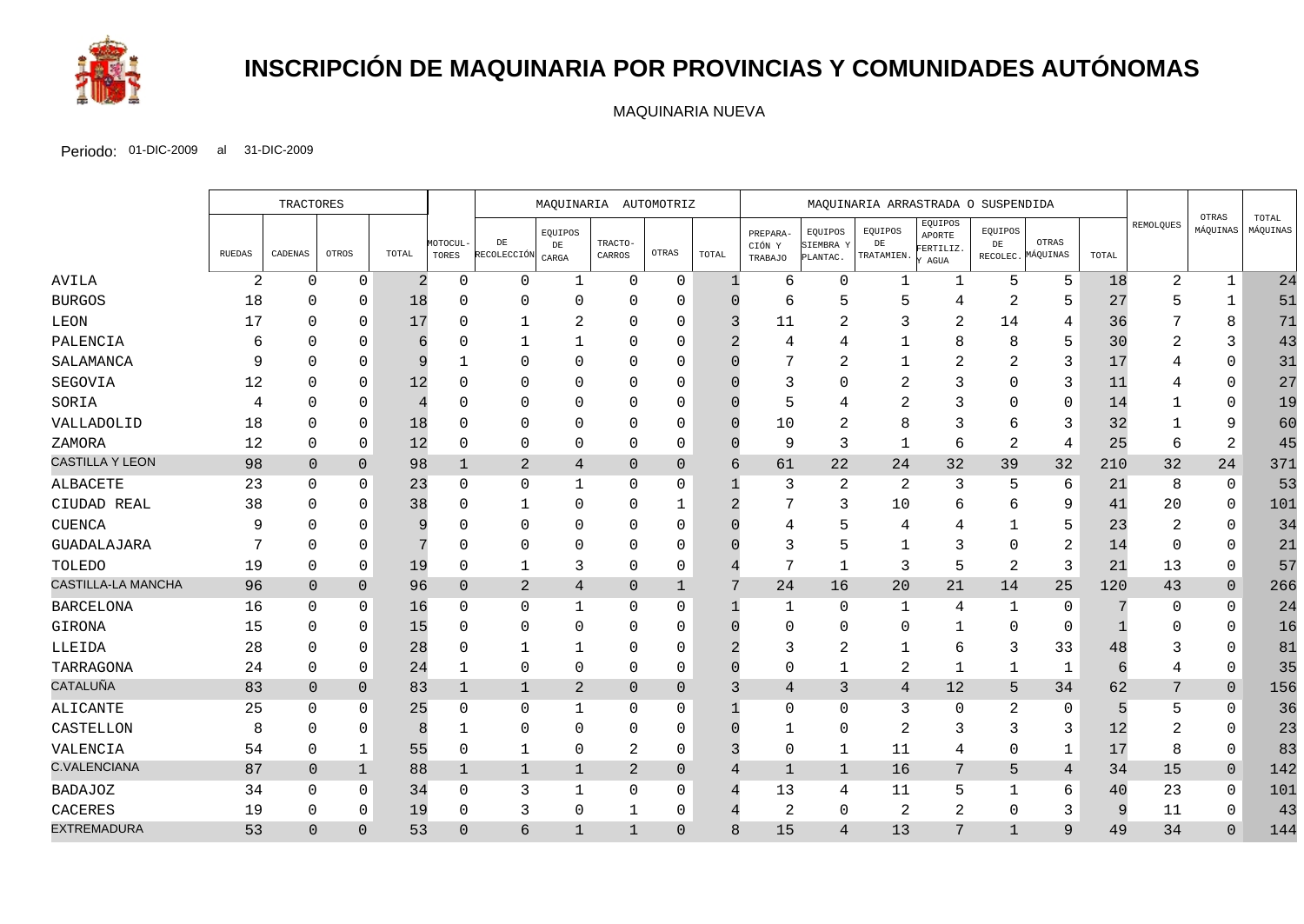

# **INSCRIPCIÓN DE MAQUINARIA POR PROVINCIAS Y COMUNIDADES AUTÓNOMAS**

MAQUINARIA NUEVA

|                   |                | TRACTORES      |                |       |                   | MAOUINARIA AUTOMOTRIZ    |                              |                   | MAQUINARIA ARRASTRADA O SUSPENDIDA |       |                               |                                  |                             |                                        |                           |                   |       |           |                   |                   |
|-------------------|----------------|----------------|----------------|-------|-------------------|--------------------------|------------------------------|-------------------|------------------------------------|-------|-------------------------------|----------------------------------|-----------------------------|----------------------------------------|---------------------------|-------------------|-------|-----------|-------------------|-------------------|
|                   | RUEDAS         | CADENAS        | OTROS          | TOTAL | MOTOCUL-<br>TORES | $\rm{DE}$<br>RECOLECCIÓN | EQUIPOS<br>DE<br>$\rm CARGA$ | TRACTO-<br>CARROS | OTRAS                              | TOTAL | PREPARA-<br>CIÓN Y<br>TRABAJO | EQUIPOS<br>SIEMBRA Y<br>PLANTAC. | EQUIPOS<br>DE<br>TRATAMIEN. | EQUIPOS<br>APORTE<br>FERTILIZ.<br>AGUA | EQUIPOS<br>DE<br>RECOLEC. | OTRAS<br>MÁQUINAS | TOTAL | REMOLQUES | OTRAS<br>MÁQUINAS | TOTAL<br>MÁQUINAS |
| A CORUÑA          | 31             | $\Omega$       | 0              | 31    |                   |                          | $\Omega$                     | $\Omega$          |                                    |       | 5                             | 4                                | 2                           | 11                                     | 12                        | 5                 | 39    | 14        | $\Omega$          | 90                |
| <b>LUGO</b>       | 11             |                |                | 11    |                   | $\Omega$                 |                              |                   | 4                                  |       |                               |                                  |                             | 21                                     | 25                        | כ                 | 58    | 13        |                   | 85                |
| OURENSE           | 9              |                |                | 9     |                   | $\Omega$                 | <sup>0</sup>                 | <sup>0</sup>      |                                    |       | 6                             |                                  |                             | 0                                      |                           | 2                 | 15    | 15        |                   | 40                |
| PONTEVEDRA        | 22             |                | 0              | 22    |                   | 0                        | $\Omega$                     | 0                 | 0                                  |       |                               | $\Omega$                         |                             | $\Omega$                               |                           | 3                 | 10    | 24        | 0                 | 64                |
| <b>GALICIA</b>    | 73             |                | $\overline{0}$ | 73    | 13                | $\mathbf 1$              | $\Omega$                     | $\Omega$          | 4                                  | 5     | 17                            | 5                                | 10                          | 32                                     | 43                        | 15                | 122   | 66        | $\overline{0}$    | 279               |
| MADRID            | 9              | $\Omega$       |                | 9     |                   | 0                        | $\Omega$                     | $\Omega$          | 0                                  |       |                               | $\mathbf 0$                      |                             |                                        | $\Omega$                  |                   |       | 2         |                   | 14                |
| <b>MADRID</b>     | $\overline{9}$ | $\overline{0}$ | $\Omega$       | 9     | 0                 | $\overline{0}$           | $\overline{0}$               | $\overline{0}$    | $\overline{0}$                     |       | $\mathbf{1}$                  | $\overline{0}$                   |                             | 1                                      | $\mathbf{0}$              |                   |       | 2         | $\overline{0}$    | 14                |
| MURCIA            | 64             |                | 0              | 65    |                   | 0                        | 0                            | $\Omega$          | 0                                  |       | 8                             | $\mathbf 0$                      | 27                          |                                        | 19                        | 25                | 80    | 11        |                   | 157               |
| <b>MURCIA</b>     | 64             |                | $\Omega$       | 65    |                   | $\overline{0}$           | $\Omega$                     | $\Omega$          | $\overline{0}$                     |       | 8                             | $\mathbf{0}$                     | 27                          |                                        | 19                        | 25                | 80    | 11        |                   | 157               |
| <b>NAVARRA</b>    | 10             | 0              | $\mathbf 0$    | 10    |                   | 0                        | 0                            | 0                 | 0                                  |       | 0                             | $\mathbf 0$                      | 3                           |                                        | 2                         | 0                 |       | 3         | $\Omega$          | 20                |
| <b>NAVARRA</b>    | 10             | $\overline{0}$ | $\overline{0}$ | 10    |                   | $\overline{0}$           | $\Omega$                     | $\Omega$          | 0                                  |       | $\overline{0}$                | $\overline{0}$                   | 3                           |                                        | $\overline{2}$            |                   | h     | 3         | $\overline{0}$    | 20                |
| ALAVA             | q              |                |                | 9     |                   | $\Omega$                 | <sup>0</sup>                 | <sup>0</sup>      | 0                                  |       | $\Omega$                      |                                  |                             | 3                                      | $\cap$                    |                   |       |           |                   | 14                |
| GUIPUZCOA         |                |                |                | 9     |                   | -1                       | $\Omega$                     | $\Omega$          | $\Omega$                           |       |                               | $\mathbf 0$                      |                             |                                        | $\sim$                    |                   |       |           |                   | 17                |
| VIZCAYA           |                |                |                |       |                   | 0                        | $\Omega$                     | $\Omega$          |                                    |       | 0                             | 0                                |                             | 2                                      |                           |                   |       |           |                   |                   |
| <b>PAIS VASCO</b> | 24             | $\Omega$       |                | 25    |                   | $\mathbf{1}$             | $\Omega$                     | $\Omega$          | 0                                  |       |                               |                                  |                             | 6                                      | 2                         |                   | 12    | 2         |                   | 40                |
| LA RIOJA          | 24             | $\Omega$       | 0              | 24    |                   | 1                        | $\Omega$                     | $\Omega$          | 0                                  |       | 26                            | 3                                | 12                          | 4                                      | 6                         | 51                | 102   |           | $\Omega$          | 131               |
| RIOJA (LA)        | 24             | $\Omega$       | $\Omega$       | 24    | $\Omega$          | $\mathbf{1}$             | $\Omega$                     | $\Omega$          | $\overline{0}$                     |       | 26                            | 3                                | 12                          | 4                                      | 6                         | 51                | 102   | 4         | $\Omega$          | 131               |
| <b>TOTAL</b>      | 1026           | 18             |                | 1050  | 41                | 19                       | 22                           | 6                 | 6                                  | 53    | 233                           | 64                               | 200                         | 157                                    | 195                       | 274               | 1123  | 478       | 30                | 2775              |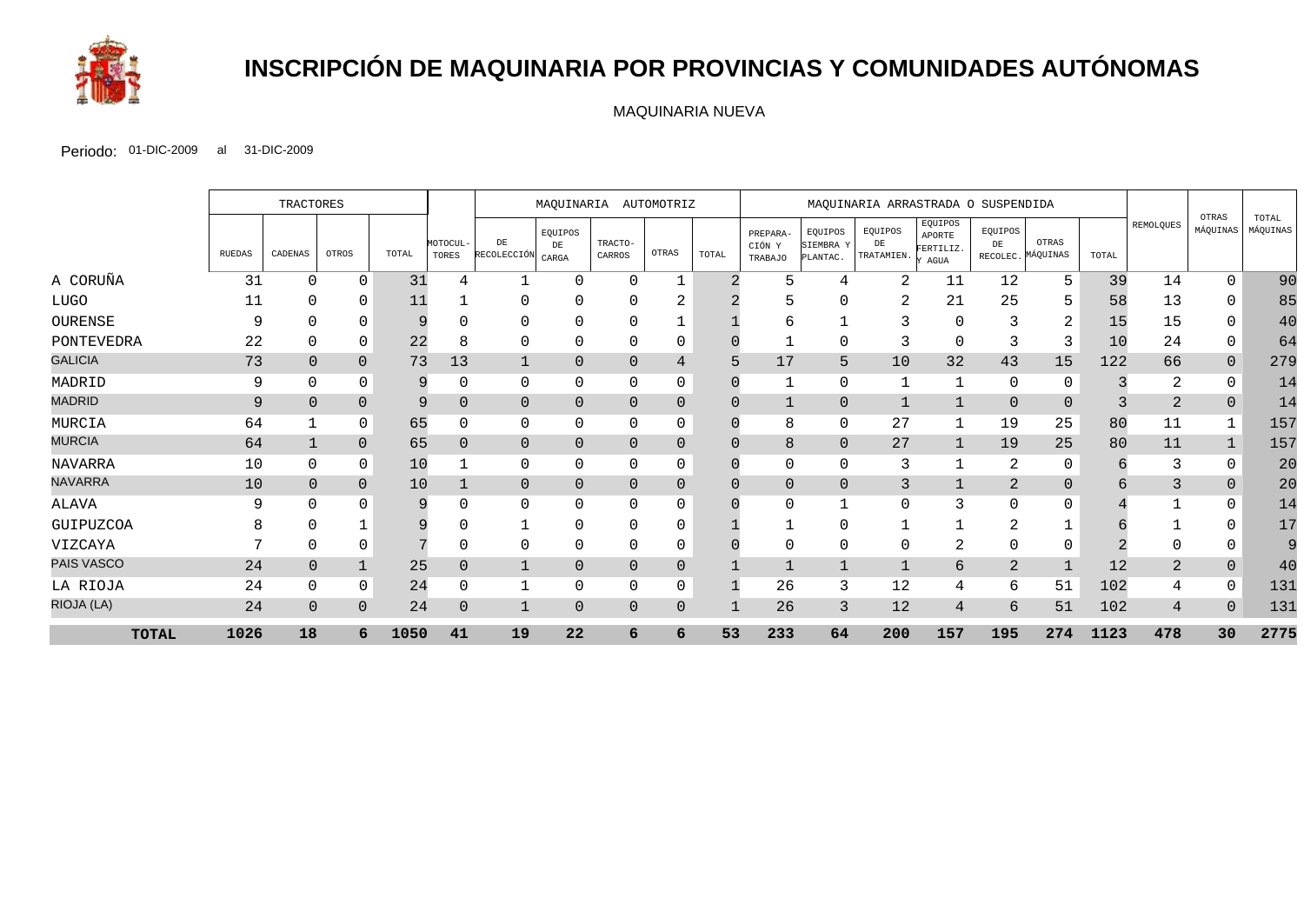

MAQUINARIA NUEVA

#### **ANDALUCIA**

|                                                  | Periodo:       | <b>DICIEMBRE</b> | Periodo:<br><b>ENERO - DICIEMBRE</b> |      |               |               |
|--------------------------------------------------|----------------|------------------|--------------------------------------|------|---------------|---------------|
| <b>TIPO DE MÁQUINA</b>                           | 2009           | 2008             | $\frac{0}{0}$                        | 2009 | 2008          | $\frac{9}{6}$ |
| <b>TRACTORES</b>                                 | 258            | 273              | $-5, 49$                             | 2389 | 3020          | $-20,89$      |
| MOTOCULTO. Y MOTOMAQ.                            | $\mathbf 0$    | $\overline{2}$   | $-100,00$                            | 20   | 22            | $-9,09$       |
| MAQUINARIA AUTOMOTRIZ                            | 10             | 12               | $-16,67$                             | 126  | 129           | $-2, 33$      |
| DE RECOLECCION                                   | 2              | $\mathbf 1$      | 100,00                               | 79   | 64            | 23,44         |
| EOUIPOS DE CARGA                                 | 7              | 9                | $-22, 22$                            | 36   | 49            | $-26,53$      |
| <b>TRACTOCARROS</b>                              | $\mathbf{1}$   | $\overline{a}$   | $-50,00$                             | 8    | 13            | $-38, 46$     |
| OTRAS                                            |                |                  |                                      | 3    | $\mathcal{E}$ | 0,00          |
| MAQUINARIA ARRASTRADA O SUSPENDIDA               | 86             | 70               | 22,86                                | 1087 | 1585          | $-31,42$      |
| MAQUINARIA DE PREPARACION Y TRABAJO DEL<br>SUELO | $\overline{4}$ | 7                | $-42,86$                             | 80   | 102           | $-21,57$      |
| EOUIPOS PARA SIEMBRA Y PLANTACION                | $\mathbf 0$    | $\mathbf{1}$     | $-100,00$                            | 10   | 29            | $-65, 52$     |
| EQUIPOS DE TRATAMIENTOS                          | 41             | 31               | 32, 26                               | 653  | 1052          | $-37,93$      |
| EQUIPOS PARA APORTE DE FERTILIZANTES Y AGUA      | 6              | 8                | $-25,00$                             | 118  | 146           | $-19,18$      |
| EQUIPOS DE RECOLECCION                           | 18             | 16               | 12,50                                | 133  | 147           | $-9,52$       |
| OTRAS MAQUINAS                                   | 17             | 7                | 142,86                               | 93   | 109           | $-14,68$      |
| <b>REMOLQUES</b>                                 | 223            | 157              | 42,04                                | 1390 | 1578          | $-11,91$      |
| OTRAS MAQUINAS                                   | $\mathbf{1}$   | $\mathbf{1}$     | 0,00                                 | 18   | 54            | $-66,67$      |
| TOTAL AUTONOMÍA                                  | 578            | 515              | 12,23                                | 5030 | 6388          | $-21, 26$     |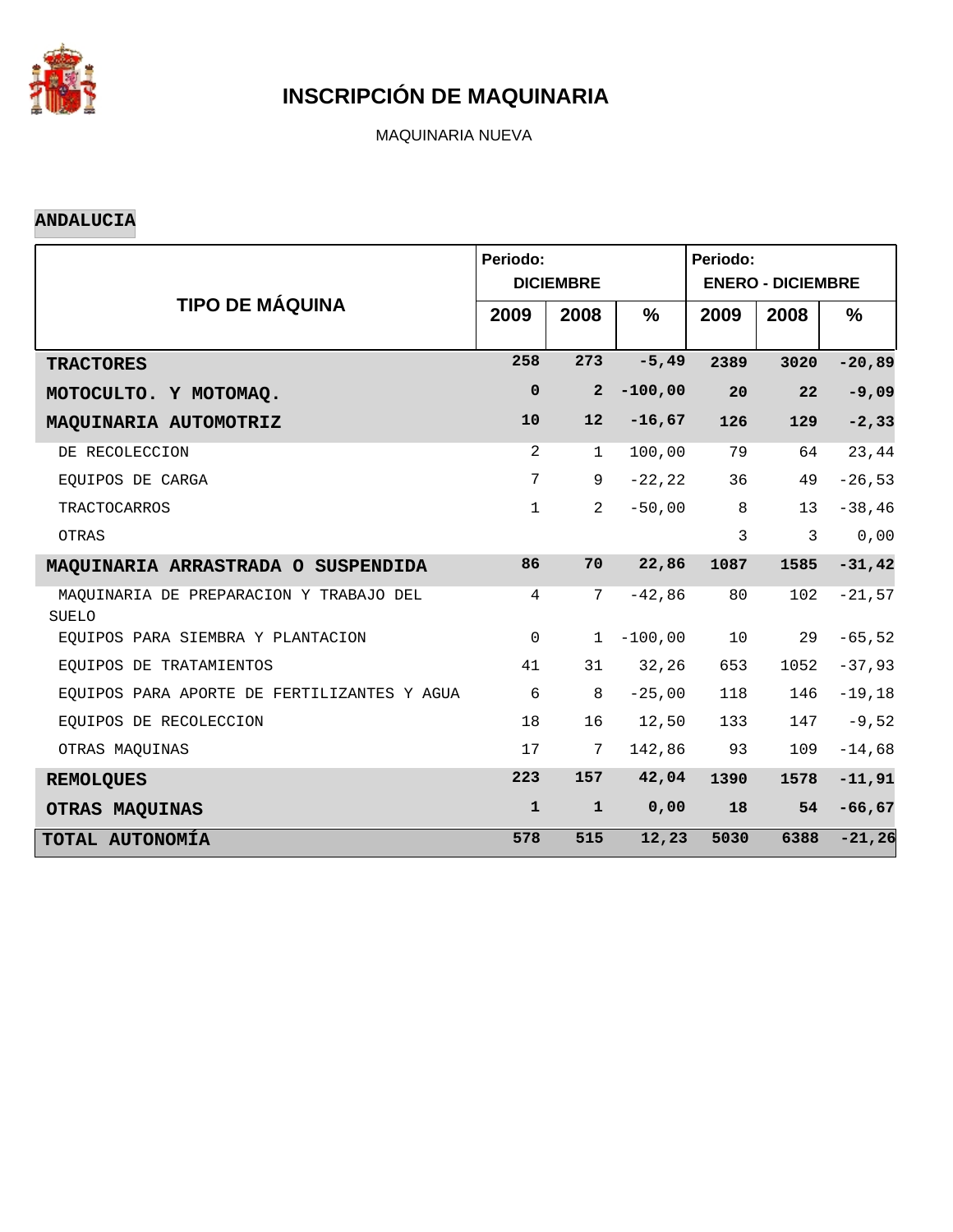

MAQUINARIA NUEVA

#### **ARAGON**

|                                                  | Periodo:       | <b>DICIEMBRE</b> |          | Periodo:<br><b>ENERO - DICIEMBRE</b> |                 |              |  |
|--------------------------------------------------|----------------|------------------|----------|--------------------------------------|-----------------|--------------|--|
| <b>TIPO DE MÁQUINA</b>                           | 2009           | 2008             | %        | 2009                                 | 2008            | $\%$         |  |
| <b>TRACTORES</b>                                 | 69             | 53               | 30,19    | 781                                  | 1080            | $-27,69$     |  |
| MOTOCULTO. Y MOTOMAQ.                            |                |                  |          | $\overline{3}$                       | $7\phantom{.0}$ | $-57,14$     |  |
| MAQUINARIA AUTOMOTRIZ                            | 5              | $\overline{4}$   | 25,00    | 119                                  | 125             | $-4,80$      |  |
| DE RECOLECCION                                   | 2              | $\mathbf{1}$     | 100,00   | 79                                   | 87              | $-9, 20$     |  |
| EOUIPOS DE CARGA                                 | 3              | 3                | 0,00     | 40                                   | 35              | 14,29        |  |
| OTRAS                                            |                |                  |          | $\mathsf{O}$                         |                 | $3 - 100,00$ |  |
| MAQUINARIA ARRASTRADA O SUSPENDIDA               | 70             | 60               | 16,67    | 795                                  | 868             | $-8,41$      |  |
| MAQUINARIA DE PREPARACION Y TRABAJO DEL<br>SUELO | 13             | 17               | $-23,53$ | 118                                  | 161             | $-26, 71$    |  |
| EQUIPOS PARA SIEMBRA Y PLANTACION                | $\overline{3}$ | 6                | $-50,00$ | 75                                   | 96              | $-21,88$     |  |
| EQUIPOS DE TRATAMIENTOS                          | 9              | 9                | 0,00     | 119                                  | 134             | $-11, 19$    |  |
| EQUIPOS PARA APORTE DE FERTILIZANTES Y AGUA      | 15             | 20               | $-25,00$ | 208                                  | 272             | $-23,53$     |  |
| EQUIPOS DE RECOLECCION                           | 5              | 3                | 66,67    | 154                                  | 153             | 0,65         |  |
| OTRAS MAQUINAS                                   | 25             | 5                | 400,00   | 121                                  | 52              | 132,69       |  |
| <b>REMOLQUES</b>                                 | 13             | 12               | 8,33     | 344                                  | 415             | $-17,11$     |  |
| OTRAS MAQUINAS                                   |                |                  |          | 5                                    | 5               | 0,00         |  |
| TOTAL AUTONOMÍA                                  | 157            | 129              | 21,71    | 2047                                 | 2500            | $-18, 12$    |  |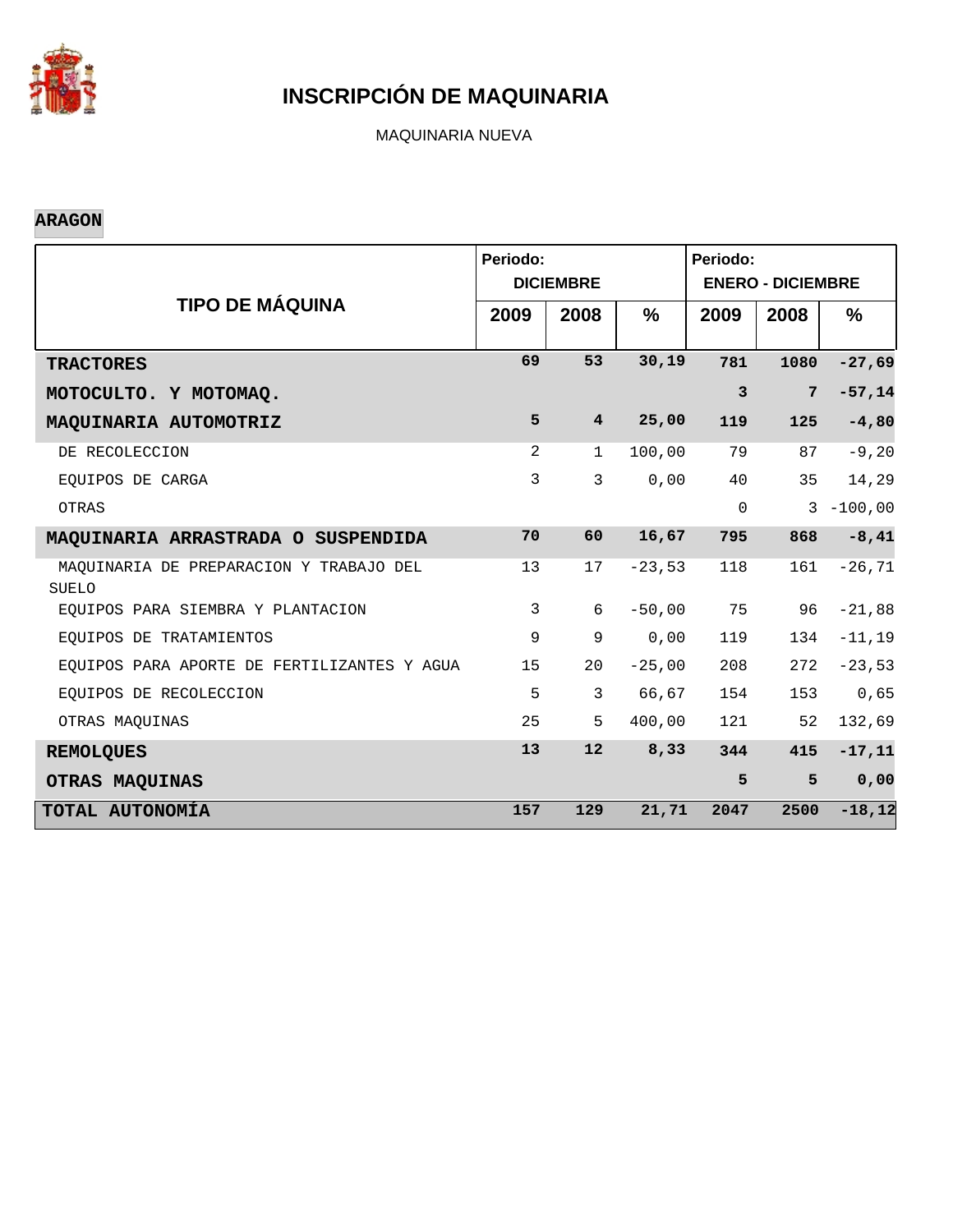

MAQUINARIA NUEVA

#### **ASTURIAS**

|                                                         | Periodo:       | <b>DICIEMBRE</b> |               | Periodo:<br><b>ENERO - DICIEMBRE</b> |                |               |  |
|---------------------------------------------------------|----------------|------------------|---------------|--------------------------------------|----------------|---------------|--|
| <b>TIPO DE MÁQUINA</b>                                  | 2009           | 2008             | $\frac{9}{6}$ | 2009                                 | 2008           | $\frac{9}{6}$ |  |
| <b>TRACTORES</b>                                        | 19             | 26               | $-26,92$      | 199                                  | 404            | $-50,74$      |  |
| MOTOCULTO. Y MOTOMAQ.                                   | $\mathbf 0$    | $\mathbf{1}$     | $-100,00$     | $\overline{\mathbf{3}}$              | 24             | $-87,50$      |  |
| MAQUINARIA AUTOMOTRIZ                                   | $\overline{2}$ | $\mathbf{3}$     | $-33, 33$     | 18                                   | 21             | $-14,29$      |  |
| DE RECOLECCION                                          | $\Omega$       | $\mathcal{E}$    | $-100,00$     | 3                                    | 5              | $-40,00$      |  |
| EQUIPOS DE CARGA                                        |                |                  |               | $\mathbf{3}$                         | 4              | $-25,00$      |  |
| <b>TRACTOCARROS</b>                                     | 2              | $\Omega$         |               | 11                                   | 9              | 22,22         |  |
| OTRAS                                                   |                |                  |               | $\mathbf{1}$                         | 3              | $-66, 67$     |  |
| MAQUINARIA ARRASTRADA O SUSPENDIDA                      | 36             | 46               | $-21,74$      | 176                                  | 722            | $-75,62$      |  |
| MAQUINARIA DE PREPARACION Y TRABAJO DEL<br><b>SUELO</b> | 3              | 6                | $-50,00$      | 11                                   | 74             | $-85, 14$     |  |
| EQUIPOS PARA SIEMBRA Y PLANTACION                       | $\mathsf{O}$   | 2                | $-100,00$     | $\mathbf{1}$                         | 6              | $-83, 33$     |  |
| EQUIPOS DE TRATAMIENTOS                                 | 2              | 3                | $-33, 33$     | $\overline{4}$                       | 23             | $-82,61$      |  |
| EOUIPOS PARA APORTE DE FERTILIZANTES Y AGUA             | 7              | 11               | $-36, 36$     | 58                                   | 135            | $-57,04$      |  |
| EOUIPOS DE RECOLECCION                                  | 18             | 12 <sup>°</sup>  | 50,00         | 82                                   | 364            | $-77,47$      |  |
| OTRAS MAOUINAS                                          | 6              | 12               | $-50,00$      | 20                                   | 120            | $-83, 33$     |  |
| <b>REMOLQUES</b>                                        | 8              | 5                | 60,00         | 106                                  | 145            | $-26,90$      |  |
| OTRAS MAQUINAS                                          |                |                  |               | $\mathbf{1}$                         | $\overline{3}$ | $-66,67$      |  |
| TOTAL AUTONOMÍA                                         | 65             | 81               | $-19,75$      | 503                                  | 1319           | $-61,87$      |  |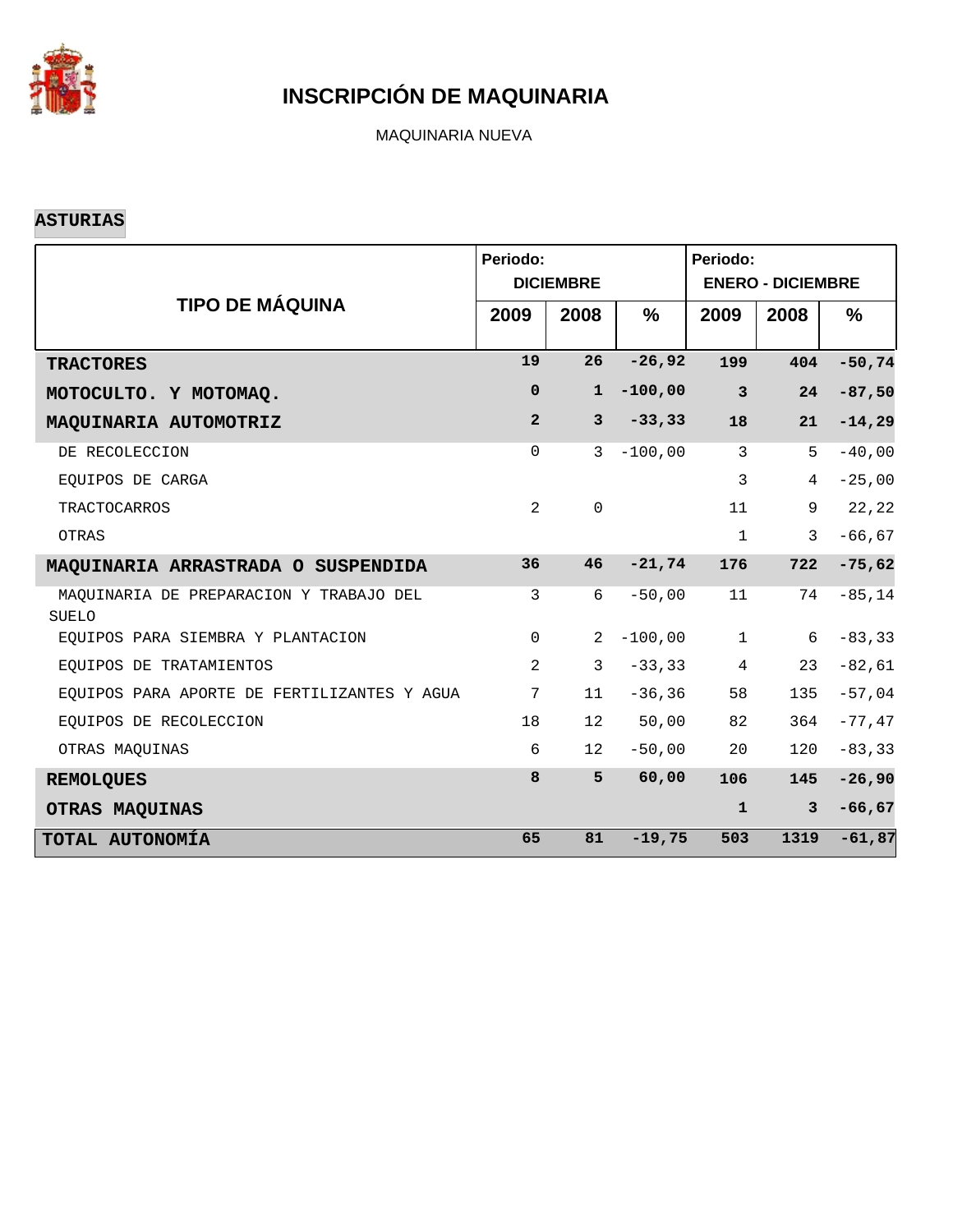

MAQUINARIA NUEVA

#### **BALEARES**

|                                                         | Periodo:       | <b>DICIEMBRE</b> |               | Periodo:<br><b>ENERO - DICIEMBRE</b> |             |           |  |
|---------------------------------------------------------|----------------|------------------|---------------|--------------------------------------|-------------|-----------|--|
| <b>TIPO DE MÁQUINA</b>                                  | 2009           | 2008             | $\frac{9}{6}$ | 2009                                 | 2008        | $\%$      |  |
| <b>TRACTORES</b>                                        | 25             | 29               | $-13,79$      | 372                                  | 486         | $-23, 46$ |  |
| MOTOCULTO. Y MOTOMAQ.                                   |                |                  |               | $\overline{3}$                       | $\mathbf 1$ | 200,00    |  |
| MAQUINARIA AUTOMOTRIZ                                   |                |                  |               | $\overline{\mathbf{4}}$              | 8           | $-50,00$  |  |
| DE RECOLECCION                                          |                |                  |               | 3                                    | 7           | $-57,14$  |  |
| EOUIPOS DE CARGA                                        |                |                  |               | $\mathbf 1$                          | $\mathbf 1$ | 0,00      |  |
| MAQUINARIA ARRASTRADA O SUSPENDIDA                      | 15             | 21               | $-28,57$      | 119                                  | 171         | $-30,41$  |  |
| MAOUINARIA DE PREPARACION Y TRABAJO DEL<br><b>SUELO</b> | 2              | 7                | $-71, 43$     | 26                                   | 44          | $-40, 91$ |  |
| EOUIPOS PARA SIEMBRA Y PLANTACION                       | $\mathbf{1}$   | $\mathbf 0$      |               | 5                                    | 5           | 0,00      |  |
| EOUIPOS DE TRATAMIENTOS                                 | 2              | $\mathbf 0$      |               | 9                                    | 8           | 12,50     |  |
| EQUIPOS PARA APORTE DE FERTILIZANTES Y AGUA             | 3              | 9                | $-66, 67$     | 33                                   | 51          | $-35, 29$ |  |
| EQUIPOS DE RECOLECCION                                  | $\mathbf{1}$   | $\overline{2}$   | $-50,00$      | 30                                   | 38          | $-21,05$  |  |
| OTRAS MAQUINAS                                          | 6              | 3                | 100,00        | 16                                   | 25          | $-36,00$  |  |
| <b>REMOLQUES</b>                                        | 6              | $\mathbf{1}$     | 500,00        | 61                                   | 85          | $-28, 24$ |  |
| OTRAS MAQUINAS                                          | $\overline{2}$ | 5                | $-60,00$      | 23                                   | 66          | $-65, 15$ |  |
| TOTAL AUTONOMÍA                                         | 48             | 56               | $-14,29$      | 582                                  | 817         | $-28,76$  |  |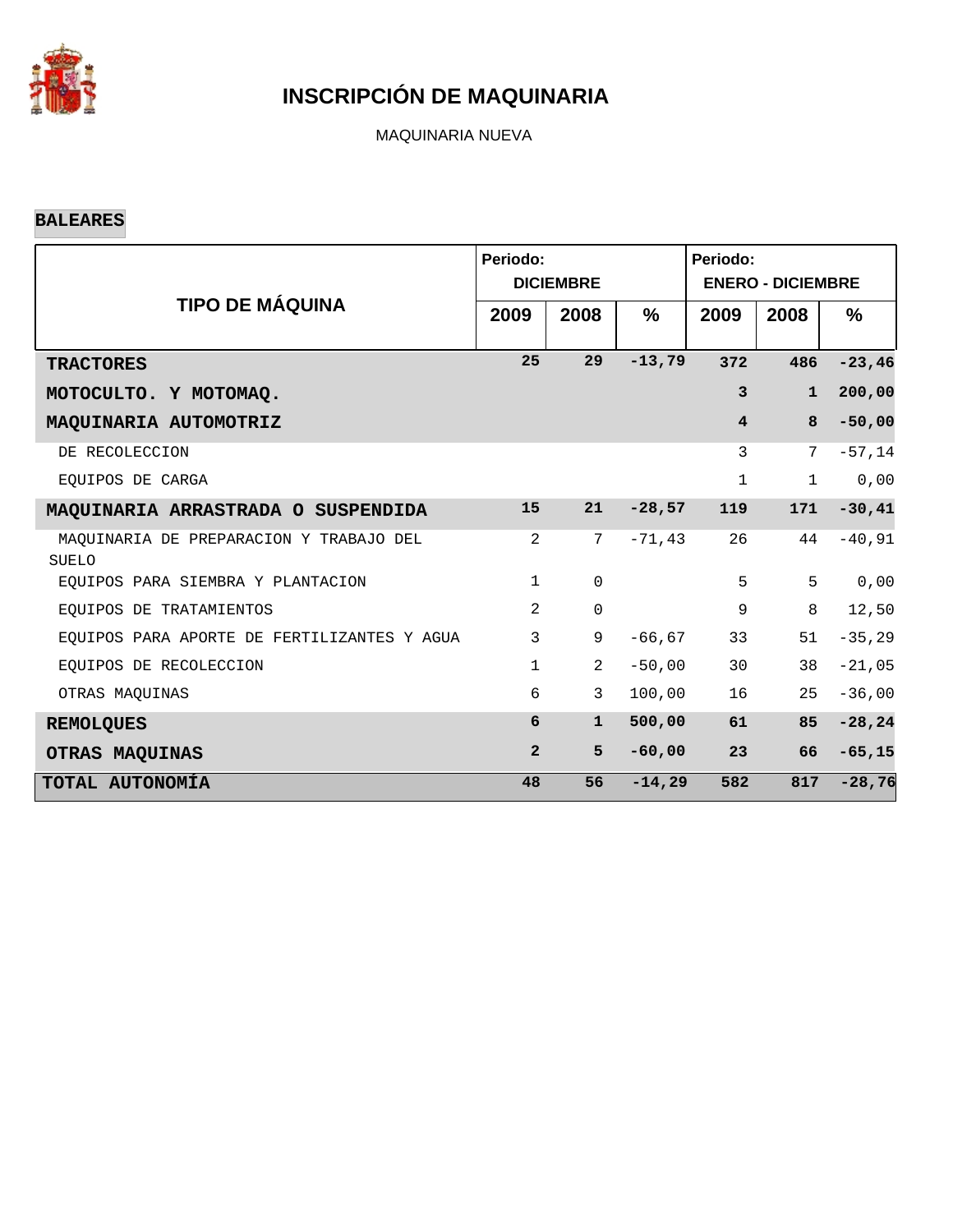

MAQUINARIA NUEVA

#### **CANARIAS**

|                                                  | Periodo:     | <b>DICIEMBRE</b> |               | Periodo:<br><b>ENERO - DICIEMBRE</b> |                |               |  |
|--------------------------------------------------|--------------|------------------|---------------|--------------------------------------|----------------|---------------|--|
| <b>TIPO DE MÁQUINA</b>                           | 2009         | 2008             | $\frac{0}{0}$ | 2009                                 | 2008           | $\frac{9}{6}$ |  |
| <b>TRACTORES</b>                                 | 48           | 37               | 29,73         | 290                                  | 186            | 55,91         |  |
| MOTOCULTO. Y MOTOMAQ.                            | 22           | 9                | 144,44        | 197                                  | 81             | 143,21        |  |
| MAQUINARIA AUTOMOTRIZ                            | $\mathbf{1}$ | $\overline{4}$   | $-75,00$      | 67                                   | 26             | 157,69        |  |
| DE RECOLECCION                                   |              |                  |               | $\mathbf{1}$                         | $\mathbf 0$    |               |  |
| EQUIPOS DE CARGA                                 | $\mathsf{O}$ | $\mathbf{3}$     | $-100,00$     | 56                                   | 14             | 300,00        |  |
| <b>TRACTOCARROS</b>                              | $\Omega$     | $\mathbf{1}$     | $-100,00$     | 5                                    | 11             | $-54,55$      |  |
| OTRAS                                            | $\mathbf{1}$ | $\mathbf 0$      |               | 5                                    | $\mathbf{1}$   | 400,00        |  |
| MAQUINARIA ARRASTRADA O SUSPENDIDA               | 110          |                  | $1**********$ | 556                                  |                | $5*********$  |  |
| MAQUINARIA DE PREPARACION Y TRABAJO DEL<br>SUELO | 53           | $\Omega$         |               | 238                                  |                | $7*******$    |  |
| EOUIPOS PARA SIEMBRA Y PLANTACION                | 5            | $\Omega$         |               | 34                                   | $\mathbf 0$    |               |  |
| EQUIPOS DE TRATAMIENTOS                          | 15           | $\mathbf 0$      |               | 102                                  |                | 2 5000,00     |  |
| EQUIPOS PARA APORTE DE FERTILIZANTES Y AGUA      | 2            | $\Omega$         |               | 19                                   |                | 1 1800,00     |  |
| EQUIPOS DE RECOLECCION                           | 13           | $\mathbf 0$      |               | 54                                   | $\Omega$       |               |  |
| OTRAS MAQUINAS                                   | 22           | 1                | 2100,00       | 109                                  |                | $7*******$    |  |
| <b>REMOLQUES</b>                                 | 7            | $\Omega$         |               | 18                                   | $\overline{4}$ | 350,00        |  |
| OTRAS MAQUINAS                                   | $\mathbf{1}$ | $\mathbf 0$      |               | 13                                   |                | 1 1200,00     |  |
| TOTAL AUTONOMÍA                                  | 189          | 51               | 270,59        | 1141                                 | 303            | 276,57        |  |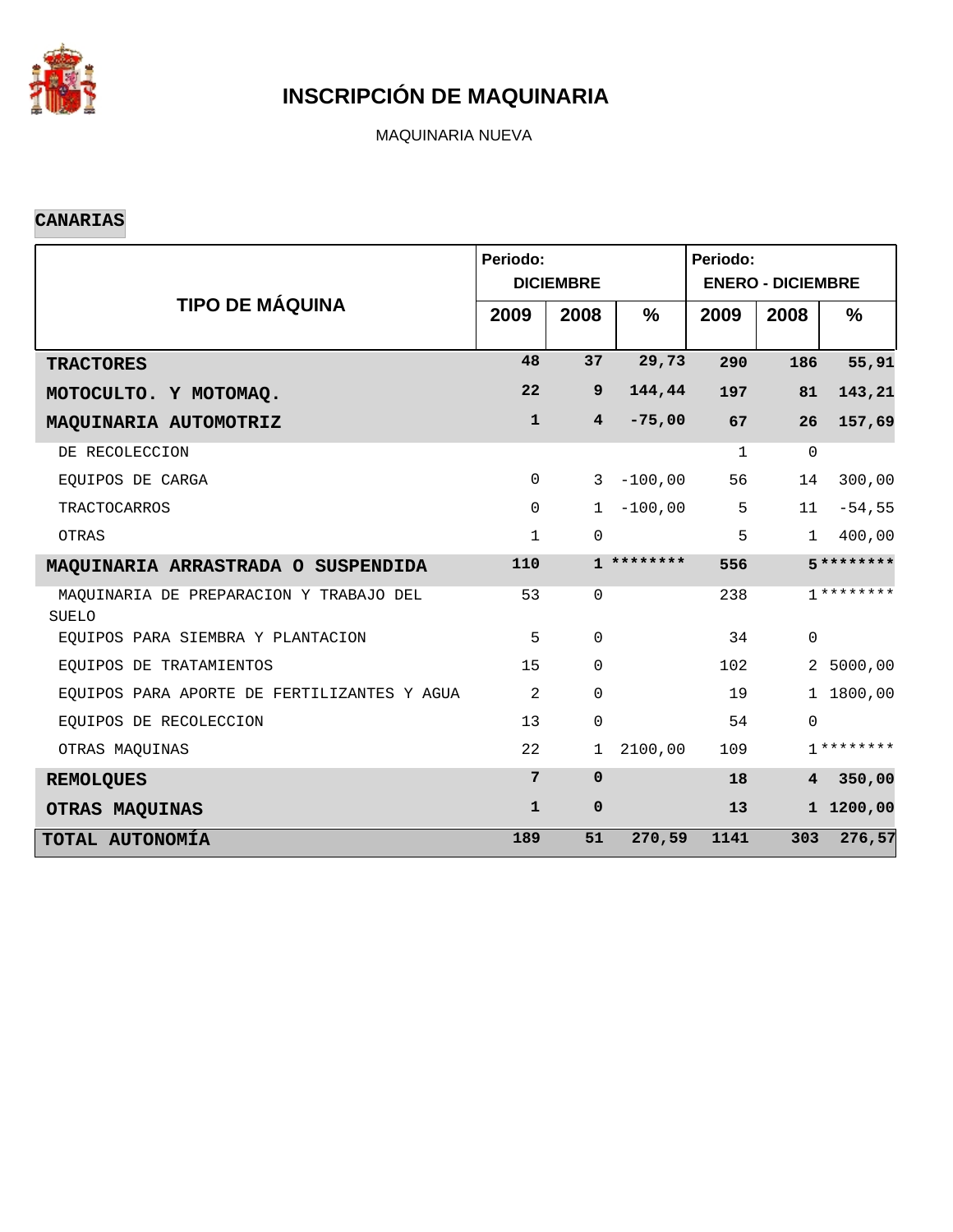

MAQUINARIA NUEVA

#### **CANTABRIA**

|                                                  | Periodo:       | <b>DICIEMBRE</b> |               | Periodo:<br><b>ENERO - DICIEMBRE</b> |              |               |  |
|--------------------------------------------------|----------------|------------------|---------------|--------------------------------------|--------------|---------------|--|
| <b>TIPO DE MÁQUINA</b>                           | 2009           | 2008             | $\frac{0}{0}$ | 2009                                 | 2008         | $\frac{9}{6}$ |  |
| <b>TRACTORES</b>                                 | $7\phantom{.}$ | 16               | $-56, 25$     | 89                                   | 121          | $-26, 45$     |  |
| MOTOCULTO. Y MOTOMAQ.                            | $\overline{2}$ | $\mathbf{1}$     | 100,00        | 12                                   | 9            | 33,33         |  |
| MAQUINARIA AUTOMOTRIZ                            | $\mathbf 0$    | $\mathbf{1}$     | $-100,00$     | 5                                    | 13           | $-61,54$      |  |
| DE RECOLECCION                                   |                |                  |               | 4                                    | $\mathbf{3}$ | 33,33         |  |
| EQUIPOS DE CARGA                                 | $\mathbf 0$    | 1                | $-100,00$     | $\mathbf{1}$                         | 7            | $-85, 71$     |  |
| <b>TRACTOCARROS</b>                              |                |                  |               | $\Omega$                             |              | $1 - 100,00$  |  |
| OTRAS                                            |                |                  |               | $\mathbf 0$                          |              | $2 - 100,00$  |  |
| MAQUINARIA ARRASTRADA O SUSPENDIDA               | 6              | 39 <sup>°</sup>  | $-84,62$      | 268                                  | 252          | 6, 35         |  |
| MAQUINARIA DE PREPARACION Y TRABAJO DEL<br>SUELO | $\mathbf 0$    | $\overline{4}$   | $-100,00$     | 24                                   | 21           | 14,29         |  |
| EOUIPOS PARA SIEMBRA Y PLANTACION                | $\Omega$       | 2                | $-100,00$     | $4\overline{ }$                      | 4            | 0,00          |  |
| EQUIPOS DE TRATAMIENTOS                          | $\Omega$       | $\mathbf{1}$     | $-100,00$     | $\mathbf{3}$                         | 5            | $-40,00$      |  |
| EQUIPOS PARA APORTE DE FERTILIZANTES Y AGUA      | $\Omega$       | 6                | $-100,00$     | 42                                   | 62           | $-32,26$      |  |
| EQUIPOS DE RECOLECCION                           | $\overline{4}$ | 22               | $-81,82$      | 141                                  | 129          | 9,30          |  |
| OTRAS MAQUINAS                                   | 2              | $\overline{4}$   | $-50,00$      | 54                                   | 31           | 74,19         |  |
| <b>REMOLQUES</b>                                 | $\overline{2}$ | $\mathbf{1}$     | 100,00        | 26                                   | 35           | $-25,71$      |  |
| OTRAS MAQUINAS                                   | $\mathbf{1}$   | 8                | $-87,50$      | 62                                   | 44           | 40,91         |  |
| TOTAL AUTONOMÍA                                  | 18             | 66               | $-72,73$      | 462                                  | 474          | $-2,53$       |  |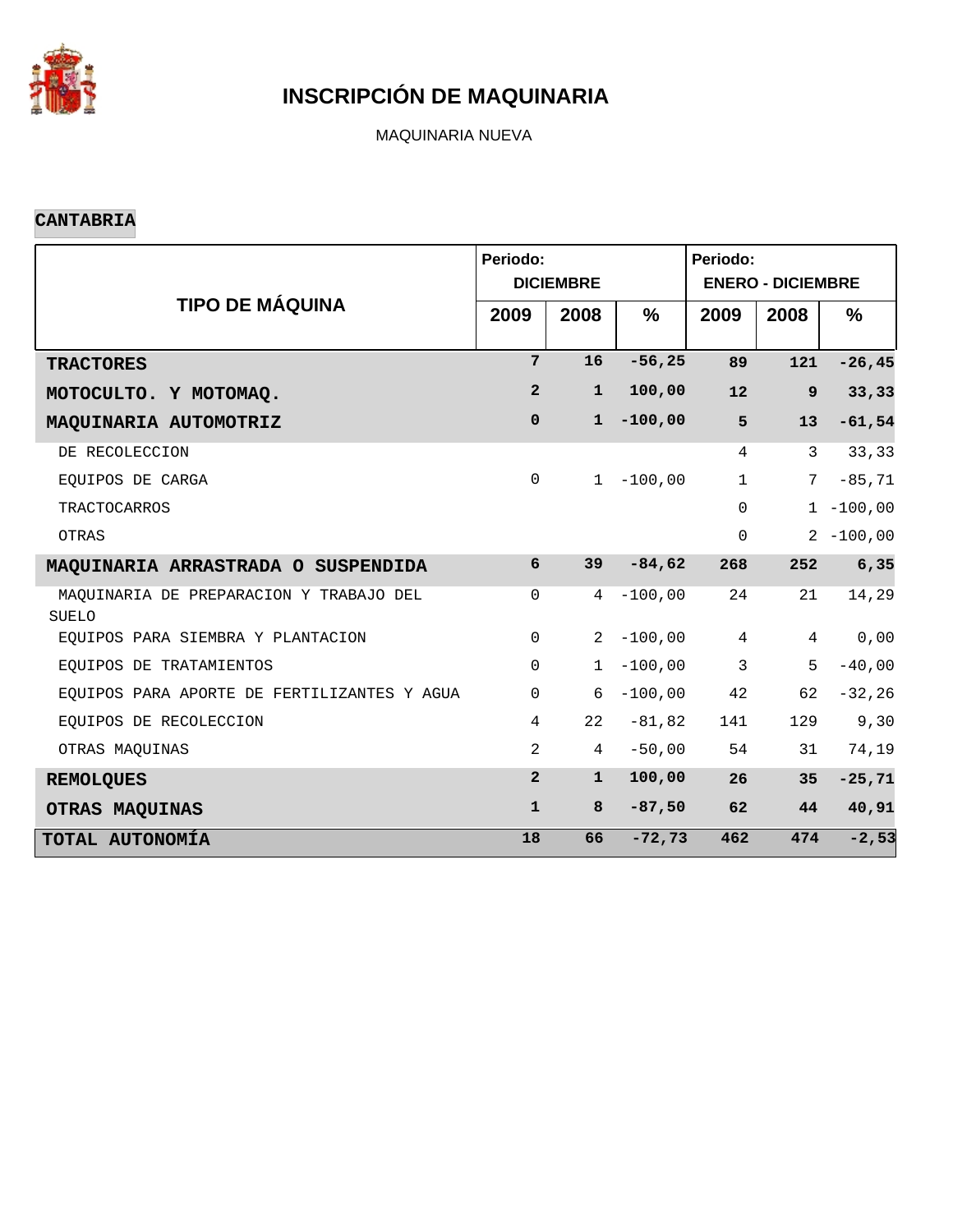

MAQUINARIA NUEVA

**CASTILLA Y LEON**

|                                                  | Periodo:       |                  |               | Periodo:     |                          |               |
|--------------------------------------------------|----------------|------------------|---------------|--------------|--------------------------|---------------|
|                                                  |                | <b>DICIEMBRE</b> |               |              | <b>ENERO - DICIEMBRE</b> |               |
| <b>TIPO DE MÁQUINA</b>                           | 2009           | 2008             | $\frac{9}{6}$ | 2009         | 2008                     | $\frac{9}{6}$ |
| <b>TRACTORES</b>                                 | 98             | 164              | $-40, 24$     | 1341         | 2178                     | $-38,43$      |
| MOTOCULTO. Y MOTOMAQ.                            | $\mathbf{1}$   | $\mathbf 0$      |               | 22           | 23                       | $-4, 35$      |
| MAQUINARIA AUTOMOTRIZ                            | 6              | 11               | $-45, 45$     | 201          | 271                      | $-25,83$      |
| DE RECOLECCION                                   | 2              | 6                | $-66, 67$     | 121          | 173                      | $-30,06$      |
| EQUIPOS DE CARGA                                 | $\overline{4}$ | 5                | $-20,00$      | 79           | 92                       | $-14, 13$     |
| <b>TRACTOCARROS</b>                              |                |                  |               | $\mathbf 0$  | 5                        | $-100,00$     |
| OTRAS                                            |                |                  |               | $\mathbf{1}$ | $\mathbf{1}$             | 0,00          |
| MAQUINARIA ARRASTRADA O SUSPENDIDA               | 210            | 180              | 16,67         | 2653         | 2607                     | 1,76          |
| MAQUINARIA DE PREPARACION Y TRABAJO DEL<br>SUELO | 61             | 77               | $-20,78$      | 759          | 649                      | 16,95         |
| EQUIPOS PARA SIEMBRA Y PLANTACION                | 22             | 20               | 10,00         | 359          | 333                      | 7,81          |
| EQUIPOS DE TRATAMIENTOS                          | 24             | 10 <sup>°</sup>  | 140,00        | 290          | 224                      | 29,46         |
| EQUIPOS PARA APORTE DE FERTILIZANTES Y AGUA      | 32             | 39               | $-17,95$      | 521          | 615                      | $-15, 28$     |
| EQUIPOS DE RECOLECCION                           | 39             | 26               | 50,00         | 478          | 570                      | $-16, 14$     |
| OTRAS MAQUINAS                                   | 32             | 8                | 300,00        | 246          | 216                      | 13,89         |
| <b>REMOLQUES</b>                                 | 32             | 48               | $-33, 33$     | 930          | 1381                     | $-32,66$      |
| OTRAS MAQUINAS                                   | 24             | 16               | 50,00         | 430          | 284                      | 51,41         |
| TOTAL AUTONOMÍA                                  | 371            | 419              | $-11,46$      | 5577         | 6744                     | $-17,30$      |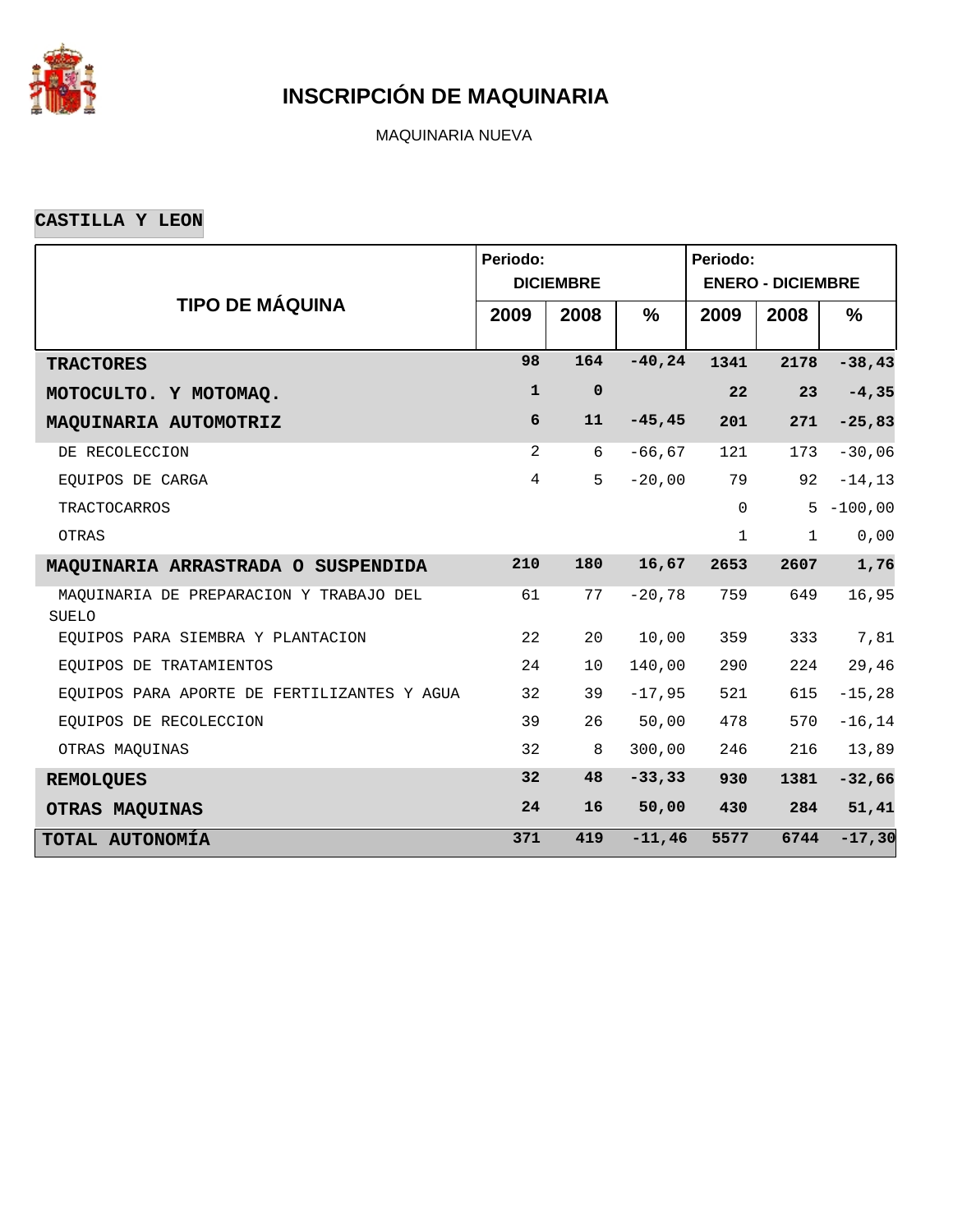

MAQUINARIA NUEVA

#### **CASTILLA-LA MANCHA**

|                                                         | Periodo:       |                  |               | Periodo:     |                          |               |
|---------------------------------------------------------|----------------|------------------|---------------|--------------|--------------------------|---------------|
|                                                         |                | <b>DICIEMBRE</b> |               |              | <b>ENERO - DICIEMBRE</b> |               |
| <b>TIPO DE MÁQUINA</b>                                  | 2009           | 2008             | $\frac{9}{6}$ | 2009         | 2008                     | $\frac{9}{6}$ |
| <b>TRACTORES</b>                                        | 96             | 145              | $-33,79$      | 1213         | 1751                     | $-30,73$      |
| MOTOCULTO. Y MOTOMAQ.                                   |                |                  |               | $\mathbf{3}$ | $\mathbf{1}$             | 200,00        |
| MAQUINARIA AUTOMOTRIZ                                   | $7\phantom{.}$ | $\mathbf{3}$     | 133,33        | 133          | 145                      | $-8, 28$      |
| DE RECOLECCION                                          | 2              | $\mathbf{1}$     | 100,00        | 98           | 111                      | $-11, 71$     |
| EQUIPOS DE CARGA                                        | $\overline{4}$ | $\mathbf{1}$     | 300,00        | 29           | 29                       | 0,00          |
| <b>TRACTOCARROS</b>                                     |                |                  |               | $\mathbf{1}$ | $\mathbf{1}$             | 0,00          |
| OTRAS                                                   | $\mathbf{1}$   | $\mathbf{1}$     | 0,00          | 5            | $\overline{4}$           | 25,00         |
| MAQUINARIA ARRASTRADA O SUSPENDIDA                      | 120            | 86               | 39,53         | 1625         | 873                      | 86,14         |
| MAQUINARIA DE PREPARACION Y TRABAJO DEL<br><b>SUELO</b> | 24             | 17               | 41,18         | 409          | 138                      | 196,38        |
| EOUIPOS PARA SIEMBRA Y PLANTACION                       | 16             | 9                | 77,78         | 186          | 38                       | 389,47        |
| EQUIPOS DE TRATAMIENTOS                                 | 20             | 16               | 25,00         | 292          | 147                      | 98,64         |
| EQUIPOS PARA APORTE DE FERTILIZANTES Y AGUA             | 21             | 26               | $-19,23$      | 261          | 235                      | 11,06         |
| EQUIPOS DE RECOLECCION                                  | 14             | 5                | 180,00        | 185          | 151                      | 22,52         |
| OTRAS MAQUINAS                                          | 25             | 13               | 92,31         | 292          | 164                      | 78,05         |
| <b>REMOLQUES</b>                                        | 43             | 47               | $-8,51$       | 765          | 1085                     | $-29,49$      |
| OTRAS MAQUINAS                                          | $\pmb{0}$      | $\overline{2}$   | $-100,00$     | 32           | 144                      | $-77,78$      |
| TOTAL AUTONOMÍA                                         | 266            | 283              | $-6,01$       | 3771         | 3999                     | $-5,70$       |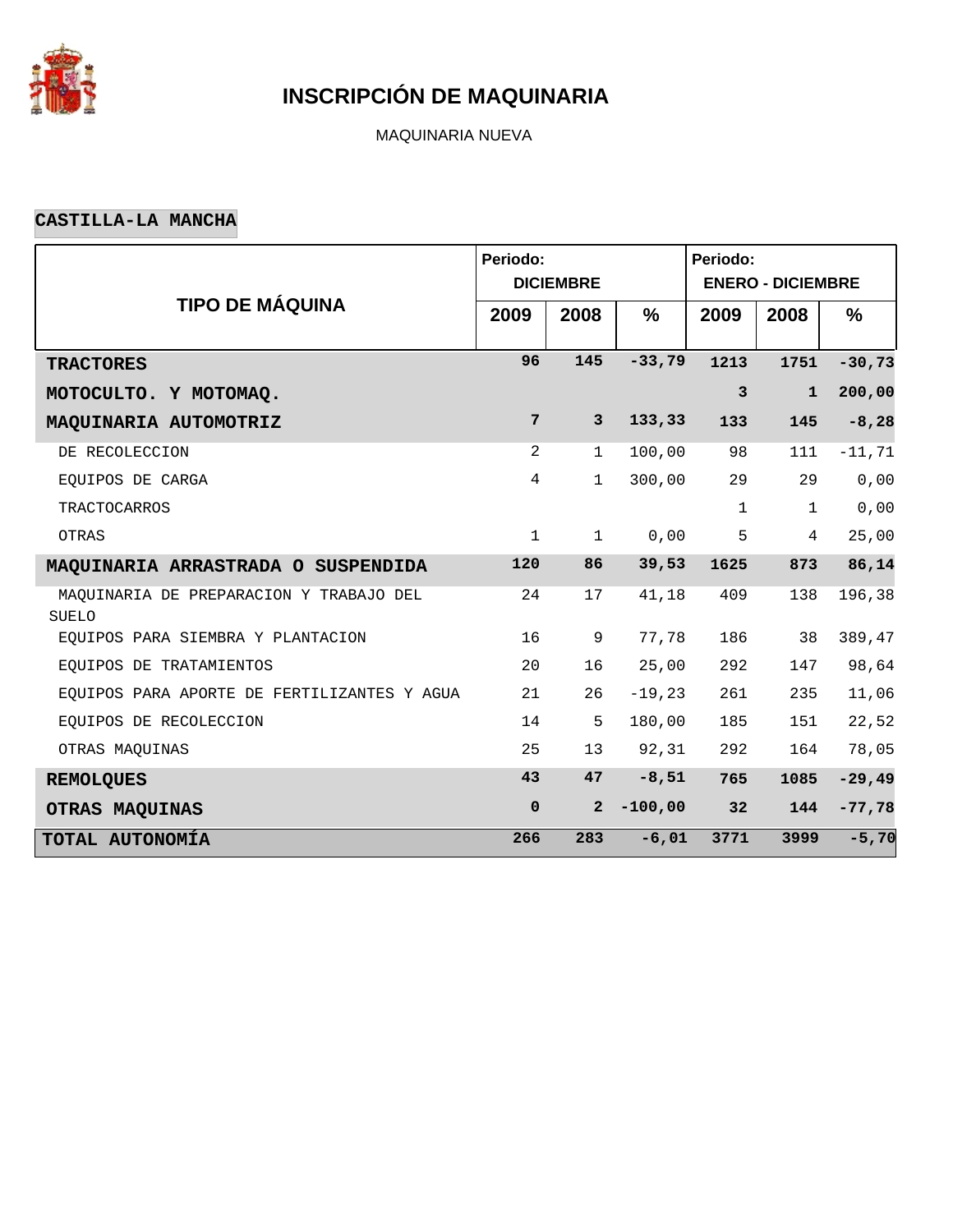

MAQUINARIA NUEVA

#### **CATALUÑA**

|                                                         | Periodo:       | <b>DICIEMBRE</b> |               | Periodo:<br><b>ENERO - DICIEMBRE</b> |                |              |  |  |
|---------------------------------------------------------|----------------|------------------|---------------|--------------------------------------|----------------|--------------|--|--|
| <b>TIPO DE MÁQUINA</b>                                  | 2009           | 2008             | $\frac{9}{6}$ | 2009                                 | 2008           | $\%$         |  |  |
| <b>TRACTORES</b>                                        | 83             | 117              | $-29,06$      | 988                                  | 1342           | $-26, 38$    |  |  |
| MOTOCULTO. Y MOTOMAQ.                                   | $\mathbf{1}$   | $\mathbf{1}$     | 0,00          | $\overline{2}$                       | $\overline{2}$ | 0,00         |  |  |
| MAQUINARIA AUTOMOTRIZ                                   | $\mathbf{3}$   | $\mathbf{3}$     | 0,00          | 124                                  | 153            | $-18,95$     |  |  |
| DE RECOLECCION                                          | $\mathbf 1$    | $\Omega$         |               | 78                                   | 92             | $-15, 22$    |  |  |
| EQUIPOS DE CARGA                                        | $\overline{a}$ | $\mathbf{3}$     | $-33, 33$     | 43                                   | 57             | $-24,56$     |  |  |
| <b>TRACTOCARROS</b>                                     |                |                  |               | $\Omega$                             |                | $3 - 100,00$ |  |  |
| OTRAS                                                   |                |                  |               | 3                                    | $\mathbf{1}$   | 200,00       |  |  |
| MAQUINARIA ARRASTRADA O SUSPENDIDA                      | 62             | 40               | 55,00         | 929                                  | 809            | 14,83        |  |  |
| MAQUINARIA DE PREPARACION Y TRABAJO DEL<br><b>SUELO</b> | 4              | 4                | 0,00          | 117                                  | 91             | 28,57        |  |  |
| EOUIPOS PARA SIEMBRA Y PLANTACION                       | $\mathbf{3}$   | $\overline{a}$   | 50,00         | 66                                   | 63             | 4,76         |  |  |
| EQUIPOS DE TRATAMIENTOS                                 | 4              | 12               | $-66,67$      | 206                                  | 193            | 6,74         |  |  |
| EQUIPOS PARA APORTE DE FERTILIZANTES Y AGUA             | 12             | 13               | $-7,69$       | 226                                  | 259            | $-12,74$     |  |  |
| EQUIPOS DE RECOLECCION                                  | 5              | 8                | $-37,50$      | 177                                  | 154            | 14,94        |  |  |
| OTRAS MAQUINAS                                          | 34             | $\mathbf{1}$     | 3300,00       | 137                                  | 49             | 179,59       |  |  |
| <b>REMOLQUES</b>                                        | $7\phantom{.}$ | 21               | $-66, 67$     | 315                                  | 416            | $-24, 28$    |  |  |
| OTRAS MAQUINAS                                          |                |                  |               | $\overline{2}$                       | 10             | $-80,00$     |  |  |
| TOTAL AUTONOMÍA                                         | 156            | 182              | $-14,29$      | 2360                                 | 2732           | $-13,62$     |  |  |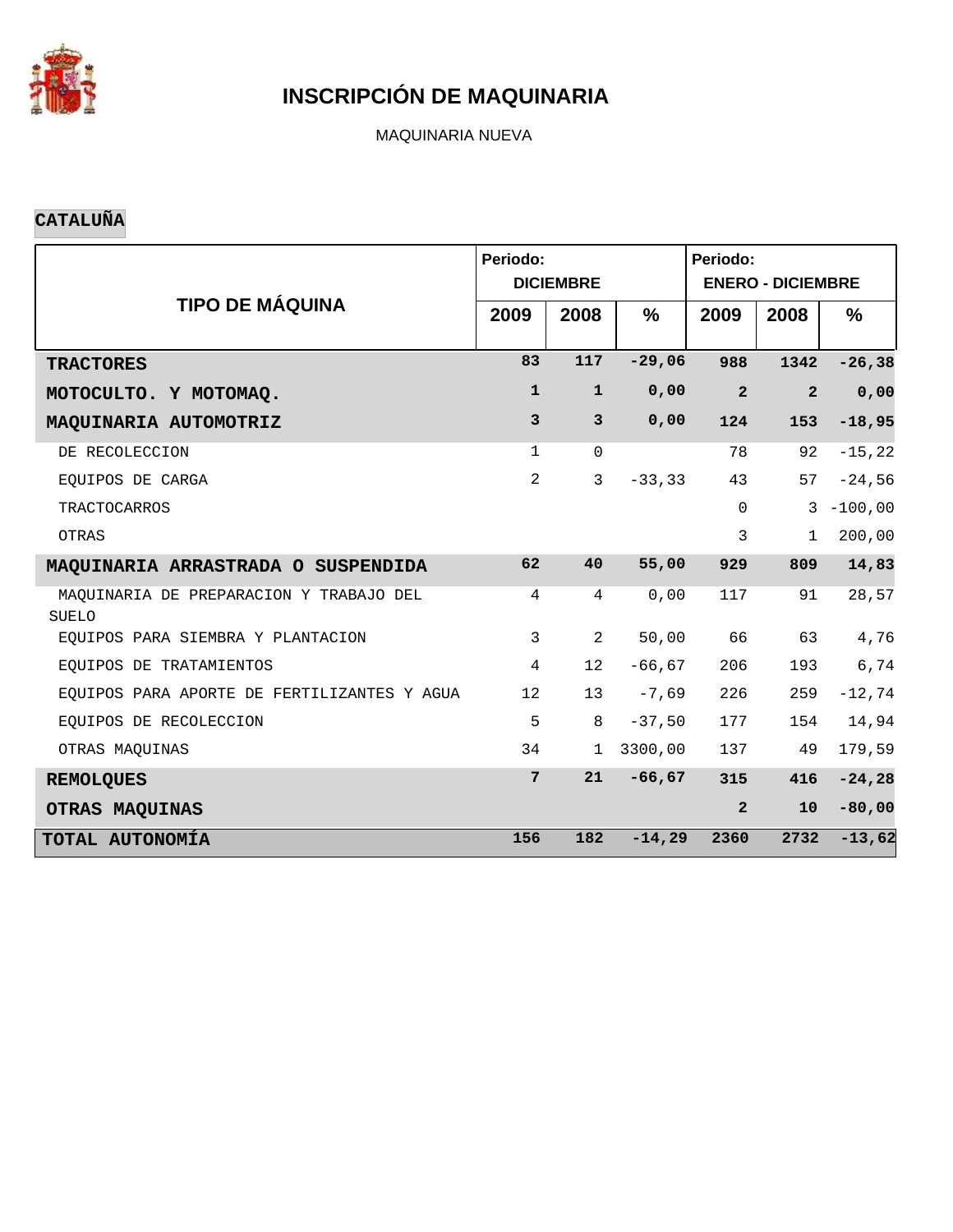

MAQUINARIA NUEVA

#### **C.VALENCIANA**

|                                                         | Periodo:                | <b>DICIEMBRE</b> |               | Periodo:<br><b>ENERO - DICIEMBRE</b> |              |               |  |  |
|---------------------------------------------------------|-------------------------|------------------|---------------|--------------------------------------|--------------|---------------|--|--|
| <b>TIPO DE MÁQUINA</b>                                  | 2009                    | 2008             | $\frac{0}{0}$ | 2009                                 | 2008         | $\frac{9}{6}$ |  |  |
| <b>TRACTORES</b>                                        | 88                      | 84               | 4,76          | 641                                  | 646          | $-0,77$       |  |  |
| MOTOCULTO. Y MOTOMAQ.                                   | $\mathbf{1}$            | $\mathbf 0$      |               | 14                                   | 7            | 100,00        |  |  |
| MAQUINARIA AUTOMOTRIZ                                   | $\overline{\mathbf{4}}$ | $\overline{a}$   | 100,00        | 32                                   | 37           | $-13,51$      |  |  |
| DE RECOLECCION                                          | $\mathbf{1}$            | $\Omega$         |               | 19                                   | 26           | $-26,92$      |  |  |
| EQUIPOS DE CARGA                                        | $\mathbf{1}$            | $\mathbf 0$      |               | 8                                    | 3            | 166,67        |  |  |
| <b>TRACTOCARROS</b>                                     | 2                       | $\mathbf{1}$     | 100,00        | $\overline{4}$                       | 7            | $-42,86$      |  |  |
| OTRAS                                                   | $\Omega$                | $\mathbf{1}$     | $-100,00$     | $\mathbf{1}$                         | $\mathbf{1}$ | 0,00          |  |  |
| MAQUINARIA ARRASTRADA O SUSPENDIDA                      | 34                      | 21               | 61,90         | 470                                  | 366          | 28,42         |  |  |
| MAQUINARIA DE PREPARACION Y TRABAJO DEL<br><b>SUELO</b> | $\mathbf{1}$            | $\mathbf{1}$     | 0,00          | 35                                   | 21           | 66,67         |  |  |
| EQUIPOS PARA SIEMBRA Y PLANTACION                       | $\mathbf{1}$            | $\mathsf{O}$     |               | 6                                    | 2            | 200,00        |  |  |
| EQUIPOS DE TRATAMIENTOS                                 | 16                      | 12               | 33,33         | 285                                  | 244          | 16,80         |  |  |
| EQUIPOS PARA APORTE DE FERTILIZANTES Y AGUA             | 7                       | 4                | 75,00         | 58                                   | 56           | 3,57          |  |  |
| EQUIPOS DE RECOLECCION                                  | 5                       | 3                | 66,67         | 36                                   | 17           | 111,76        |  |  |
| OTRAS MAQUINAS                                          | $\overline{4}$          | $\mathbf{1}$     | 300,00        | 50                                   | 26           | 92,31         |  |  |
| <b>REMOLQUES</b>                                        | 15                      | 16               | $-6, 25$      | 227                                  | 239          | $-5,02$       |  |  |
| OTRAS MAQUINAS                                          |                         |                  |               | $\mathbf{1}$                         | 6            | $-83, 33$     |  |  |
| TOTAL AUTONOMÍA                                         | 142                     | 123              | 15,45         | 1385                                 | 1301         | 6,46          |  |  |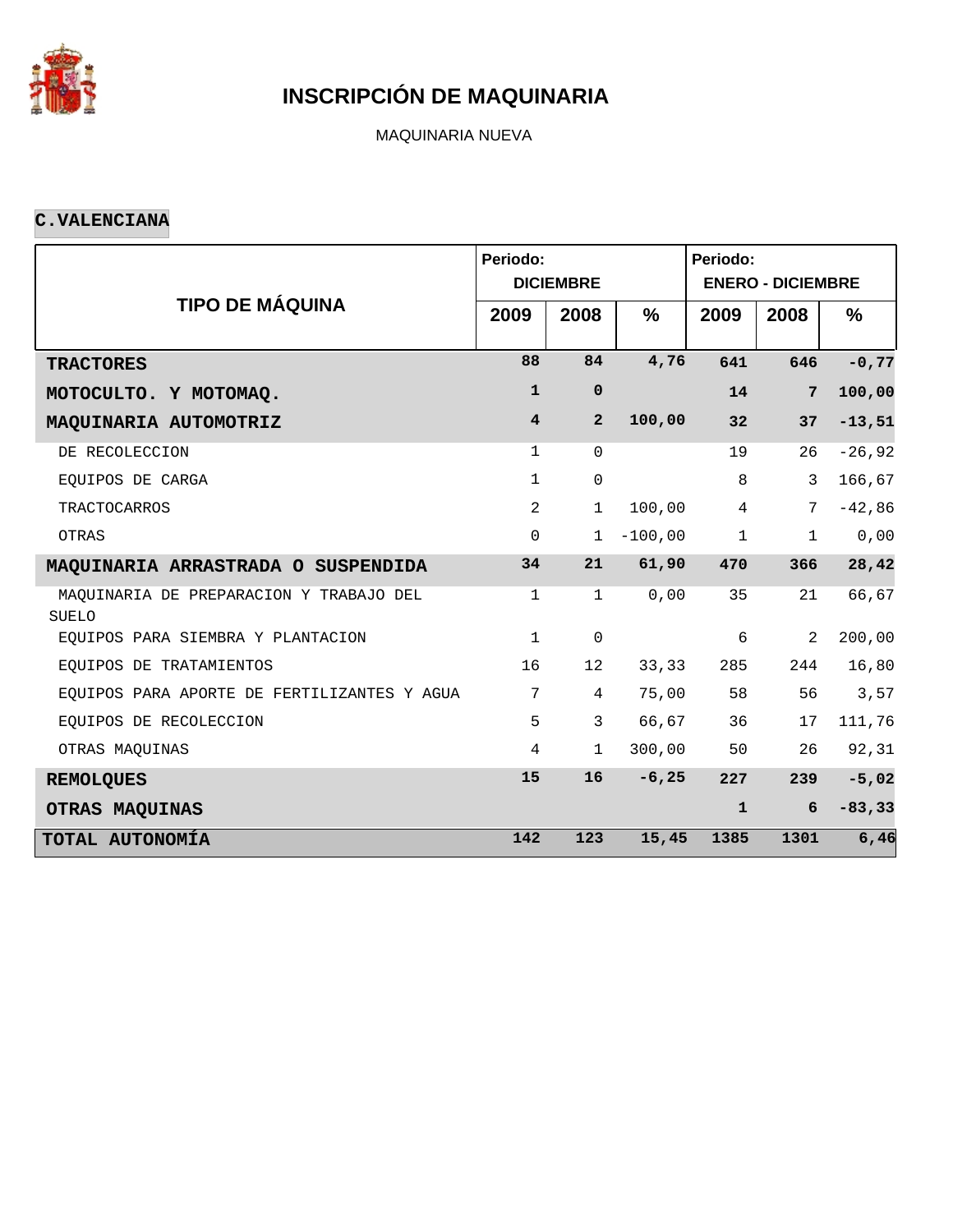

MAQUINARIA NUEVA

**EXTREMADURA**

|                                                         | Periodo:       | <b>DICIEMBRE</b> |               | Periodo:<br><b>ENERO - DICIEMBRE</b> |                |               |  |  |
|---------------------------------------------------------|----------------|------------------|---------------|--------------------------------------|----------------|---------------|--|--|
| <b>TIPO DE MÁQUINA</b>                                  | 2009           | 2008             | $\frac{9}{6}$ | 2009                                 | 2008           | $\frac{9}{6}$ |  |  |
| <b>TRACTORES</b>                                        | 53             | 55               | $-3,64$       | 780                                  | 1131           | $-31,03$      |  |  |
| MOTOCULTO. Y MOTOMAQ.                                   |                |                  |               | $\mathbf{1}$                         | 9              | $-88, 89$     |  |  |
| MAQUINARIA AUTOMOTRIZ                                   | 8              | $\mathbf{3}$     | 166,67        | 52                                   | 71             | $-26,76$      |  |  |
| DE RECOLECCION                                          | 6              | 2                | 200,00        | 42                                   | 52             | $-19,23$      |  |  |
| EQUIPOS DE CARGA                                        | $\mathbf{1}$   | $\mathbf{1}$     | 0,00          | $\overline{4}$                       | 15             | $-73, 33$     |  |  |
| <b>TRACTOCARROS</b>                                     | $\mathbf{1}$   | $\mathbf 0$      |               | 2                                    | $\mathbf 0$    |               |  |  |
| OTRAS                                                   |                |                  |               | $\overline{4}$                       | $\overline{4}$ | 0,00          |  |  |
| MAQUINARIA ARRASTRADA O SUSPENDIDA                      | 49             | 43               | 13,95         | 650                                  | 487            | 33,47         |  |  |
| MAQUINARIA DE PREPARACION Y TRABAJO DEL<br><b>SUELO</b> | 15             | $7\phantom{.0}$  | 114,29        | 148                                  | 86             | 72,09         |  |  |
| EOUIPOS PARA SIEMBRA Y PLANTACION                       | $\overline{4}$ | $\mathbf 1$      | 300,00        | 19                                   | 15             | 26,67         |  |  |
| EQUIPOS DE TRATAMIENTOS                                 | 13             | 17               | $-23,53$      | 258                                  | 171            | 50,88         |  |  |
| EQUIPOS PARA APORTE DE FERTILIZANTES Y AGUA             | 7              | 8                | $-12,50$      | 61                                   | 98             | $-37,76$      |  |  |
| EQUIPOS DE RECOLECCION                                  | $\mathbf{1}$   | $\mathbf{3}$     | $-66, 67$     | 80                                   | 74             | 8,11          |  |  |
| OTRAS MAQUINAS                                          | 9              | 7                | 28,57         | 84                                   | 43             | 95,35         |  |  |
| <b>REMOLQUES</b>                                        | 34             | 11               | 209,09        | 436                                  | 459            | $-5,01$       |  |  |
| OTRAS MAQUINAS                                          | $\mathbf 0$    | 5                | $-100,00$     | 12                                   | 19             | $-36,84$      |  |  |
| TOTAL AUTONOMÍA                                         | 144            | 117              | 23,08         | 1931                                 | 2176           | $-11,26$      |  |  |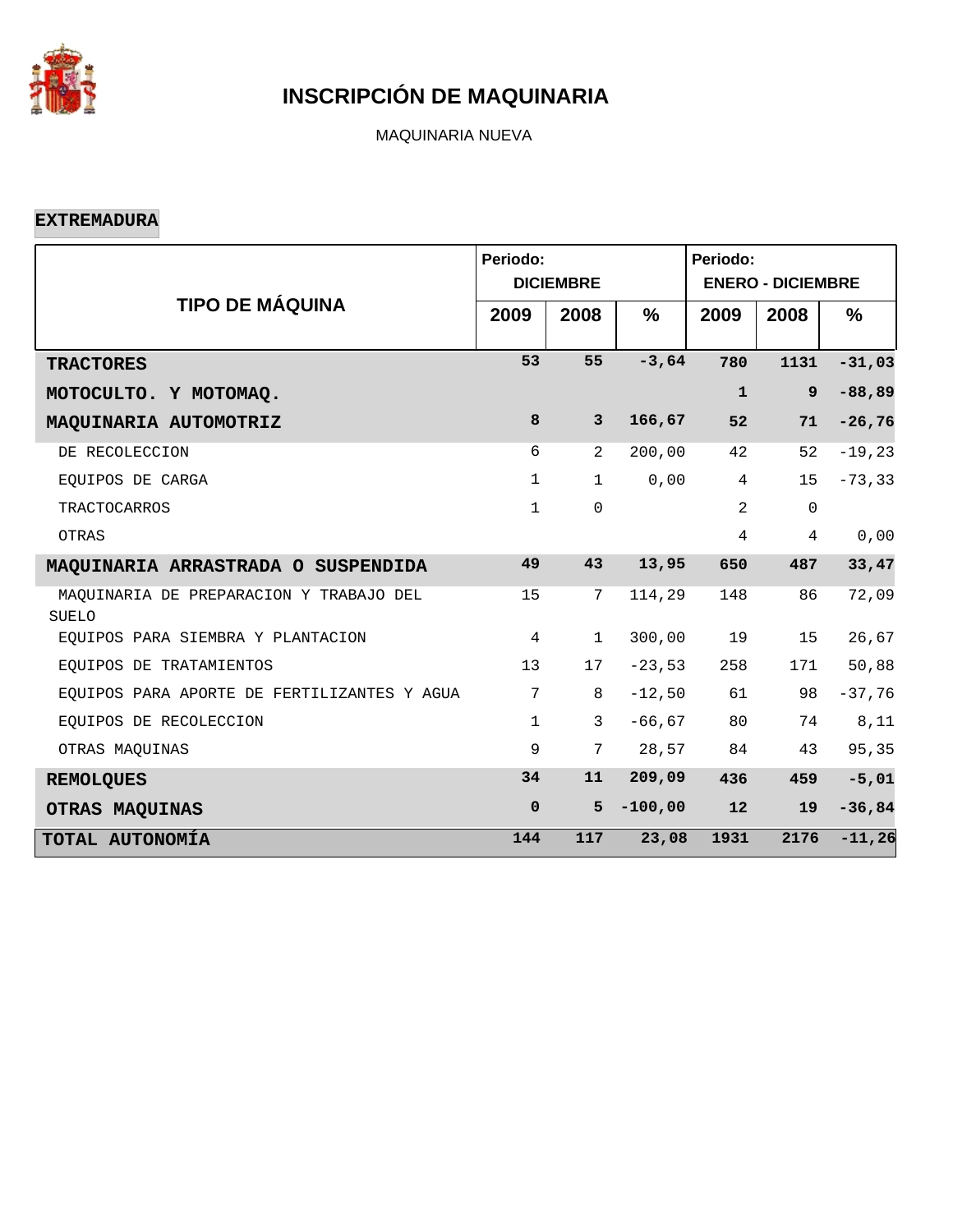

MAQUINARIA NUEVA

#### **GALICIA**

|                                                  | Periodo:       | <b>DICIEMBRE</b> |               | Periodo:<br><b>ENERO - DICIEMBRE</b> |      |               |  |  |
|--------------------------------------------------|----------------|------------------|---------------|--------------------------------------|------|---------------|--|--|
| <b>TIPO DE MÁQUINA</b>                           | 2009           | 2008             | $\frac{9}{6}$ | 2009                                 | 2008 | $\frac{9}{6}$ |  |  |
| <b>TRACTORES</b>                                 | 73             | 127              | $-42,52$      | 1513                                 | 1851 | $-18, 26$     |  |  |
| MOTOCULTO. Y MOTOMAQ.                            | 13             | 19               | $-31,58$      | 310                                  | 316  | $-1,90$       |  |  |
| MAQUINARIA AUTOMOTRIZ                            | 5              | 8                | $-37,50$      | 52                                   | 80   | $-35,00$      |  |  |
| DE RECOLECCION                                   | $\mathbf{1}$   | $\mathbf{1}$     | 0,00          | 20                                   | 35   | $-42,86$      |  |  |
| EQUIPOS DE CARGA                                 |                |                  |               | 5                                    | 16   | $-68,75$      |  |  |
| <b>TRACTOCARROS</b>                              | $\Omega$       | $\overline{2}$   | $-100,00$     | 5                                    | 8    | $-37,50$      |  |  |
| OTRAS                                            | $\overline{4}$ | 5                | $-20,00$      | 22                                   | 21   | 4,76          |  |  |
| MAQUINARIA ARRASTRADA O SUSPENDIDA               | 122            | 324              | $-62, 35$     | 1581                                 | 2233 | $-29, 20$     |  |  |
| MAQUINARIA DE PREPARACION Y TRABAJO DEL<br>SUELO | 17             | 79               | $-78,48$      | 246                                  | 387  | $-36, 43$     |  |  |
| EOUIPOS PARA SIEMBRA Y PLANTACION                | 5              | 8                | $-37,50$      | 38                                   | 51   | $-25, 49$     |  |  |
| EQUIPOS DE TRATAMIENTOS                          | 10             | 17               | $-41, 18$     | 75                                   | 133  | $-43,61$      |  |  |
| EOUIPOS PARA APORTE DE FERTILIZANTES Y AGUA      | 32             | 70               | $-54, 29$     | 449                                  | 660  | $-31,97$      |  |  |
| EQUIPOS DE RECOLECCION                           | 43             | 103              | $-58, 25$     | 576                                  | 784  | $-26,53$      |  |  |
| OTRAS MAQUINAS                                   | 15             | 47               | $-68,09$      | 197                                  | 218  | $-9,63$       |  |  |
| <b>REMOLQUES</b>                                 | 66             | 86               | $-23, 26$     | 1160                                 | 1285 | $-9,73$       |  |  |
| OTRAS MAQUINAS                                   | $\mathbf 0$    | $\overline{2}$   | $-100,00$     | 5                                    | 20   | $-75,00$      |  |  |
| TOTAL AUTONOMÍA                                  | 279            | 566              | $-50, 71$     | 4621                                 | 5785 | $-20,12$      |  |  |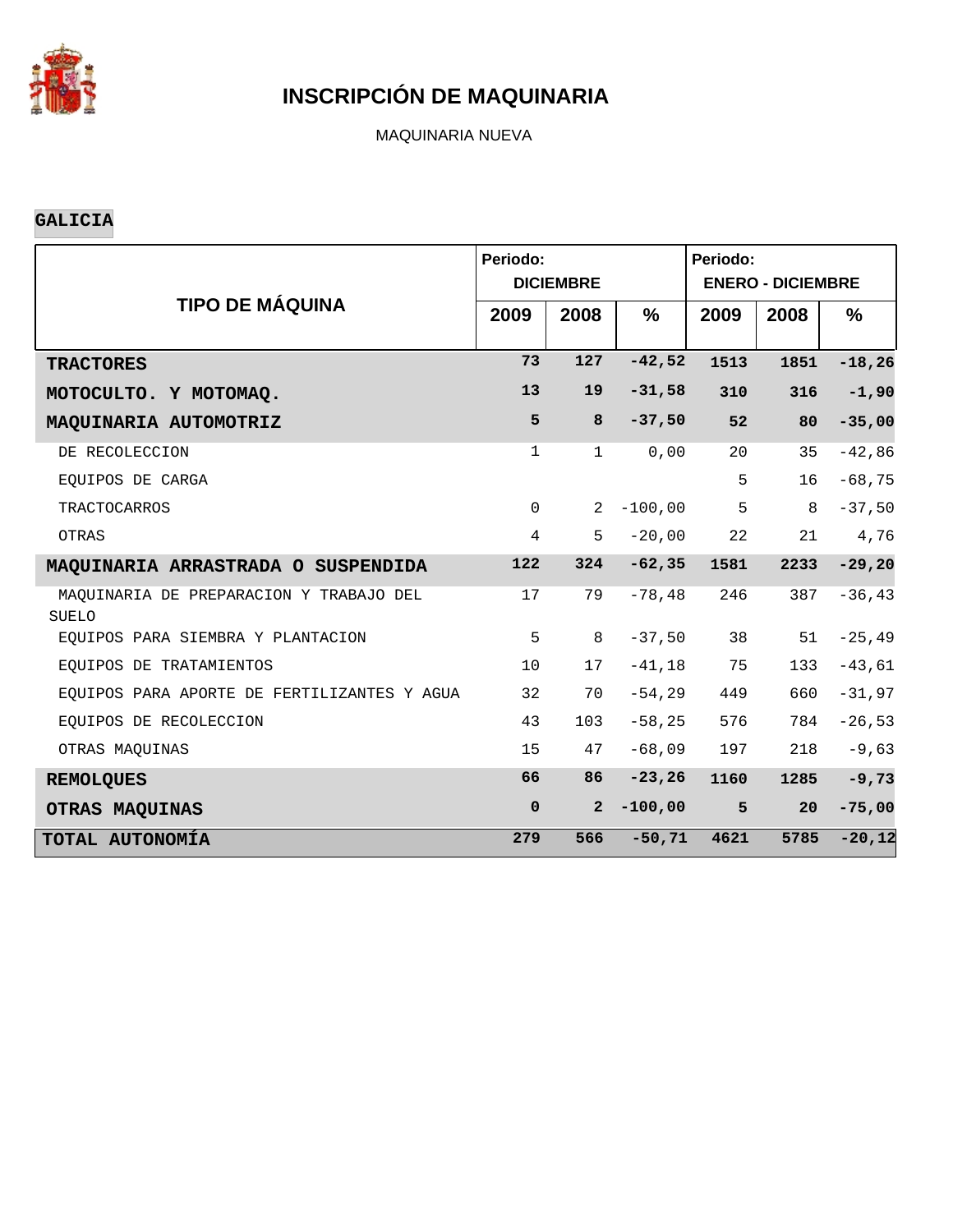

MAQUINARIA NUEVA

#### **MADRID**

|                                                         | Periodo:       | <b>DICIEMBRE</b> |           | Periodo:<br><b>ENERO - DICIEMBRE</b> |                 |               |  |  |
|---------------------------------------------------------|----------------|------------------|-----------|--------------------------------------|-----------------|---------------|--|--|
| <b>TIPO DE MÁQUINA</b>                                  | 2009           | 2008             | %         | 2009                                 | 2008            | $\frac{0}{0}$ |  |  |
| <b>TRACTORES</b>                                        | 9              | 7                | 28,57     | 89                                   | 92              | $-3, 26$      |  |  |
| MOTOCULTO. Y MOTOMAQ.                                   |                |                  |           | $\mathbf{1}$                         | $\overline{a}$  | $-50,00$      |  |  |
| MAQUINARIA AUTOMOTRIZ                                   |                |                  |           | 5                                    | 6               | $-16,67$      |  |  |
| DE RECOLECCION                                          |                |                  |           | 4                                    | 4               | 0,00          |  |  |
| EOUIPOS DE CARGA                                        |                |                  |           | $\mathbf{1}$                         | 2               | $-50,00$      |  |  |
| MAQUINARIA ARRASTRADA O SUSPENDIDA                      | 3              | 5                | $-40,00$  | 129                                  | 183             | $-29,51$      |  |  |
| MAQUINARIA DE PREPARACION Y TRABAJO DEL<br><b>SUELO</b> | 1              | 3                | $-66, 67$ | 23                                   | 8               | 187,50        |  |  |
| EOUIPOS PARA SIEMBRA Y PLANTACION                       |                |                  |           | 6                                    | 5               | 20,00         |  |  |
| EOUIPOS DE TRATAMIENTOS                                 | $\mathbf{1}$   | $\Omega$         |           | 16                                   | 12 <sup>°</sup> | 33,33         |  |  |
| EQUIPOS PARA APORTE DE FERTILIZANTES Y AGUA             | $\mathbf{1}$   | $\overline{a}$   | $-50,00$  | 25                                   | 25              | 0,00          |  |  |
| EOUIPOS DE RECOLECCION                                  |                |                  |           | 46                                   | 120             | $-61, 67$     |  |  |
| OTRAS MAOUINAS                                          |                |                  |           | 13                                   | 13              | 0,00          |  |  |
| <b>REMOLQUES</b>                                        | $\overline{a}$ | $\overline{2}$   | 0,00      | 27                                   | 63              | $-57,14$      |  |  |
| TOTAL AUTONOMÍA                                         | 14             | 14               | 0,00      | 251                                  | 346             | $-27,46$      |  |  |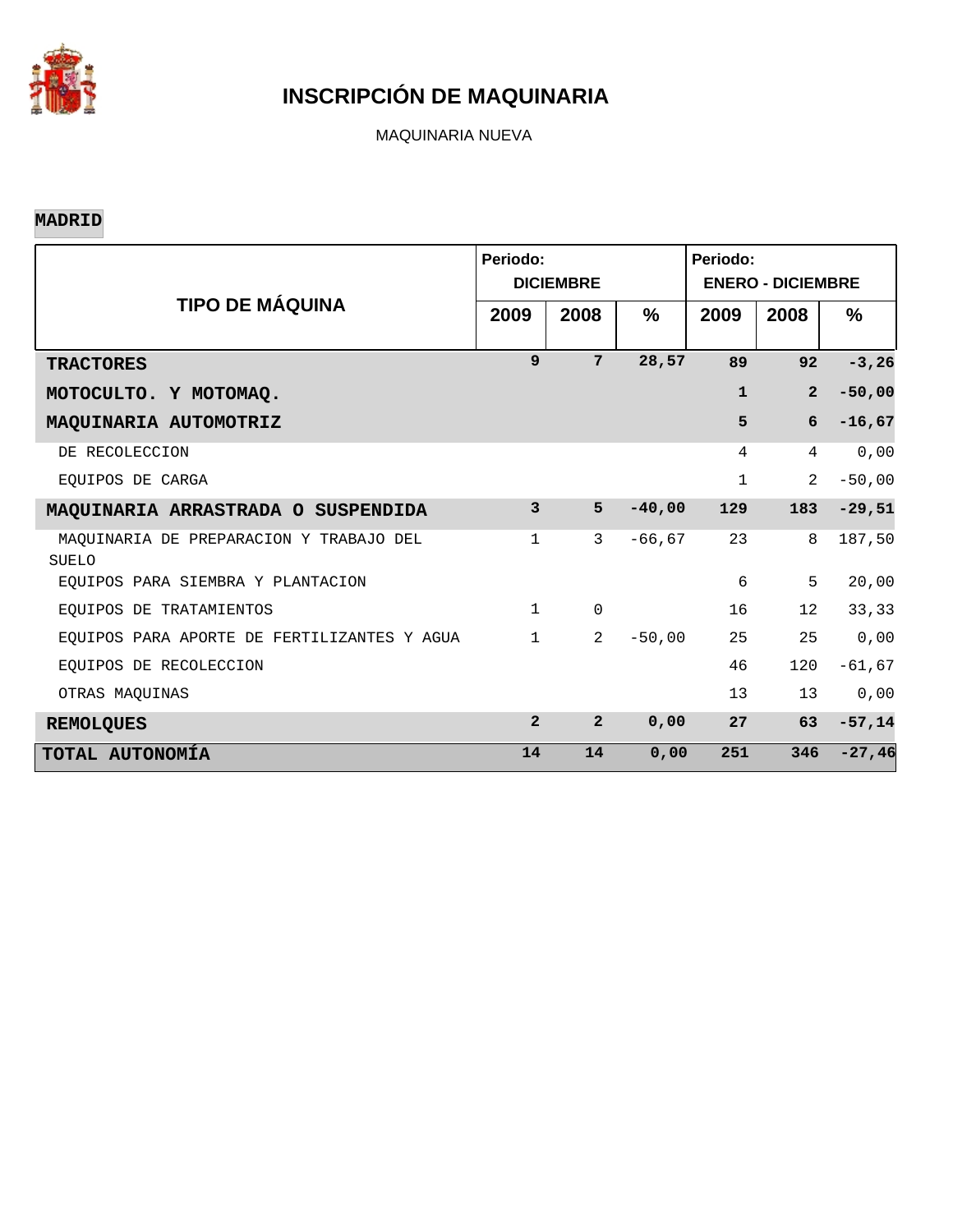

MAQUINARIA NUEVA

#### **MURCIA**

|                                                         | Periodo:     | <b>DICIEMBRE</b> |               | Periodo:<br><b>ENERO - DICIEMBRE</b> |              |               |  |  |
|---------------------------------------------------------|--------------|------------------|---------------|--------------------------------------|--------------|---------------|--|--|
| <b>TIPO DE MÁQUINA</b>                                  | 2009         | 2008             | $\frac{0}{0}$ | 2009                                 | 2008         | $\frac{9}{6}$ |  |  |
| <b>TRACTORES</b>                                        | 65           | 61               | 6,56          | 452                                  | 609          | $-25,78$      |  |  |
| MOTOCULTO. Y MOTOMAQ.                                   |              |                  |               | $\overline{\mathbf{4}}$              | $\mathbf 0$  |               |  |  |
| MAQUINARIA AUTOMOTRIZ                                   | $\mathbf 0$  | $2^{\circ}$      | $-100,00$     | 8                                    | 13           | $-38,46$      |  |  |
| DE RECOLECCION                                          |              |                  |               | $\Omega$                             |              | $7 - 100,00$  |  |  |
| EQUIPOS DE CARGA                                        |              |                  |               | 6                                    | 3            | 100,00        |  |  |
| <b>TRACTOCARROS</b>                                     |              |                  |               | $\Omega$                             |              | $1 - 100,00$  |  |  |
| OTRAS                                                   | $\Omega$     | $\overline{2}$   | $-100,00$     | 2                                    | 2            | 0,00          |  |  |
| MAQUINARIA ARRASTRADA O SUSPENDIDA                      | 80           | 36               | 122,22        | 226                                  | 188          | 20,21         |  |  |
| MAQUINARIA DE PREPARACION Y TRABAJO DEL<br><b>SUELO</b> | 8            | $\overline{3}$   | 166,67        | 41                                   | 19           | 115,79        |  |  |
| EQUIPOS PARA SIEMBRA Y PLANTACION                       | $\mathbf 0$  | $\mathbf{1}$     | $-100,00$     | $\mathbf{1}$                         | $\mathbf{1}$ | 0,00          |  |  |
| EOUIPOS DE TRATAMIENTOS                                 | 27           | 17               | 58,82         | 80                                   | 84           | $-4,76$       |  |  |
| EQUIPOS PARA APORTE DE FERTILIZANTES Y AGUA             | $\mathbf 1$  | 5                | $-80,00$      | 33                                   | 56           | $-41,07$      |  |  |
| EQUIPOS DE RECOLECCION                                  | 19           | 5                | 280,00        | 34                                   | 17           | 100,00        |  |  |
| OTRAS MAQUINAS                                          | 25           | 5                | 400,00        | 37                                   | 11           | 236,36        |  |  |
| <b>REMOLQUES</b>                                        | 11           | $7\phantom{.}$   | 57,14         | 98                                   | 115          | $-14,78$      |  |  |
| OTRAS MAQUINAS                                          | $\mathbf{1}$ | $\mathbf 0$      |               | $\mathbf{3}$                         | 6            | $-50,00$      |  |  |
| TOTAL AUTONOMÍA                                         | 157          | 106              | 48,11         | 791                                  | 931          | $-15,04$      |  |  |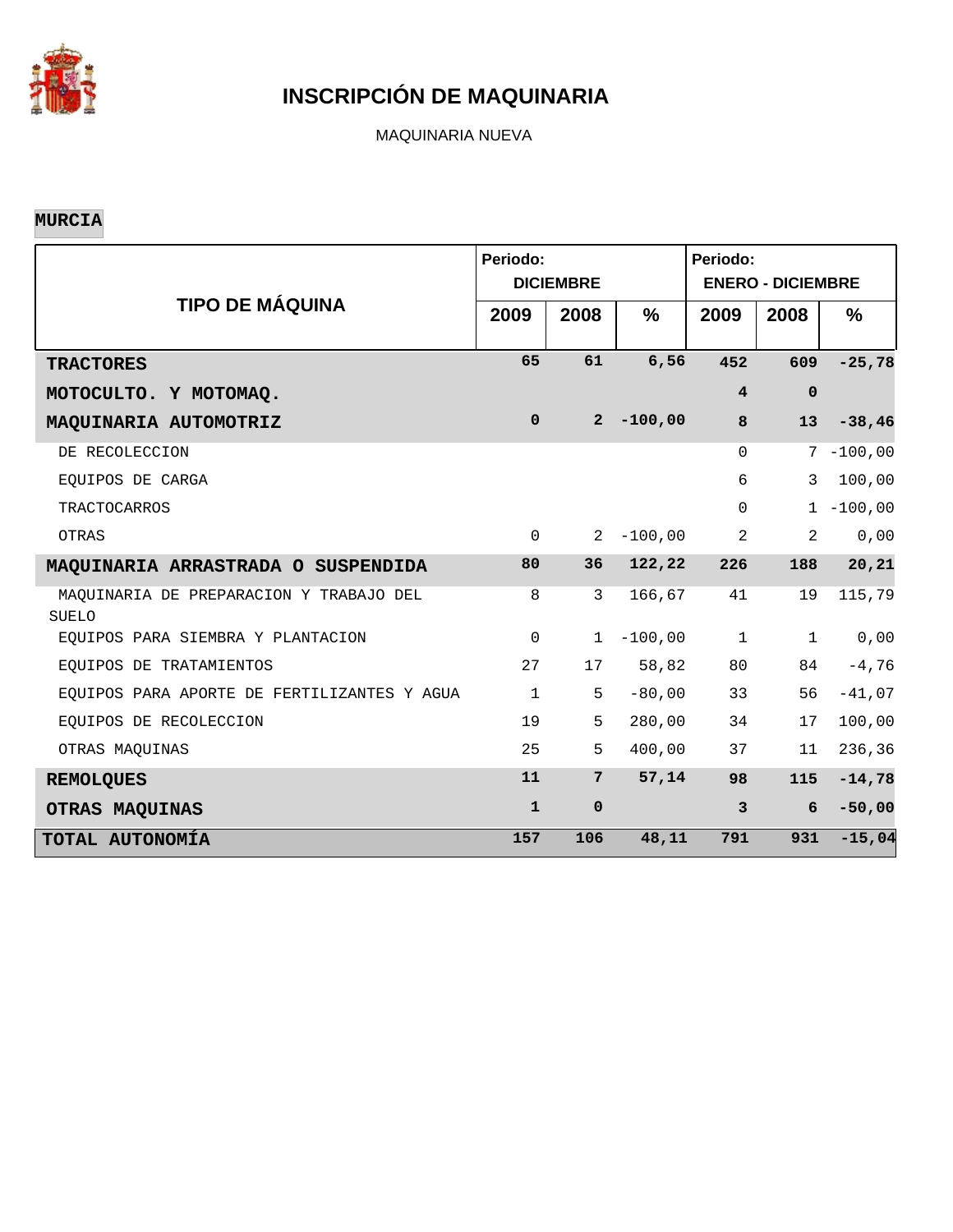

MAQUINARIA NUEVA

#### **NAVARRA**

|                                                  | Periodo:       | <b>DICIEMBRE</b> |           | Periodo:<br><b>ENERO - DICIEMBRE</b> |              |           |  |  |
|--------------------------------------------------|----------------|------------------|-----------|--------------------------------------|--------------|-----------|--|--|
| <b>TIPO DE MÁQUINA</b>                           | 2009           | 2008             | %         | 2009                                 | 2008         | $\%$      |  |  |
| <b>TRACTORES</b>                                 | 10             | 28               | $-64,29$  | 252                                  | 369          | $-31, 71$ |  |  |
| MOTOCULTO. Y MOTOMAQ.                            | $\mathbf 1$    | $\overline{2}$   | $-50,00$  | $\overline{\mathbf{3}}$              | 8            | $-62,50$  |  |  |
| MAQUINARIA AUTOMOTRIZ                            | $\mathbf 0$    | $\overline{2}$   | $-100,00$ | 54                                   | 49           | 10,20     |  |  |
| DE RECOLECCION                                   |                |                  |           | 42                                   | 29           | 44,83     |  |  |
| EOUIPOS DE CARGA                                 | $\mathsf{O}$   | $\overline{2}$   | $-100,00$ | 11                                   | 19           | $-42,11$  |  |  |
| <b>TRACTOCARROS</b>                              |                |                  |           | $\mathbf{1}$                         | $\mathbf{1}$ | 0,00      |  |  |
| MAQUINARIA ARRASTRADA O SUSPENDIDA               | 6              | 11               | $-45, 45$ | 171                                  | 214          | $-20,09$  |  |  |
| MAQUINARIA DE PREPARACION Y TRABAJO DEL<br>SUELO | $\mathbf 0$    | 1                | $-100,00$ | 13                                   | 6            | 116,67    |  |  |
| EQUIPOS PARA SIEMBRA Y PLANTACION                |                |                  |           | 3                                    | 7            | $-57, 14$ |  |  |
| EQUIPOS DE TRATAMIENTOS                          | 3              | $\mathbf{1}$     | 200,00    | 37                                   | 47           | $-21, 28$ |  |  |
| EQUIPOS PARA APORTE DE FERTILIZANTES Y AGUA      | $\mathbf{1}$   | 6                | $-83, 33$ | 60                                   | 72           | $-16,67$  |  |  |
| EOUIPOS DE RECOLECCION                           | $\overline{2}$ | 1                | 100,00    | 49                                   | 72           | $-31,94$  |  |  |
| OTRAS MAQUINAS                                   | $\Omega$       | $\overline{2}$   | $-100,00$ | 9                                    | 10           | $-10,00$  |  |  |
| <b>REMOLQUES</b>                                 | $\overline{3}$ | $\mathbf 0$      |           | 118                                  | 123          | $-4,07$   |  |  |
| TOTAL AUTONOMÍA                                  | 20             | 43               | $-53, 49$ | 598                                  | 763          | $-21,63$  |  |  |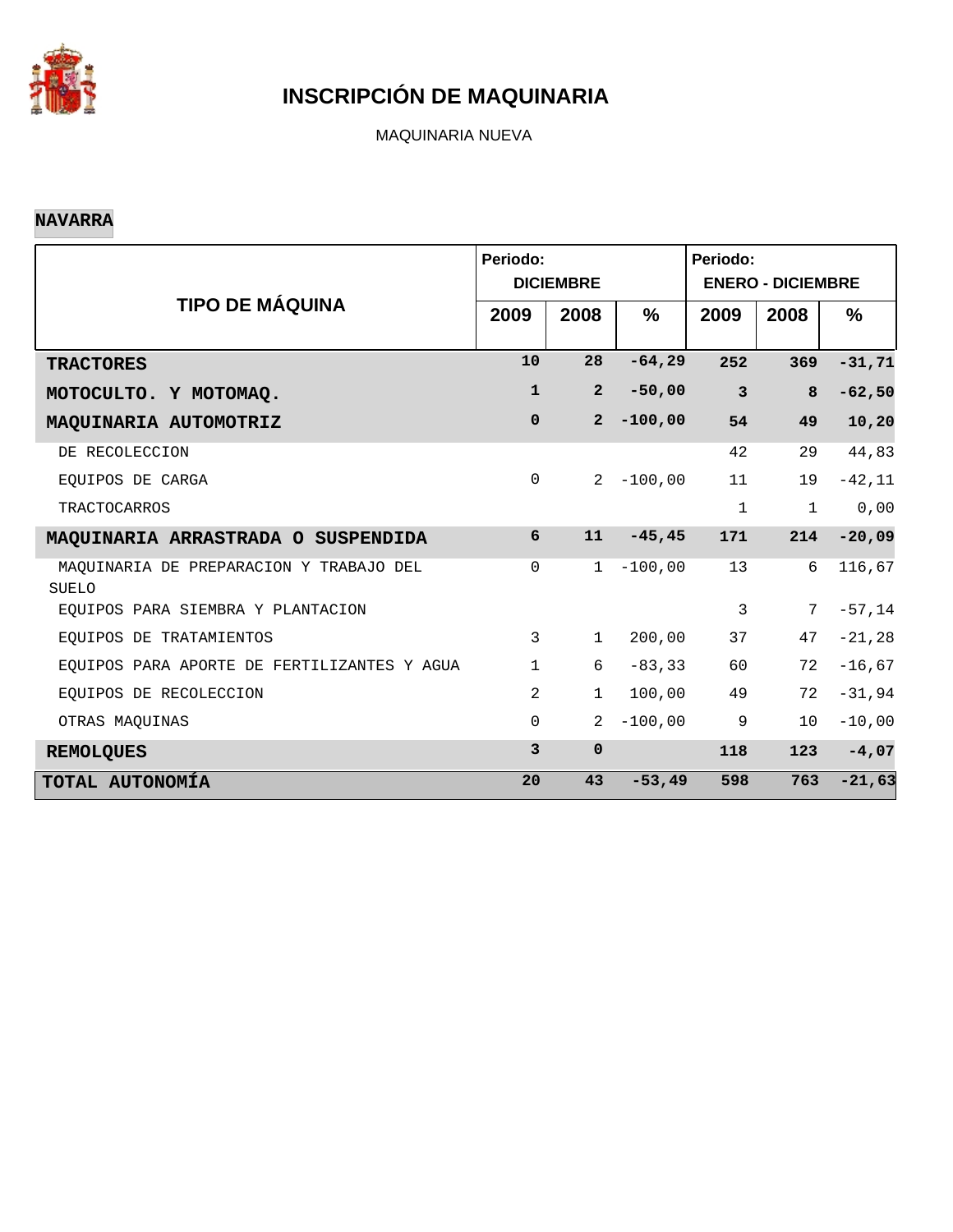

MAQUINARIA NUEVA

**PAIS VASCO**

|                                                         | Periodo:       | <b>DICIEMBRE</b> |               | Periodo:<br><b>ENERO - DICIEMBRE</b> |                |           |  |  |
|---------------------------------------------------------|----------------|------------------|---------------|--------------------------------------|----------------|-----------|--|--|
| <b>TIPO DE MÁQUINA</b>                                  | 2009           | 2008             | $\frac{9}{6}$ | 2009                                 | 2008           | ℅         |  |  |
| <b>TRACTORES</b>                                        | 25             | 24               | 4,17          | 213                                  | 267            | $-20, 22$ |  |  |
| MOTOCULTO. Y MOTOMAQ.                                   | $\mathbf 0$    | $\mathbf{1}$     | $-100,00$     | $\overline{\mathbf{3}}$              | $\overline{9}$ | $-66, 67$ |  |  |
| MAQUINARIA AUTOMOTRIZ                                   | $\mathbf{1}$   | $\mathbf 0$      |               | 28                                   | 32             | $-12,50$  |  |  |
| DE RECOLECCION                                          | $\mathbf{1}$   | $\Omega$         |               | 11                                   | 9              | 22,22     |  |  |
| EQUIPOS DE CARGA                                        |                |                  |               | 7                                    | 7              | 0,00      |  |  |
| <b>TRACTOCARROS</b>                                     |                |                  |               | 7                                    | 14             | $-50,00$  |  |  |
| OTRAS                                                   |                |                  |               | 3                                    | $\overline{2}$ | 50,00     |  |  |
| MAQUINARIA ARRASTRADA O SUSPENDIDA                      | 12             | $7^{\circ}$      | 71,43         | 171                                  | 187            | $-8,56$   |  |  |
| MAQUINARIA DE PREPARACION Y TRABAJO DEL<br><b>SUELO</b> | $\mathbf{1}$   | $\mathbf 0$      |               | 4                                    | 2              | 100,00    |  |  |
| EQUIPOS PARA SIEMBRA Y PLANTACION                       | $\mathbf{1}$   | $\mathsf{O}$     |               | $\mathbf{3}$                         | $\mathbf 0$    |           |  |  |
| EOUIPOS DE TRATAMIENTOS                                 | $\mathbf{1}$   | $\mathbf{3}$     | $-66, 67$     | 27                                   | 56             | $-51,79$  |  |  |
| EQUIPOS PARA APORTE DE FERTILIZANTES Y AGUA             | 6              | $\mathbf 1$      | 500,00        | 42                                   | 51             | $-17,65$  |  |  |
| EQUIPOS DE RECOLECCION                                  | $\overline{2}$ | $\mathbf{3}$     | $-33, 33$     | 67                                   | 71             | $-5,63$   |  |  |
| OTRAS MAQUINAS                                          | $\mathbf{1}$   | $\mathbf 0$      |               | 28                                   | 7              | 300,00    |  |  |
| <b>REMOLQUES</b>                                        | $\overline{2}$ | 5                | $-60,00$      | 70                                   | 93             | $-24,73$  |  |  |
| TOTAL AUTONOMÍA                                         | 40             | 37               | 8,11          | 485                                  | 588            | $-17,52$  |  |  |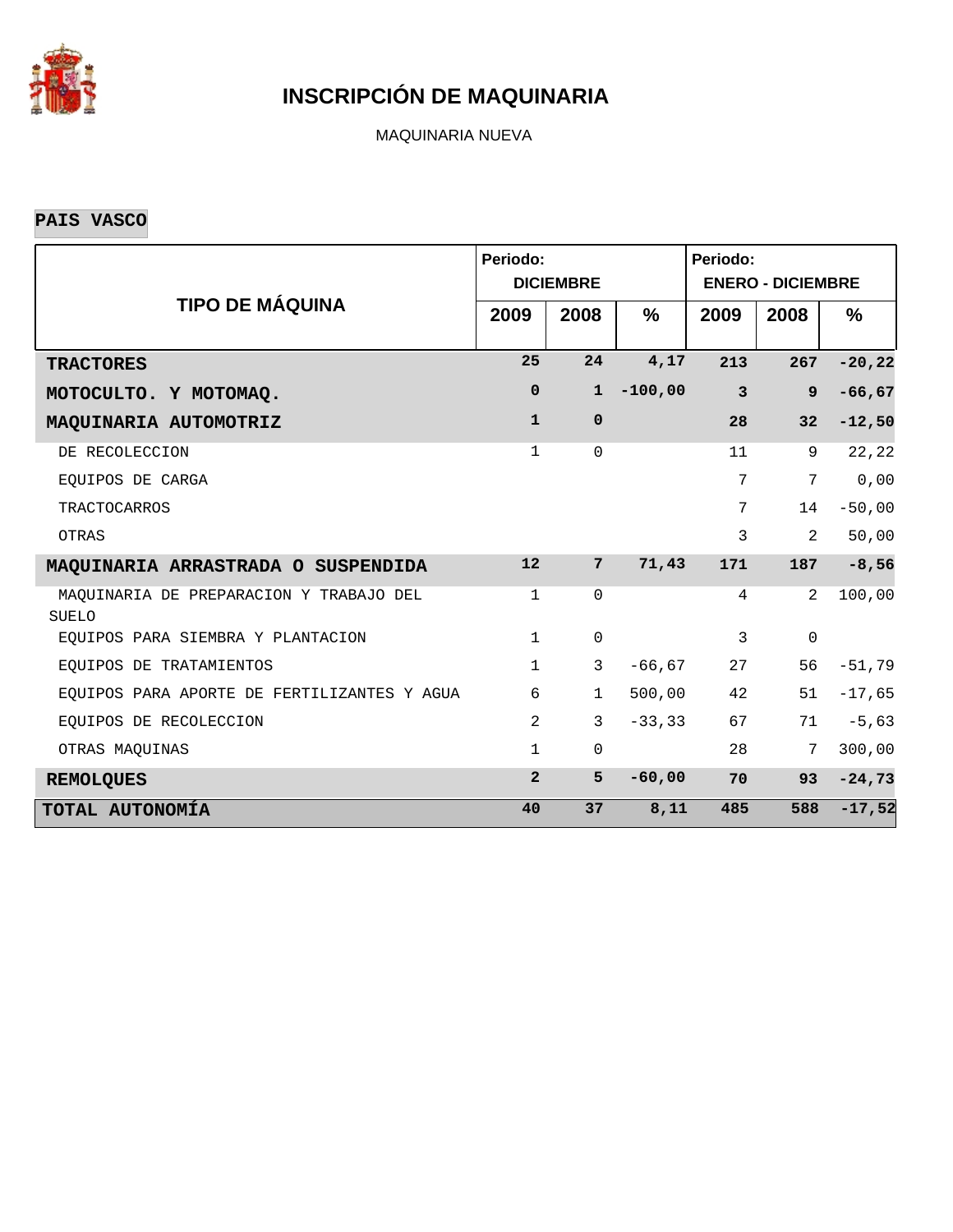

MAQUINARIA NUEVA

**RIOJA (LA)**

|                                                         | Periodo:                | <b>DICIEMBRE</b> |               | Periodo:<br><b>ENERO - DICIEMBRE</b> |                |              |  |  |
|---------------------------------------------------------|-------------------------|------------------|---------------|--------------------------------------|----------------|--------------|--|--|
| <b>TIPO DE MÁQUINA</b>                                  | 2009                    | 2008             | $\frac{9}{6}$ | 2009                                 | 2008           | %            |  |  |
| <b>TRACTORES</b>                                        | 24                      | 12               | 100,00        | 182                                  | 266            | $-31,58$     |  |  |
| MOTOCULTO. Y MOTOMAQ.                                   |                         |                  |               | $\overline{a}$                       | $\overline{4}$ | $-50,00$     |  |  |
| MAQUINARIA AUTOMOTRIZ                                   | $\mathbf{1}$            | $\mathbf 0$      |               | 12                                   | 22             | $-45, 45$    |  |  |
| DE RECOLECCION                                          | 1                       | $\Omega$         |               | 11                                   | 19             | $-42,11$     |  |  |
| EOUIPOS DE CARGA                                        |                         |                  |               | $\mathbf{1}$                         | 2              | $-50,00$     |  |  |
| OTRAS                                                   |                         |                  |               | $\mathsf{O}\xspace$                  |                | $1 - 100,00$ |  |  |
| MAQUINARIA ARRASTRADA O SUSPENDIDA                      | 102                     | $4^{\circ}$      | 2450,00       | 257                                  | 243            | 5,76         |  |  |
| MAQUINARIA DE PREPARACION Y TRABAJO DEL<br><b>SUELO</b> | 26                      | 1                | 2500,00       | 32                                   | 15             | 113,33       |  |  |
| EOUIPOS PARA SIEMBRA Y PLANTACION                       | 3                       | $\mathbf 0$      |               | 5                                    | 9              | $-44, 44$    |  |  |
| EQUIPOS DE TRATAMIENTOS                                 | 12                      | 3                | 300,00        | 142                                  | 175            | $-18,86$     |  |  |
| EQUIPOS PARA APORTE DE FERTILIZANTES Y AGUA             | $\overline{4}$          | $\Omega$         |               | 14                                   | 22             | $-36, 36$    |  |  |
| EQUIPOS DE RECOLECCION                                  | 6                       | $\Omega$         |               | 13                                   | 20             | $-35,00$     |  |  |
| OTRAS MAQUINAS                                          | 51                      | $\mathbf 0$      |               | 51                                   |                | 2 2450,00    |  |  |
| <b>REMOLQUES</b>                                        | $\overline{\mathbf{4}}$ | $\overline{2}$   | 100,00        | 93                                   | 116            | $-19,83$     |  |  |
| TOTAL AUTONOMÍA                                         | 131                     | 18               | 627,78        | 546                                  | 651            | $-16, 13$    |  |  |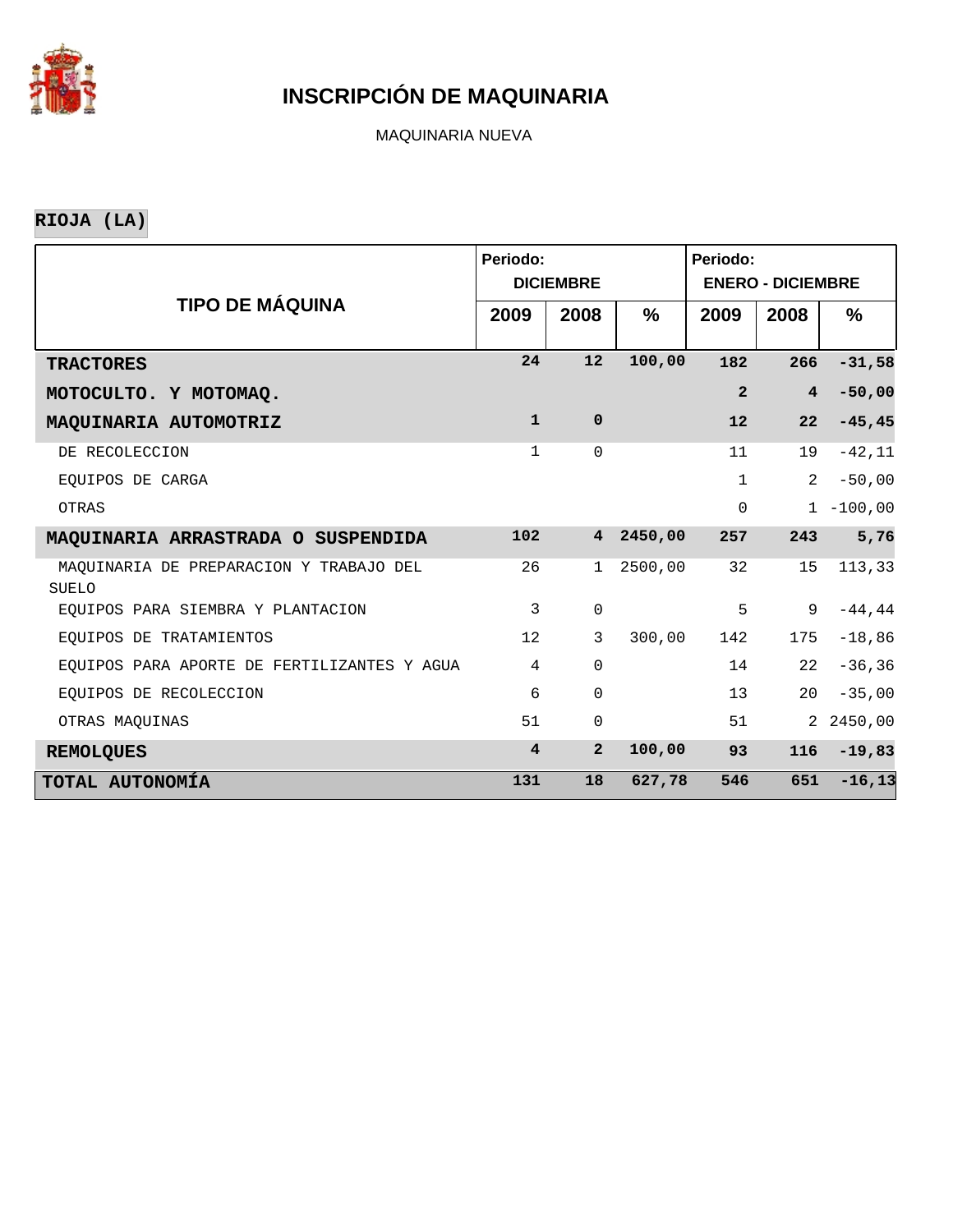

## **TRACTORES INSCRITOS POR COMUNIDADES AUTÓNOMAS**

MAQUINARIA NUEVA

|                    |              |       | SIMPLE TRACCIÓN       |        |                |               | DOBLE TRACCIÓN |         |                |                 |               |             |                 |       |            |        |                |       |                       |        |        |
|--------------------|--------------|-------|-----------------------|--------|----------------|---------------|----------------|---------|----------------|-----------------|---------------|-------------|-----------------|-------|------------|--------|----------------|-------|-----------------------|--------|--------|
|                    |              |       |                       |        |                |               |                | RÍGIDOS |                |                 |               | ARTICULADOS |                 |       |            |        | CADENAS        |       | OTROS                 | TOTAL  |        |
|                    | NORMAL       |       | <b>ESTRECHO</b>       |        | TOTAL          |               | <b>NORMAL</b>  |         |                | <b>ESTRECHO</b> | <b>NORMAL</b> |             | <b>ESTRECHO</b> |       | TOTAL      |        |                |       |                       |        |        |
|                    |              |       | Unids.CV/UUUnids.CV/U |        |                | Unids. $CV/U$ | Unids.CV/U     |         | Unids.CV/U     |                 | Unids.CV/U    |             | Unids.CV/U      |       | Unids.CV/U |        |                |       | Unids.CV/U Unids.CV/U | Unids. | CV/U   |
| ANDALUCIA          | 3            | 90,00 | $\mathbf{0}$          |        |                | 90,00         | 187            | 105,36  | 38             | 65,45           | $\mathbf{0}$  |             | 10              | 63,90 | 235        | 97.14  | 17             | 92.24 | 3 48,67               | 258    | 96,17  |
| ARAGON             | $\Omega$     |       | $\Omega$              |        |                |               | 42             | 133,90  | 27             | 68,07           | 0             |             | $\Omega$        |       | 69         | 108.14 | $\Omega$       |       | $\Omega$              | 69     | 108,14 |
| ASTURIAS           |              |       |                       |        |                |               | 18             | 100,72  |                | 65,00           | $\Omega$      |             | $\Omega$        |       | 19         | 98.84  | - ೧            |       |                       | 19     | 98,84  |
| <b>BALEARES</b>    | <sup>0</sup> |       |                       |        |                |               | 17             | 83,82   | 5              | 24,60           | $\mathbf 0$   |             |                 | 30,33 | 25         | 65.56  | $\Omega$       |       |                       | 25     | 65,56  |
| CANARIAS           | 0            |       |                       |        |                |               | 14             | 80,64   | 33             | 42,21           | 0             |             |                 | 38,00 | 48         | 53.33  | - 0            |       | $\Omega$              | 48     | 53, 33 |
| CANTABRIA          | 0            |       |                       |        |                |               |                | 111,80  |                | 80,00           | $\Omega$      |             | $\Omega$        |       | 6          | 106.5  | $\Omega$       |       | 1 98,00               | 7      | 105,29 |
| CASTILLA Y LEON    | 0            |       | $\Omega$              |        | $\Omega$       |               | 88             | 131,82  | 10             | 42,70           | $\mathbf 0$   |             | $\Omega$        |       | 98         | 122.72 | $\Omega$       |       | $\cap$                | 98     | 122,72 |
| CASTILLA-LA MANCH  | 13           | 84,85 |                       | 66,00  | 14             | 83,50         | 65             | 127,91  | 15             | 71,07           | $\mathbf 0$   |             | 2               | 50,50 | 82         | 115.62 | - 0            |       |                       | 96     | 110,94 |
| CATALUÑA           | $\mathbf 0$  |       | $\Omega$              |        |                |               | -37            | 117,76  | 42             | 65,48           | $\Omega$      |             |                 | 30,00 | 83         | 87.07  | $\Omega$       |       |                       | 83     | 87,07  |
| C.VALENCIANA       | 0            |       |                       | 93,00  | $\overline{a}$ | 93,00         | 25             | 101,52  | 55             | 74,13           | $\Omega$      |             | .5              | 41,80 | 85         | 80.28  | $\Omega$       |       | 1, 21, 00             | 88     | 79,90  |
| <b>EXTREMADURA</b> | 0            |       | $\Omega$              |        | $\Omega$       |               | 29             | 108,00  | 21             | 70,24           | 0             |             |                 | 42,33 | 53         | 89.32  | $\Omega$       |       |                       | 53     | 89,32  |
| GALICIA            | $\Omega$     |       |                       |        |                |               | 31             | 98,58   | 38             | 54,84           | $\mathbf 0$   |             |                 | 47.75 | 73         | 73.03  | $\Omega$       |       |                       | 73     | 73,03  |
| MADRID             | <sup>0</sup> |       |                       |        |                |               |                | 119,00  | $\overline{4}$ | 68,50           | 0             |             |                 | 65,00 | 9          | 90.56  | $\overline{0}$ |       | $\cap$                | 9      | 90,56  |
| MURCIA             | <sup>0</sup> |       | $\Omega$              |        |                |               | 23             | 121,91  | 36             | 73,33           | 0             |             |                 | 69,60 | 64         | 90.5   |                | 85.00 |                       | 65     | 90, 42 |
| NAVARRA            |              |       | $\Omega$              |        |                |               |                | 137,14  | 3              | 61,33           | $\mathbf 0$   |             | $\Omega$        |       | 10         | 114.4  | $\Omega$       |       | $\cap$                | 10     | 114,40 |
| PAIS VASCO         |              | 85,00 | $\Omega$              |        |                | 85,00         | 10             | 134,60  | 10             | 58,90           | $\mathbf 0$   |             |                 | 62,33 | 23         | 92.26  | $\overline{0}$ |       | 1 36,00               | 25     | 89,72  |
| RIOJA (LA)         | 0            |       | $\Omega$              |        | O              |               | 8              | 99,13   | 16             | 88,50           | $\mathbf 0$   |             | $\Omega$        |       | 24         | 92.04  | $\Omega$       |       | $\Omega$              | 24     | 92,04  |
| <b>TOTAL</b>       | 17           | 85,76 |                       | 384,00 | 20             | 85,50         | 610            | 114,14  | 355            | 64,70           | $\mathbf 0$   |             | 41              | 51,61 | 1006       | 94,15  | 18             | 91,83 | 650,17                | 1050   | 93,69  |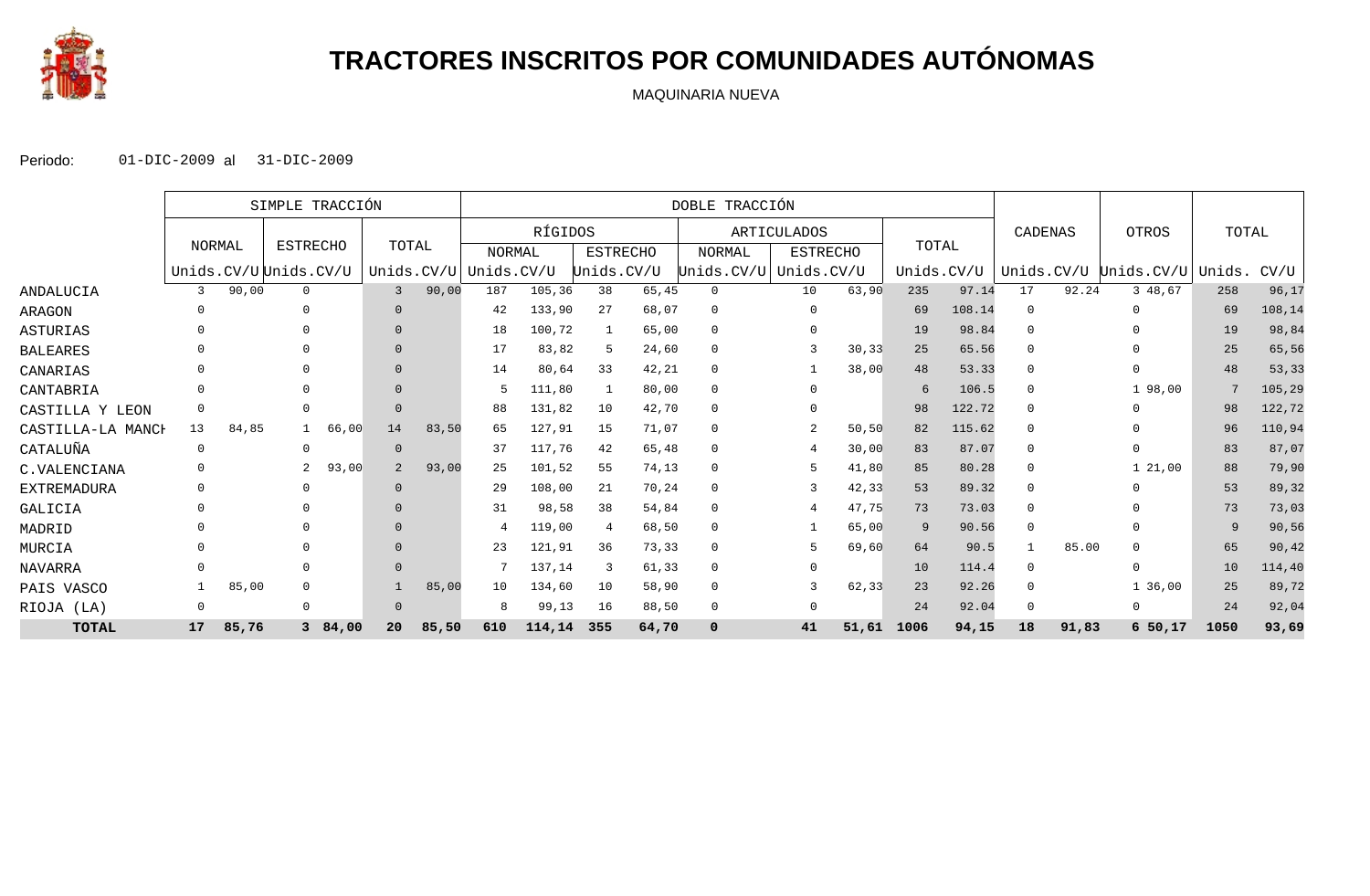

# **TRACTORES INSCRITOS POR PROVINCIAS Y COMUNIDADES AUTÓNOMAS**

MAQUINARIA NUEVA

|                 |                |       | SIMPLE TRACCIÓN        |                |            | DOBLE TRACCIÓN |         |                 |       |                             |                    |        |            |           |                |       |                        |        |          |
|-----------------|----------------|-------|------------------------|----------------|------------|----------------|---------|-----------------|-------|-----------------------------|--------------------|--------|------------|-----------|----------------|-------|------------------------|--------|----------|
|                 |                |       |                        |                |            |                | RÍGIDOS |                 |       |                             | <b>ARTICULADOS</b> |        |            |           | CADENAS        |       | OTROS                  | TOTAL  |          |
|                 | NORMAL         |       | <b>ESTRECHO</b>        | TOTAL          |            | <b>NORMAL</b>  |         | <b>ESTRECHO</b> |       | <b>NORMAL</b>               | <b>ESTRECHO</b>    |        | TOTAL      |           |                |       |                        |        |          |
|                 |                |       | Unids.CV/U Unids. CV/U |                | Unids.CV/U | Unids.         |         |                 |       | CV/U Unids. CV/U Unids.CV/U | Unids.             | CV/U   | Unids.CV/U |           |                |       | Unids.CV/U Unids.CV/U  | Unids. | CV/U     |
| <b>ALMERIA</b>  | $\Omega$       |       | $\Omega$               | $\Omega$       |            | 3              | 106,00  | 3               | 73,33 | $\mathbf{0}$                | 7                  | 68,43  | 13         | 78,23     | $\mathbf{0}$   |       | 0                      | 13     | 78,23    |
| CADIZ           |                |       | $\Omega$               | $\Omega$       |            | 8              | 133,75  | 4               | 70,00 | $\Omega$                    |                    | 46,00  | 13         | 107,38    | 2              | 87,50 | $\Omega$               | 15     | 104,73   |
| CORDOBA         |                | 92,00 | $\Omega$               |                | 92,00      | 38             | 108,05  |                 | 71,80 | $\Omega$                    | 0                  |        | 43         | 103,84    | 5              | 95,40 | 18,00<br>$\mathbf{1}$  | 50     | 101,04   |
| <b>GRANADA</b>  | $\Omega$       |       |                        | $\Omega$       |            | 30             | 103,47  | 9               | 73,78 | $\Omega$                    |                    | 33,00  | 40         | 95,03     | 3              | 97,00 | ******<br>$\mathbf{1}$ | 44     | 95,50    |
| HUELVA          |                |       |                        | $\Omega$       |            | 13             | 93,69   |                 | 86,50 | 0                           |                    | 81,00  | 16         | 92,00     | 0              |       | O                      | 16     | 92,00    |
| <b>JAEN</b>     |                |       |                        | $\Omega$       |            | 50             | 104,12  |                 | 36,29 | $\mathbf{0}$                | 0                  |        | 57         | 95,79     | 5              | 87,80 | 18,00<br>$\mathbf{1}$  | 63     | 93,92    |
| MALAGA          | 2              | 89,00 | $\Omega$               |                | 89,00      | 24             | 106,13  | २               | 50,00 | $\Omega$                    | 0                  |        | 27         | 99,89     | 2              | 93,00 | $\Omega$               | 31     | 98,74    |
| SEVILLA         | 0              |       | 0                      | $\Omega$       |            | 21             | 101,57  |                 | 77,40 | 0                           | 0                  |        | 26         | 96,92     | 0              |       | 0                      | 26     | 96,92    |
| ANDALUCIA       | 3              | 90,00 | $\mathbf 0$            | 3              | 90,00      | 187            | 105,36  | 38              | 65,45 | $\overline{0}$              | 10                 | 63,90  | 235        | 97,14     | 17             | 92,24 | 48,67<br>3             | 258    | 96,17    |
| HUESCA          | $\Omega$       |       | $\Omega$               | $\Omega$       |            | 15             | 135,20  | q               | 65,11 | $\Omega$                    | $\Omega$           |        |            | 24 108,92 | $\mathbf{0}$   |       | $\Omega$               | 24     | 108,92   |
| TERUEL          | $\Omega$       |       |                        | $\Omega$       |            | 9              | 122,00  |                 | 53,33 | $\mathbf{0}$                | 0                  |        |            | 12 104,83 | $\Omega$       |       |                        | 12     | 104,83   |
| ZARAGOZA        |                |       | O                      | $\Omega$       |            | 18             | 138,78  | 15              | 72,80 | $\mathbf{0}$                | 0                  |        | 33         | 108,79    | 0              |       | O                      | 33     | 108,79   |
| <b>ARAGON</b>   | $\overline{0}$ |       | $\overline{0}$         | $\overline{0}$ |            | 42             | 133,90  | 27              | 68,07 | $\overline{0}$              | $\overline{0}$     |        | 69         | 108,14    | $\overline{0}$ |       | $\overline{0}$         | 69     | 108,14   |
| OVIEDO          | 0              |       | $\mathbf{0}$           | $\Omega$       |            | 18             | 100,72  |                 | 65,00 | $\mathbf{0}$                | 0                  |        | 19         | 98,84     | 0              |       | 0                      | 19     | 98,84    |
| <b>ASTURIAS</b> | $\overline{0}$ |       | $\mathbf 0$            | $\Omega$       |            | 18             | 100,72  |                 | 65,00 | $\overline{0}$              | $\overline{0}$     |        | 19         | 98,84     | $\mathbf{0}$   |       | $\overline{0}$         | 19     | 98,84    |
| <b>BALEARES</b> | $\mathbf 0$    |       | $\Omega$               | $\Omega$       |            | 17             | 83,82   |                 | 24,60 | $\mathbf{0}$                | 3                  | 30, 33 | 25         | 65,56     | 0              |       | $\mathbf 0$            | 25     | 65,56    |
| <b>BALEARES</b> | $\overline{0}$ |       | $\overline{0}$         | $\Omega$       |            | 17             | 83,82   | 5               | 24,60 | $\Omega$                    | 3                  | 30,33  | 25         | 65,56     | $\mathbf 0$    |       | $\overline{0}$         | 25     | 65,56    |
| LAS PALMAS DE   | $\mathbf 0$    |       | $\Omega$               | $\Omega$       |            | 11             | 83,45   | 18              | 46,11 | $\mathbf{0}$                |                    | 38,00  | 30         | 59,53     | 0              |       | $\Omega$               | 30     | 59,53    |
| SANTA CRUZ DE   | 0              |       | $\mathbf{0}$           | $\Omega$       |            | 3              | 70,33   | 15              | 37,53 | $\mathbf 0$                 | 0                  |        | 18         | 43,00     | 0              |       | $\mathbf{0}$           | 18     | 43,00    |
| CANARIAS        | $\overline{0}$ |       | $\overline{0}$         | $\Omega$       |            | 14             | 80,64   | 33              | 42,21 | $\overline{0}$              | $\mathbf{1}$       | 38,00  | 48         | 53,33     | $\overline{0}$ |       | $\overline{0}$         | 48     | 53,33    |
| SANTANDER       | 0              |       | $\mathbf{0}$           | $\Omega$       |            | 5              | 111,80  |                 | 80,00 | $\mathbf{0}$                | 0                  |        | 6          | 106,50    | 0              |       | 98,00<br>-1            |        | 7 105,29 |
| CANTABRIA       | $\overline{0}$ |       | $\overline{0}$         | $\Omega$       |            | 5              | 111,80  |                 | 80,00 | $\overline{0}$              | $\overline{0}$     |        | 6          | 106,50    | $\Omega$       |       | 98,00<br>$\mathbf{1}$  |        | 7 105,29 |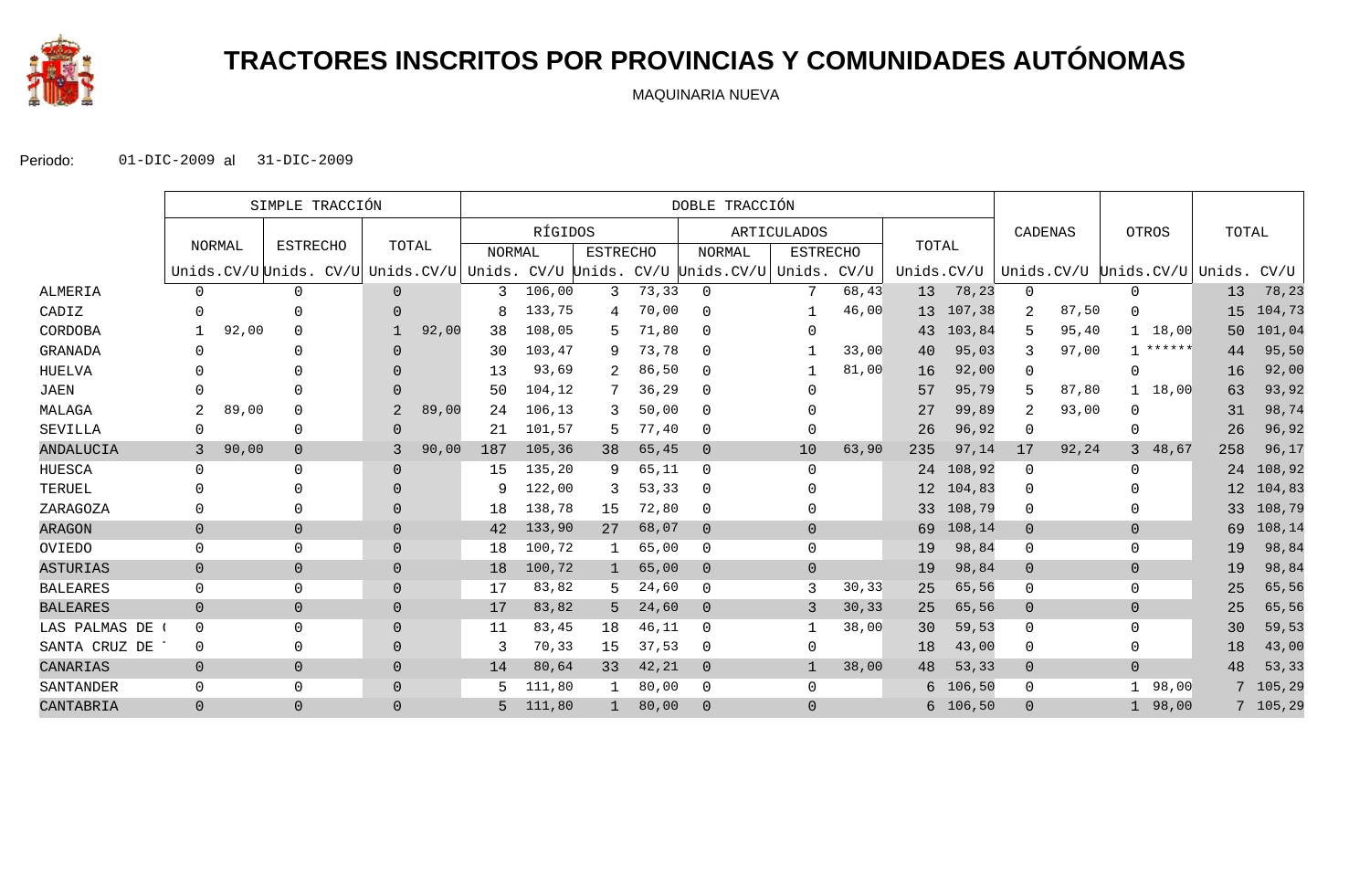

# **TRACTORES INSCRITOS POR PROVINCIAS Y COMUNIDADES AUTÓNOMAS**

MAQUINARIA NUEVA

|                  | SIMPLE TRACCIÓN |        |                 |       |                | DOBLE TRACCIÓN |        |         |                 |       |                                                                                  |                    |       |                 |           |                                   |                       |       |            |
|------------------|-----------------|--------|-----------------|-------|----------------|----------------|--------|---------|-----------------|-------|----------------------------------------------------------------------------------|--------------------|-------|-----------------|-----------|-----------------------------------|-----------------------|-------|------------|
|                  |                 |        |                 |       |                |                |        | RÍGIDOS |                 |       |                                                                                  | <b>ARTICULADOS</b> |       |                 |           | CADENAS                           | OTROS                 | TOTAL |            |
|                  |                 | NORMAL | <b>ESTRECHO</b> |       | TOTAL          |                | NORMAL |         | <b>ESTRECHO</b> |       | <b>NORMAL</b>                                                                    | <b>ESTRECHO</b>    |       | TOTAL           |           |                                   |                       |       |            |
|                  |                 |        |                 |       |                |                |        |         |                 |       | Unids.CV/U Unids. CV/U Unids.CV/U Unids. CV/U Unids. CV/U Unids.CV/U Unids. CV/U |                    |       | Unids.CV/U      |           | Unids.CV/U Unids.CV/U Unids. CV/U |                       |       |            |
| AVILA            | $\mathsf{O}$    |        | 0               |       | $\overline{0}$ |                | 2      | 121,00  | $\Omega$        |       | $\mathbf 0$                                                                      | $\mathbf 0$        |       |                 | 2 121,00  | $\mathbf 0$                       | $\Omega$              |       | 2 121,00   |
| <b>BURGOS</b>    | $\Omega$        |        | 0               |       | $\Omega$       |                | 16     | 155,00  |                 | 38,50 | $\mathbf 0$                                                                      | 0                  |       |                 | 18 142,06 | $\Omega$                          | 0                     | 18    | 142,06     |
| LEON             |                 |        |                 |       | $\Omega$       |                | 12     | 118,42  | 5               | 45,60 | $\Omega$                                                                         |                    |       | 17              | 97,00     | $\Omega$                          |                       | 17    | 97,00      |
| PALENCIA         | U               |        |                 |       | $\Omega$       |                | 5      | 140,40  |                 | 36,00 | $\mathbf 0$                                                                      | <sup>0</sup>       |       | 6               | 123,00    | $\Omega$                          |                       | 6     | 123,00     |
| SALAMANCA        |                 |        |                 |       | $\Omega$       |                | 9      | 99,00   | $\Omega$        |       | $\Omega$                                                                         |                    |       | 9               | 99,00     | 0                                 |                       | 9     | 99,00      |
| SEGOVIA          | 0               |        |                 |       | $\Omega$       |                | 12     | 126,67  | 0               |       | <sup>n</sup>                                                                     |                    |       |                 | 12 126,67 | $\Omega$                          |                       | 12    | 126,67     |
| SORIA            | 0               |        |                 |       | $\Omega$       |                | 4      | 170,50  | $\Omega$        |       | $\Omega$                                                                         |                    |       |                 | 4 170,50  | 0                                 |                       |       | 4 170,50   |
| VALLADOLID       | $\Omega$        |        |                 |       | $\Omega$       |                | 18     | 132,33  | $\Omega$        |       | $\Omega$                                                                         | O                  |       |                 | 18 132,33 | $\Omega$                          |                       | 18    | 132,33     |
| ZAMORA           | 0               |        | 0               |       | $\Omega$       |                | 10     | 128,00  | 2               | 43,00 | $\Omega$                                                                         | 0                  |       | 12 <sup>1</sup> | 113,83    | 0                                 | O                     | 12    | 113,83     |
| CASTILLA Y LEO   | $\overline{0}$  |        | $\overline{0}$  |       | $\Omega$       |                | 88     | 131,82  | 10              | 42,70 | $\overline{0}$                                                                   | $\overline{0}$     |       |                 | 98 122,72 | $\mathbf{0}$                      | $\overline{0}$        | 98    | 122,72     |
| <b>ALBACETE</b>  | 0               |        | 0               |       | $\Omega$       |                | 16     | 116,75  | 6               | 72,00 | $\mathbf 0$                                                                      | $\mathbf{1}$       | 36,00 |                 | 23 101,57 | 0                                 | $\mathbf 0$           | 23    | 101,57     |
| CIUDAD REAL      | 10              | 87,10  | $\Omega$        |       | 10             | 87,10          | 22     | 124,14  | 6               | 90,33 | $\mathbf 0$                                                                      | $\Omega$           |       | 28              | 116,89    | 0                                 |                       | 38    | 109,05     |
| <b>CUENCA</b>    | 1               | 76,00  | 0               |       |                | 76,00          | 7      | 144,14  |                 | 24,00 | 0                                                                                | O                  |       | 8               | 129,13    | 0                                 |                       |       | 9 123,22   |
| GUADALAJARA      | $\Omega$        |        | 0               |       | $\Omega$       |                | 7      | 133,43  | $\Omega$        |       | $\Omega$                                                                         | <sup>0</sup>       |       | 7               | 133,43    | $\Omega$                          |                       |       | 7, 133, 43 |
| TOLEDO           | 2               | 78,00  | $\mathbf{1}$    | 66,00 | 3              | 74,00          | 13     | 136,31  | 2               | 34,00 | $\mathbf 0$                                                                      |                    | 65,00 |                 | 16 119,06 | 0                                 | 0                     | 19    | 111,95     |
| CASTILLA-LA MAI  | 13              | 84,85  | $\mathbf{1}$    | 66,00 | 14             | 83,50          | 65     | 127,91  | 15              | 71,07 | $\Omega$                                                                         | 2                  | 50,50 | 82              | 115,62    | $\overline{0}$                    | $\Omega$              | 96    | 110,94     |
| <b>BARCELONA</b> | $\mathbf 0$     |        | 0               |       | $\Omega$       |                | 8      | 118,00  |                 | 60,13 | $\Omega$                                                                         | $\Omega$           |       | 16              | 89,06     | 0                                 | $\Omega$              | 16    | 89,06      |
| GIRONA           | $\Omega$        |        | <sup>n</sup>    |       | $\Omega$       |                |        | 94,86   |                 | 32,60 | $\mathbf 0$                                                                      | 3                  | 28,67 | 15              | 60,87     | 0                                 | ∩                     | 15    | 60,87      |
| LLEIDA           | $\Omega$        |        |                 |       | $\Omega$       |                | 19     | 116,21  | 9               | 75,44 | $\Omega$                                                                         | O                  |       | 28              | 103,11    | $\Omega$                          | ∩                     | 28    | 103,11     |
| TARRAGONA        | $\mathbf 0$     |        | 0               |       | $\Omega$       |                | 3      | 180,33  | 20              | 71,35 | $\mathbf 0$                                                                      | -1                 | 34,00 | 24              | 83,42     | 0                                 | $\Omega$              | 24    | 83,42      |
| CATALUÑA         | $\overline{0}$  |        | $\overline{0}$  |       | $\Omega$       |                | 37     | 117,76  | 42              | 65,48 | $\overline{0}$                                                                   | $\overline{4}$     | 30,00 | 83              | 87,07     | $\overline{0}$                    | $\overline{0}$        | 83    | 87,07      |
| ALICANTE         | $\mathbf 0$     |        | 0               |       | $\Omega$       |                | 9      | 103,44  | 13              | 69,15 | $\mathbf 0$                                                                      | 3                  | 47,67 | 25              | 78,92     | $\Omega$                          | $\mathbf 0$           | 25    | 78,92      |
| CASTELLON        | 0               |        | 0               |       | $\Omega$       |                | 2      | 111,50  | 6               | 70,33 | $\mathbf 0$                                                                      | O                  |       | 8               | 80,63     | $\Omega$                          | <sup>n</sup>          | 8     | 80,63      |
| VALENCIA         | $\mathbf 0$     |        | 2               | 93,00 | 2              | 93,00          | 14     | 98,86   | 36              | 76,56 | $\Omega$                                                                         | 2                  | 33,00 | 52              | 80,88     | 0                                 | 21,00<br>$\mathbf{1}$ | 55    | 80,24      |
| C.VALENCIANA     | $\Omega$        |        | $\overline{2}$  | 93,00 | 2              | 93,00          | 25     | 101,52  | 55              | 74,13 | $\Omega$                                                                         | 5                  | 41,80 | 85              | 80,28     | $\Omega$                          | 21,00<br>$\mathbf{1}$ | 88    | 79,90      |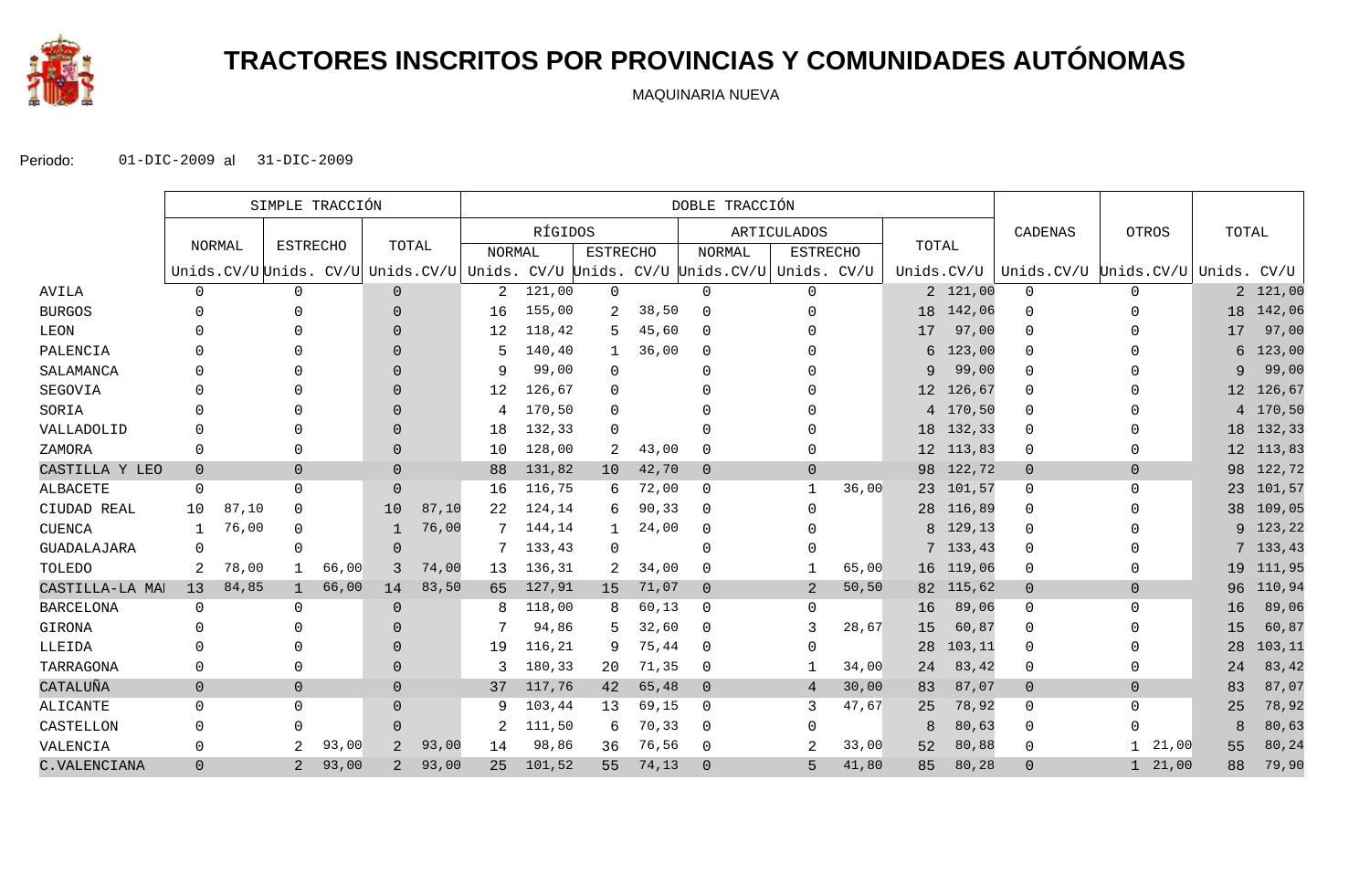

# **TRACTORES INSCRITOS POR PROVINCIAS Y COMUNIDADES AUTÓNOMAS**

MAQUINARIA NUEVA

|                    | SIMPLE TRACCIÓN |       |                 |       | DOBLE TRACCIÓN |       |                |         |                 |       |                                                                                     |                    |       |            |           |                |       |                              |       |        |
|--------------------|-----------------|-------|-----------------|-------|----------------|-------|----------------|---------|-----------------|-------|-------------------------------------------------------------------------------------|--------------------|-------|------------|-----------|----------------|-------|------------------------------|-------|--------|
|                    |                 |       |                 |       |                |       |                | RÍGIDOS |                 |       |                                                                                     | <b>ARTICULADOS</b> |       |            |           | CADENAS        |       | OTROS                        | TOTAL |        |
|                    | NORMAL          |       | <b>ESTRECHO</b> |       | TOTAL          |       | NORMAL         |         | <b>ESTRECHO</b> |       | NORMAL                                                                              | <b>ESTRECHO</b>    |       | TOTAL      |           |                |       |                              |       |        |
|                    |                 |       |                 |       |                |       |                |         |                 |       | Unids. CV/U Unids. CV/U Unids. CV/U Unids. CV/U Unids. CV/U Unids. CV/U Unids. CV/U |                    |       | Unids.CV/U |           |                |       | Unids.CV/U Unids.CV/U Unids. |       | CV/U   |
| <b>BADAJOZ</b>     | $\Omega$        |       | $\Omega$        |       | $\overline{0}$ |       | 20             | 114,55  | 14              | 77,00 | $\mathbf 0$                                                                         | $\Omega$           |       | 34         | 99,09     | $\mathbf 0$    |       | $\Omega$                     | 34    | 99,09  |
| CACERES            | $\Omega$        |       |                 |       | $\Omega$       |       | 9              | 93,44   |                 | 56,71 | $\Omega$                                                                            | 3                  | 42,33 | 19         | 71,84     | $\Omega$       |       | $\Omega$                     | 19    | 71,84  |
| <b>EXTREMADURA</b> | $\Omega$        |       | $\overline{0}$  |       | $\overline{0}$ |       | 29             | 108,00  | 21              | 70,24 | $\overline{0}$                                                                      | 3                  | 42,33 | 53         | 89,32     | $\overline{0}$ |       | $\Omega$                     | 53    | 89,32  |
| A CORUÑA           | $\Omega$        |       | $\Omega$        |       | $\Omega$       |       | 16             | 105,81  | 15              | 53,00 | $\mathbf 0$                                                                         | $\Omega$           |       | 31         | 80,26     | $\Omega$       |       | $\Omega$                     | 31    | 80,26  |
| LUGO               | $\Omega$        |       |                 |       | $\Omega$       |       |                | 81,00   |                 | 32,00 | $\mathbf 0$                                                                         | 2                  | 40,50 | 11         | 64,73     | $\mathbf{0}$   |       | <sup>n</sup>                 | 11    | 64,73  |
| OURENSE            | $\Omega$        |       |                 |       | $\Omega$       |       |                | 159,00  | 8               | 53,38 | $\Omega$                                                                            | $\Omega$           |       | 9          | 65,11     | $\Omega$       |       | <sup>0</sup>                 | 9     | 65,11  |
| PONTEVEDRA         | $\Omega$        |       |                 |       | $\Omega$       |       |                | 91,00   | 13              | 61,38 | $\Omega$                                                                            |                    | 55,00 | 22         | 70,23     | $\mathbf{0}$   |       | $\Omega$                     | 22    | 70,23  |
| GALICIA            | $\overline{0}$  |       | $\overline{0}$  |       | $\overline{0}$ |       | 31             | 98,58   | 38              | 54,84 | $\overline{0}$                                                                      | $\overline{4}$     | 47,75 | 73         | 73,03     | $\overline{0}$ |       | $\overline{0}$               | 73    | 73,03  |
| MADRID             | $\mathbf 0$     |       | $\mathbf 0$     |       | $\overline{0}$ |       | 4              | 119,00  | 4               | 68,50 | $\mathbf 0$                                                                         |                    | 65,00 | 9          | 90,56     | $\mathbf 0$    |       | $\mathbf 0$                  | 9     | 90,56  |
| MADRID             | $\overline{0}$  |       | $\mathbf 0$     |       | $\mathbf 0$    |       | $\overline{4}$ | 119,00  | 4               | 68,50 | $\overline{0}$                                                                      | 1                  | 65,00 | 9          | 90,56     | $\mathbf 0$    |       | $\overline{0}$               | 9     | 90,56  |
| MURCIA             | $\Omega$        |       | $\mathbf 0$     |       | $\mathbf{0}$   |       | 23             | 121,91  | 36              | 73,33 | 0                                                                                   | 5                  | 69,60 | 64         | 90,50     | 1              | 85,00 | $\mathbf 0$                  | 65    | 90,42  |
| MURCIA             | $\overline{0}$  |       | $\overline{0}$  |       | $\overline{0}$ |       | 23             | 121,91  | 36              | 73,33 | $\overline{0}$                                                                      | 5                  | 69,60 | 64         | 90,50     |                | 85,00 | $\overline{0}$               | 65    | 90,42  |
| NAVARRA            | 0               |       | $\mathbf 0$     |       | $\mathbf{0}$   |       |                | 137,14  | 3.              | 61,33 | $\Omega$                                                                            | $\Omega$           |       |            | 10 114,40 | 0              |       | $\mathbf 0$                  | 10    | 114,40 |
| <b>NAVARRA</b>     | $\overline{0}$  |       | $\mathbf 0$     |       | $\overline{0}$ |       | 7              | 137,14  | 3               | 61,33 | $\overline{0}$                                                                      | $\Omega$           |       |            | 10 114,40 | $\overline{0}$ |       | $\overline{0}$               | 10    | 114,40 |
| ALAVA              | $\Omega$        |       | $\Omega$        |       | $\Omega$       |       |                | 229,67  | 4               | 79,50 | $\Omega$                                                                            | 2                  | 54,00 |            | 9 123,89  | $\Omega$       |       | $\Omega$                     | 9     | 123,89 |
| GUIPUZCOA          | $\Omega$        |       |                 |       | $\Omega$       |       |                | 89,25   | 3               | 49,00 | $\Omega$                                                                            |                    | 79,00 | 8          | 72,88     | $\mathbf{0}$   |       | 36,00                        | 9     | 68,78  |
| VIZCAYA            |                 | 85,00 | $\Omega$        |       |                | 85,00 | 3              | 100,00  | 3               | 41,33 | $\Omega$                                                                            | $\Omega$           |       | 6          | 70,67     | $\mathbf 0$    |       | $\Omega$                     |       | 72,71  |
| PAIS VASCO         |                 | 85,00 | $\overline{0}$  |       |                | 85,00 | 10             | 134,60  | 10              | 58,90 | $\overline{0}$                                                                      | 3                  | 62,33 | 23         | 92,26     | $\mathbf 0$    |       | 36,00                        | 25    | 89,72  |
| LA RIOJA           | $\mathbf 0$     |       | $\mathbf 0$     |       | $\mathbf{0}$   |       | 8              | 99,13   | 16              | 88,50 | $\mathbf 0$                                                                         | $\Omega$           |       | 24         | 92,04     | 0              |       | $\Omega$                     | 24    | 92,04  |
| RIOJA (LA)         | $\Omega$        |       | $\overline{0}$  |       | $\overline{0}$ |       | 8              | 99,13   | 16              | 88,50 | $\overline{0}$                                                                      | $\Omega$           |       | 24         | 92,04     | $\mathbf 0$    |       | $\Omega$                     | 24    | 92,04  |
| <b>TOTAL</b>       | 17              | 85,76 | 3               | 84,00 | 20             | 85,50 | 610            | 114,14  | 355             | 64,70 | $\mathbf 0$                                                                         | 41                 | 51,61 | 1006       | 94,15     | 18             | 91,83 | 650,17                       | 1050  | 93,69  |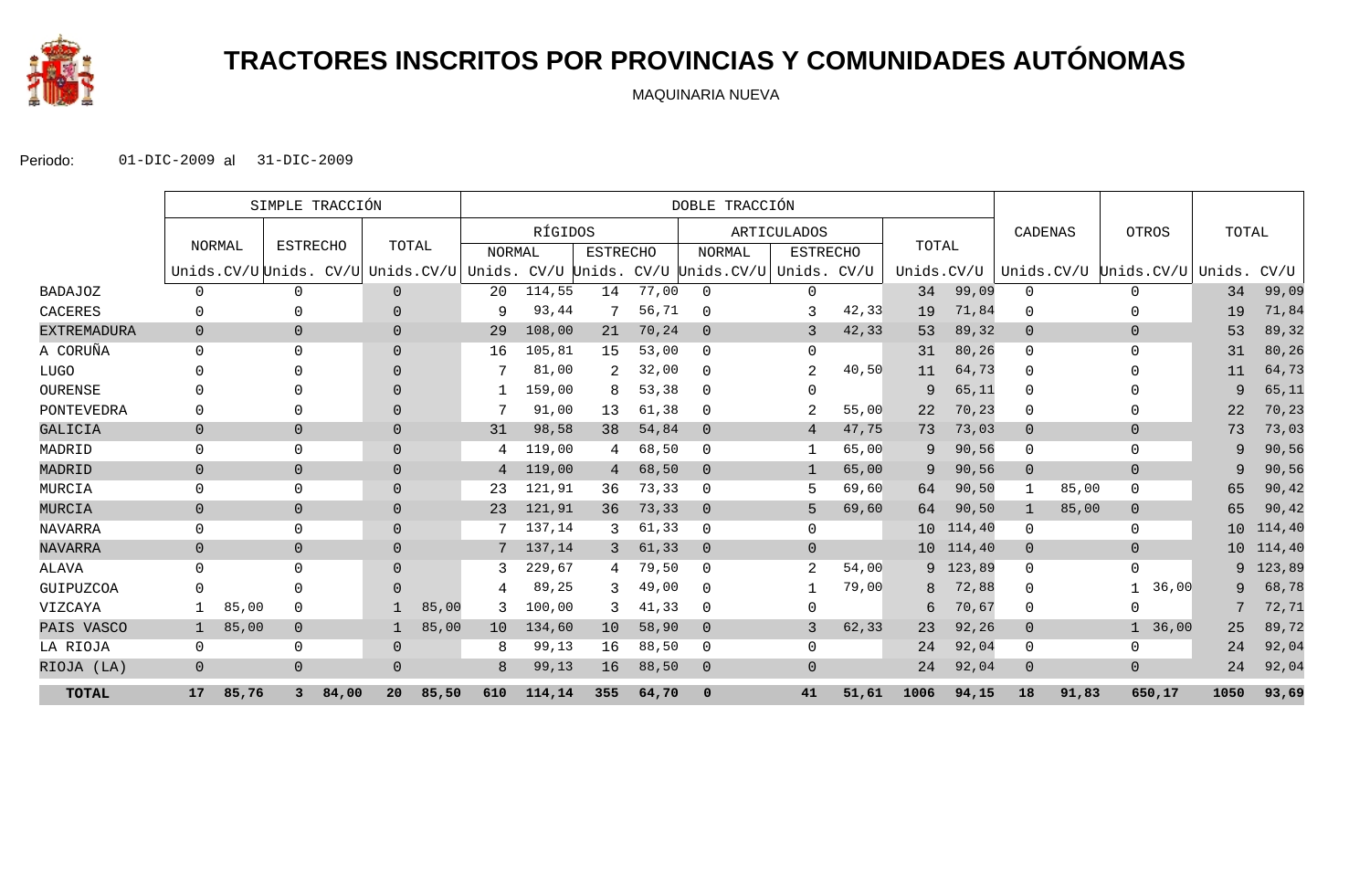

## **TRACTORES INSCRITOS POR MARCAS**

MAQUINARIA NUEVA

|                 | SIMPLE TRACCIÓN |      |                 |      |              | DOBLE TRACCIÓN |               |         |                 |       |                                                                                  |                 |      |                |        |            |                                   |                |        |
|-----------------|-----------------|------|-----------------|------|--------------|----------------|---------------|---------|-----------------|-------|----------------------------------------------------------------------------------|-----------------|------|----------------|--------|------------|-----------------------------------|----------------|--------|
|                 |                 |      |                 |      |              |                |               | RÍGIDOS |                 |       |                                                                                  | ARTICULADOS     |      |                |        | CADENAS    | OTROS                             |                | TOTAL  |
|                 | NORMAL          |      | <b>ESTRECHO</b> |      | TOTAL        |                | <b>NORMAL</b> |         | <b>ESTRECHO</b> |       | NORMAL                                                                           | <b>ESTRECHO</b> |      | TOTAL          |        |            |                                   |                |        |
|                 |                 |      |                 |      |              |                |               |         |                 |       | Unids.CV/U Unids. CV/U Unids.CV/U Unids. CV/U Unids. CV/U Unids.CV/U Unids. CV/U |                 |      | Unids.CV/U     |        |            | Unids.CV/U Unids.CV/U Unids. CV/U |                |        |
| AGRIA           | 0               |      | 0               |      | $\mathbf{0}$ |                | 0             |         | 3               | 44,7  | $\mathbf 0$                                                                      | 10              | 47,2 | 13             | 46, 6  | 0          | $\Omega$                          | 13             | 46,6   |
| AGRIMAC         | $\Omega$        |      |                 |      | $\Omega$     |                | ∩             |         | $\Omega$        |       | $\Omega$                                                                         | 3               | 81,0 | 3              | 81,0   | $\Omega$   | <sup>0</sup>                      | $\overline{3}$ | 81,0   |
| ANTONIO CARRAR  | $\Omega$        |      |                 |      | $\Omega$     |                |               |         | 12              | 57, 2 | - 0                                                                              |                 | 54,0 | 13             | 56, 9  | $\Omega$   | ∩                                 | 13             | 56, 9  |
| B.C.S.          | $\Omega$        |      |                 |      | $\Omega$     |                | O             |         | 3               | 37, 3 | - 0                                                                              |                 |      | 3              | 37, 3  | $\Omega$   |                                   | 3              | 37,3   |
| CARRARO         |                 |      |                 |      |              |                | $\Omega$      |         |                 | 77,0  | - 0                                                                              |                 |      |                | 77,0   |            |                                   | $\mathbf{1}$   | 77,0   |
| CASE IH         | 2               | 81,0 | $\Omega$        |      | 2            | 81,0           | 70            | 122, 4  | 4               | 91,8  | - 0                                                                              |                 |      | 74             | 120, 8 |            |                                   | 76             | 119,7  |
| CLAAS           | <sup>0</sup>    |      | $\Omega$        |      | $\Omega$     |                | 6             | 119,7   | 3               | 87,3  | 0                                                                                |                 |      | 9              | 108,9  | $\Omega$   |                                   | 9              | 108, 9 |
| DEUTZ-FAHR      |                 |      |                 |      | $\Omega$     |                | 17            | 132,8   | 4               | 80,5  | 0                                                                                |                 |      | 21             | 122, 9 | $\Omega$   |                                   | 21             | 122,9  |
| <b>DONGFENG</b> |                 |      |                 |      |              |                |               | 30,0    | $\Omega$        |       | $\Omega$                                                                         |                 |      | $\overline{1}$ | 30,0   | $\Omega$   |                                   | 1              | 30,0   |
| FENDT           |                 |      |                 |      | $\Omega$     |                | 30            | 144,5   | 2               | 99,0  | 0                                                                                |                 |      | 32             | 141,7  | $\Omega$   | <sup>0</sup>                      | 32             | 141,7  |
| FENG SHOU       |                 |      |                 |      | $\Omega$     |                | $\Omega$      |         | 1               | 26,0  | -0                                                                               |                 |      | 1              | 26,0   | $\Omega$   |                                   | 1              | 26,0   |
| FERRARI         |                 |      |                 |      |              |                | 0             |         | 8               | 33,8  | 0                                                                                | 3               | 46,7 | 11             | 37, 3  | $\Omega$   |                                   | 11             | 37,3   |
| FOTON           |                 |      |                 |      | $\Omega$     |                | 2             | 38,0    |                 |       | O                                                                                |                 |      | $\overline{2}$ | 38,0   | $\Omega$   |                                   | $\overline{2}$ | 38,0   |
| GOLDONI         |                 |      |                 |      | $\Omega$     |                | 0             |         |                 |       |                                                                                  |                 |      | $\Omega$       |        | $\Omega$   | 36,0                              | $\mathbf{1}$   | 36,0   |
| ISEKI           |                 |      |                 |      | $\Omega$     |                | $\Omega$      |         |                 | 24,0  | $\Omega$                                                                         |                 |      |                | 24,0   | $\Omega$   | <sup>0</sup>                      | 7              | 24,0   |
| JOHN DEERE      | 2               | 82,5 |                 | 66,0 | 3            | 77,0           | 188           | 117,1   | 86              | 68,9  | 0                                                                                | 10              | 61,0 | 284            | 100, 5 |            | 18,0                              | 289            | 99,7   |
| KIOTI           | $\Omega$        |      | $\Omega$        |      | $\Omega$     |                | 9             | 59,8    | -5              | 27,6  | $\overline{0}$                                                                   |                 |      | 14             | 48,3   | $\Omega$   | $\Omega$                          | 14             | 48,3   |
| KUBOTA          |                 |      |                 |      | $\Omega$     |                | 31            | 90, 3   | 28              | 44,8  | - 0                                                                              |                 |      | 59             | 68,7   | $\Omega$   | 21,0                              | 60             | 67, 9  |
| KUKJE           |                 |      |                 |      | $\Omega$     |                | $\mathbf 0$   |         | 1               | 27,0  | - 0                                                                              |                 |      | -1             | 27,0   | $\Omega$   |                                   | 1              | 27,0   |
| LAMBORGHINI     |                 | 92,0 | $\Omega$        |      |              | 92,0           | 19            | 94,0    |                 | 69,0  | $\overline{\phantom{0}}$                                                         |                 |      | 26             | 87, 3  | $\Omega$   |                                   | 27             | 87,4   |
| LANDER          | $\Omega$        |      | $\Omega$        |      | $\Omega$     |                | $\mathbf 0$   |         | 3               | 28,7  | 0                                                                                |                 |      | 3              | 28,7   | $\Omega$   |                                   | $\overline{3}$ | 28,7   |
| LANDINI         | 2               | 84,0 | $\Omega$        |      | 2            | 84,0           | 17            | 99,4    | 25              | 83,0  | 0                                                                                |                 |      | 42             | 89,6   | 87, 3<br>6 | O                                 | 50             | 89,1   |
| LS              | $\Omega$        |      |                 |      | $\Omega$     |                | 2             | 57,0    | $\Omega$        |       | $\Omega$                                                                         |                 |      | 2              | 57,0   | $\Omega$   |                                   | $\overline{2}$ | 57,0   |
| LS MTRON LTD    | $\Omega$        |      |                 |      | $\Omega$     |                | $\Omega$      |         | 2               | 27,5  | - 0                                                                              |                 |      | 2              | 27,5   |            |                                   | $\overline{a}$ | 27,5   |
| MASSEY FERGUSO  | 1               | 86,0 | $\Omega$        |      |              | 86,0           | 27            | 122, 2  | 13              | 66,9  | - 0                                                                              |                 |      | 40             | 104, 2 | 90,0<br>1  | $\Omega$                          | 42             | 103,5  |
| MC.CORMICK      | $\Omega$        |      |                 |      | $\Omega$     |                | 7             | 90,1    | 6               | 77,8  | - 0                                                                              |                 |      | 13             | 84,5   | 95,0<br>2  | $\Omega$                          | 15             | 85, 9  |
| MERLO           | $\Omega$        |      |                 |      | $\Omega$     |                | 1             | 120,0   | 0               |       | $\Omega$                                                                         |                 |      |                | 120,0  | $\Omega$   | 2 104, 0                          | 3              | 109, 3 |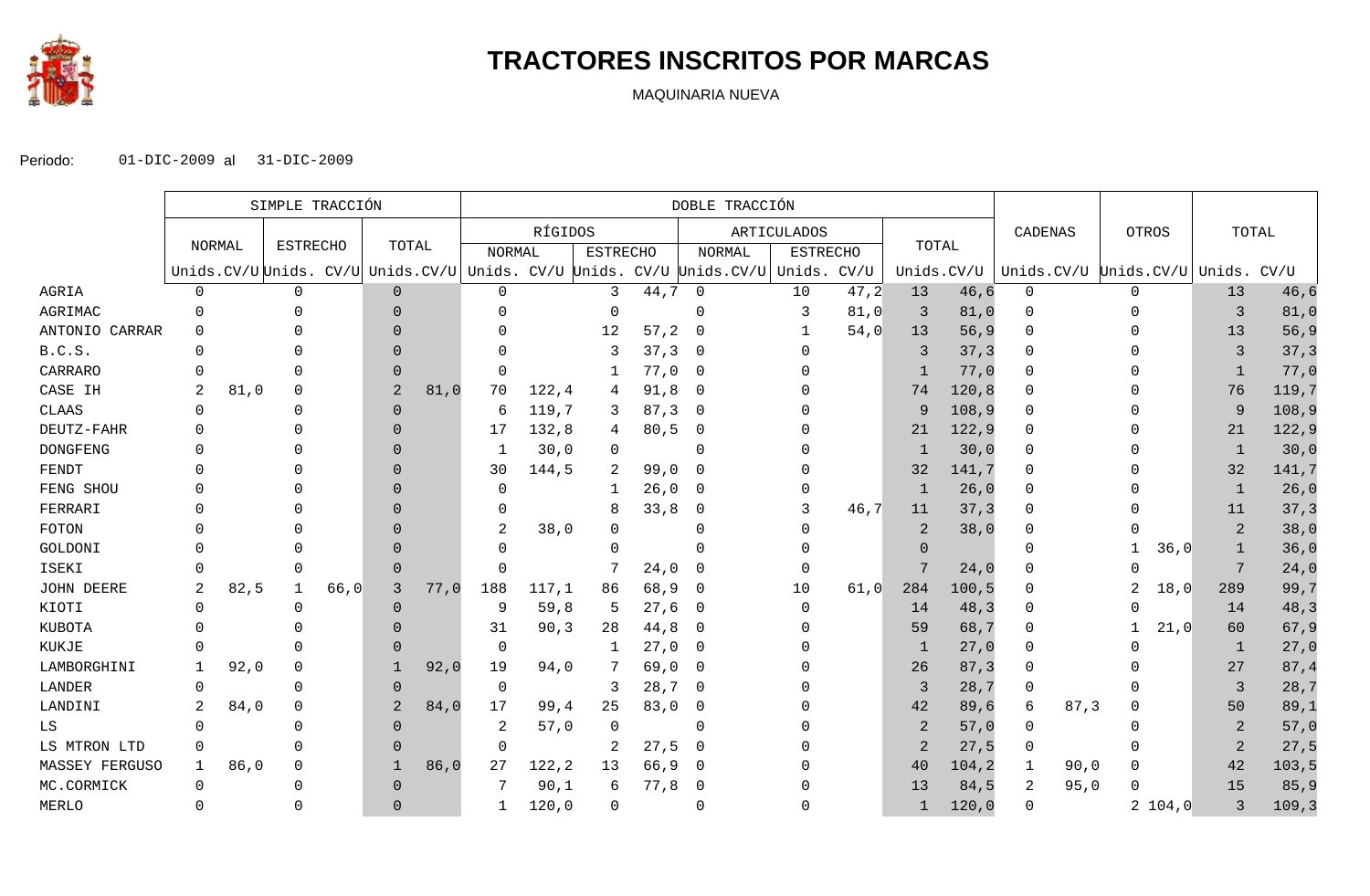

## **TRACTORES INSCRITOS POR MARCAS**

MAQUINARIA NUEVA

|              |        | SIMPLE TRACCIÓN |                |      |       |         | DOBLE TRACCIÓN                                                        |       |             |        |                          |                 |      |            |        |            |       |            |             |        |
|--------------|--------|-----------------|----------------|------|-------|---------|-----------------------------------------------------------------------|-------|-------------|--------|--------------------------|-----------------|------|------------|--------|------------|-------|------------|-------------|--------|
|              |        |                 |                |      |       | RÍGIDOS |                                                                       |       | ARTICULADOS |        |                          |                 |      | CADENAS    |        | OTROS      | TOTAL |            |             |        |
|              | NORMAL |                 | ESTRECHO       |      | TOTAL |         | NORMAL                                                                |       | ESTRECHO    |        | NORMAL                   | <b>ESTRECHO</b> |      | TOTAL      |        |            |       |            |             |        |
|              |        |                 |                |      |       |         | Unids. $CV/U$ Unids. $CV/U$ Unids. $CV/U$ Unids. $CV/U$ Unids. $CV/U$ |       |             |        | Unids.CV/U Unids. CV/U   |                 |      | Unids.CV/U |        | Unids.CV/U |       | Unids.CV/U | Unids. CV/U |        |
| NEW HOLLAND  | 9      | 87,2            | $\overline{a}$ | 93,0 | 11    | 88, 3   | 126                                                                   | 115,0 | 99          | 71,8   |                          |                 |      | 225        | 96,0   | 9          | 94,3  | 0          | 245         | 95,6   |
| PASQUALI     |        |                 |                |      |       |         |                                                                       |       |             | 38,7   | - 0                      | 14              | 42,6 | 17         | 41,9   | $\Omega$   |       | 0          | 17          | 41,9   |
| SAME         |        |                 |                |      |       |         | 32                                                                    | 95,4  | 21          | 73,1 0 |                          |                 |      | 53         | 86,6   | $\Omega$   |       |            | 53          | 86,6   |
| TONG YANG    |        |                 |                |      |       |         | 2                                                                     | 85,0  | 3           | 27, 3  | $\overline{\phantom{0}}$ |                 |      | 5          | 50, 4  | $\Omega$   |       |            | 5           | 50,4   |
| VALPADANA    |        |                 |                |      |       |         |                                                                       |       |             | 46,0   | $\overline{0}$           |                 |      |            | 46,0   | $\Omega$   |       |            |             | 46,0   |
| VALTRA       |        |                 |                |      |       |         | 22                                                                    | 130,9 | $\Omega$    |        |                          |                 |      | 22         | 130, 9 | $\Omega$   |       |            | 22          | 130, 9 |
| YANMAR       |        |                 |                |      |       |         |                                                                       |       | 4           | 19,8   | $\overline{\phantom{0}}$ |                 |      | 4          | 19,8   | 0          |       |            | 4           | 19,8   |
| YTO          |        |                 |                |      |       |         |                                                                       | 56,0  | $\Omega$    |        |                          |                 |      |            | 56,0   | 0          |       |            |             | 56,0   |
| <b>TOTAL</b> | 17     | 85,8            |                | 84,0 | 20    | 85,5    | 610                                                                   | 114,1 | 355         | 64,7   | - 0                      | 41              | 51,6 | 1006       | 94,2   | 18         | 91,8  | 650,2      | 1050        | 93,7   |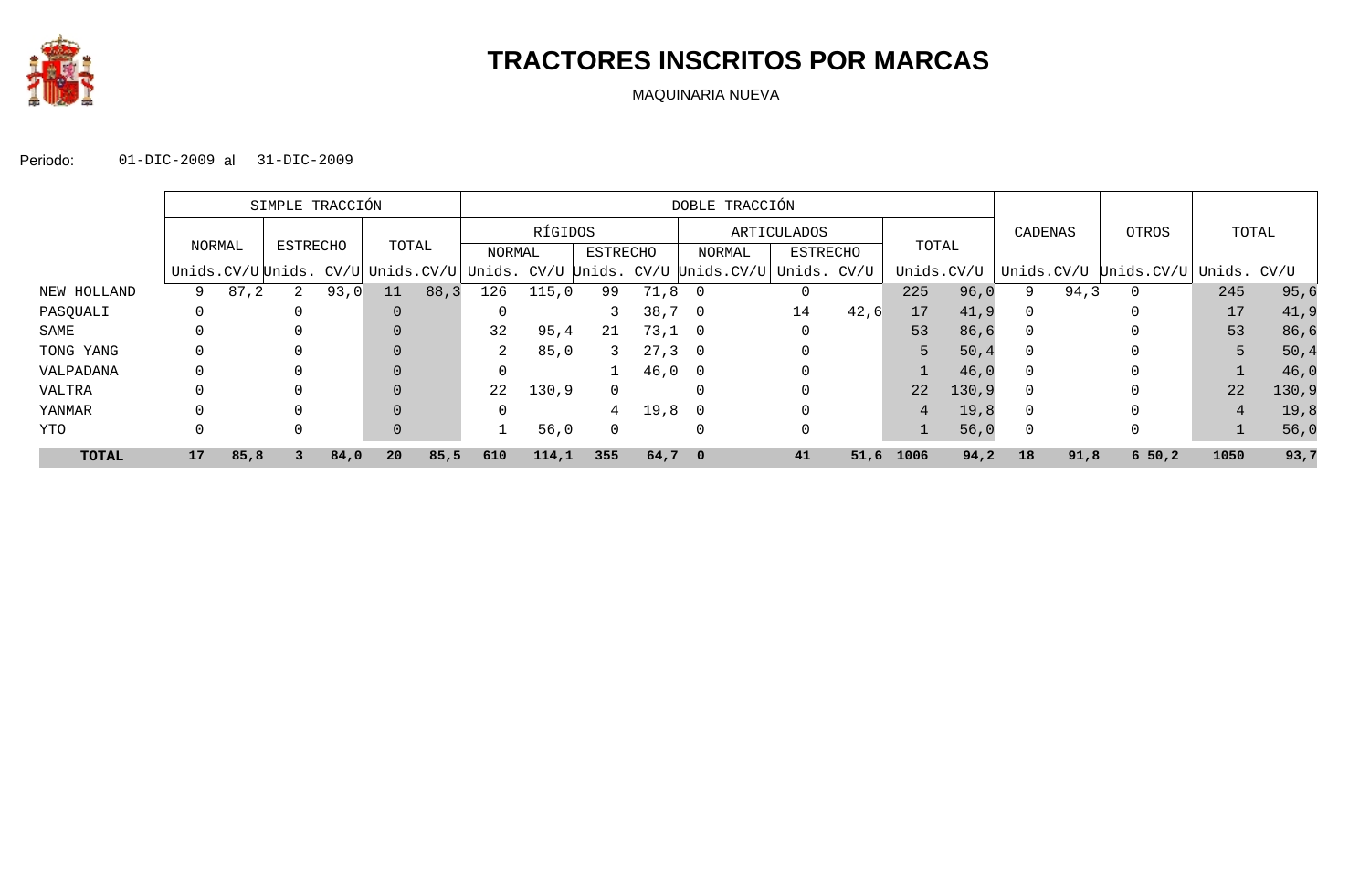

| MARCA           | MODELO                                                                                                                                                                                                                                                                                                                                                                                              | UNIDADES                                                                                                                                                                                                                                                                                            |
|-----------------|-----------------------------------------------------------------------------------------------------------------------------------------------------------------------------------------------------------------------------------------------------------------------------------------------------------------------------------------------------------------------------------------------------|-----------------------------------------------------------------------------------------------------------------------------------------------------------------------------------------------------------------------------------------------------------------------------------------------------|
| AGRIA           | 860<br>9080<br>9100<br>935<br>940 N<br>940 S<br>955<br>960                                                                                                                                                                                                                                                                                                                                          | $\mathbf{2}$<br>$\overline{a}$<br>$\mathbf 1$<br>$\mathbf 1$<br>2<br>$\mathbf{1}$<br>2<br>$\overline{a}$                                                                                                                                                                                            |
|                 | TOTAL MARCA<br>9085                                                                                                                                                                                                                                                                                                                                                                                 | 13<br>3                                                                                                                                                                                                                                                                                             |
| AGRIMAC         | TOTAL MARCA                                                                                                                                                                                                                                                                                                                                                                                         | $\mathfrak{Z}$                                                                                                                                                                                                                                                                                      |
| ANTONIO CARRARO | COUNTRY 4400<br>SN-6500 V<br>TC-8400 F<br>TGF-7800<br>TGF-9400<br>TIGRE 3200<br>TIGRONE 5500<br>$TN-6500$<br>TOTAL MARCA                                                                                                                                                                                                                                                                            | $\sqrt{2}$<br>1<br>1<br>1<br>3<br>1<br>1<br>3<br>13                                                                                                                                                                                                                                                 |
| B.C.S.          | VALIANT 500 RS<br>VICTOR 400 RS                                                                                                                                                                                                                                                                                                                                                                     | 1<br>1                                                                                                                                                                                                                                                                                              |
|                 | VICTOR 400 RS                                                                                                                                                                                                                                                                                                                                                                                       | 1                                                                                                                                                                                                                                                                                                   |
|                 | TOTAL MARCA                                                                                                                                                                                                                                                                                                                                                                                         | 3                                                                                                                                                                                                                                                                                                   |
| CARRARO         | AGRIPLUS 85-4 F<br>TOTAL MARCA                                                                                                                                                                                                                                                                                                                                                                      | 1<br>$\mathbf{1}$                                                                                                                                                                                                                                                                                   |
| CASE IH         | $CS-105$<br>$CS-95$<br>$Cvx-150$<br>$Cvx-175$<br>JXU-105 4WD<br>JX-1095 N 4WD<br>JX-80 (2RM)<br>JX-90 2WD<br>JX-90 4WD<br>JX-95 (4RM)<br>JX-95 4WD<br>MAGNUM 250<br>MAGNUM 280<br>MAXXUM 110 4WD<br>MAXXUM 115 4WD<br>MAXXUM 115 4WD (BEDR7B, BEDRF<br>MAXXUM 125 4WD<br>MAXXUM 140 4WD<br>MAXXUM 140 4WD (BEFCTB, BEFCF<br>MX-245<br><b>PUMA 140 4WD</b><br><b>PUMA 155 4WD</b><br><b>PUMA 165</b> | 1<br>$\mathbf 1$<br>1<br>2<br>7<br>$\mathbf 1$<br>$\mathbf{1}$<br>$\mathbf{1}$<br>$\overline{c}$<br>$\mathbf{3}$<br>$\overline{4}$<br>$\mathbf{1}$<br>$\mathbf 1$<br>$\sqrt{2}$<br>$\,8\,$<br>$\mathbf{1}$<br>9<br>$\mathbf{3}$<br>$\overline{2}$<br>$\mathbf 1$<br>$\mathbf 1$<br>9<br>$\mathbf 1$ |
|                 | PUMA 210<br>QUANTUM 85C 4WD<br>QUANTUM 95C 4WD                                                                                                                                                                                                                                                                                                                                                      | $\mathbf{1}$<br>$\mathbf 1$<br>$\,8\,$                                                                                                                                                                                                                                                              |
|                 | QUANTUM 95N 4WD                                                                                                                                                                                                                                                                                                                                                                                     | 3                                                                                                                                                                                                                                                                                                   |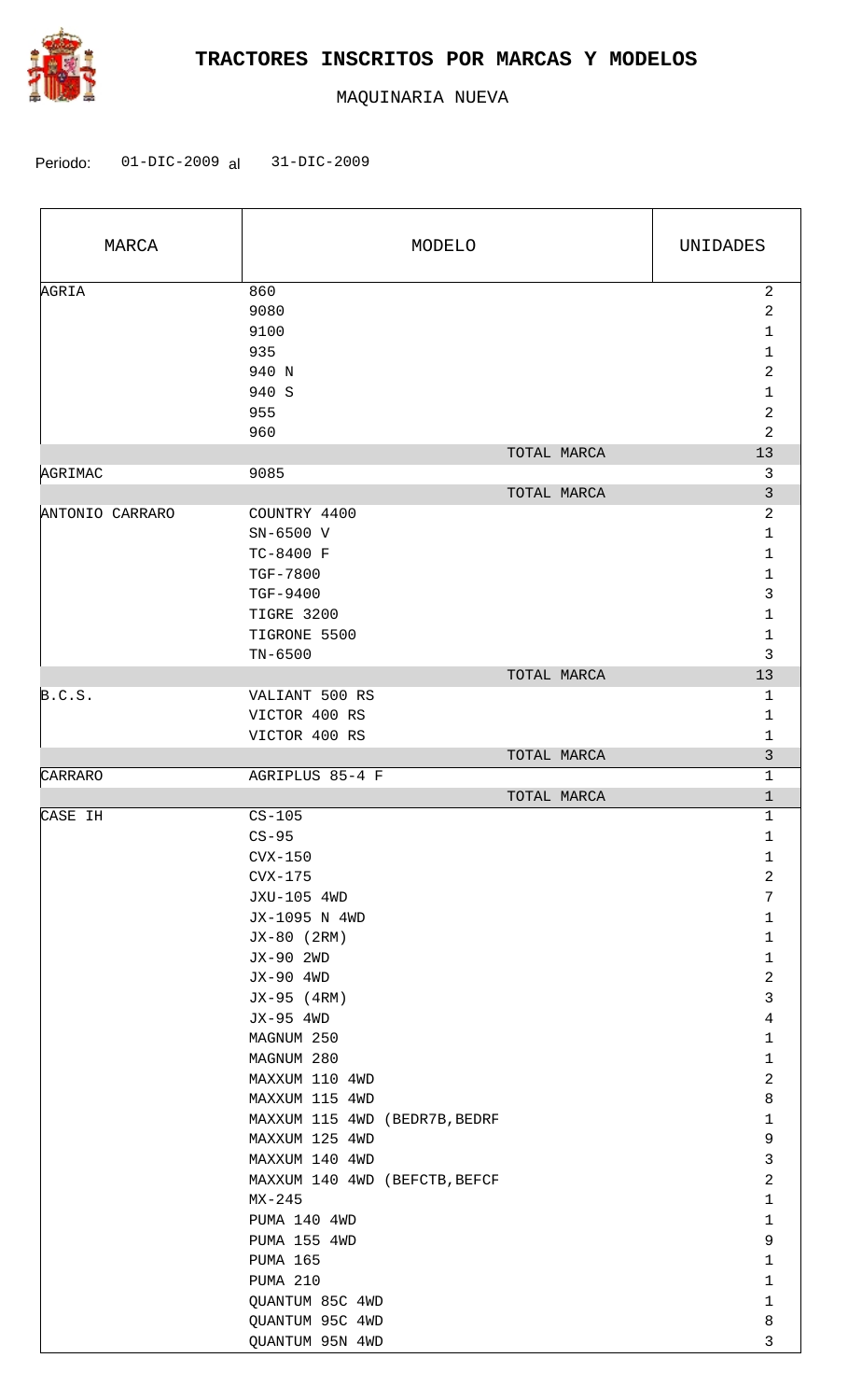

| MARCA      |                                                                                                                                                | MODELO      | UNIDADES                                                                                         |
|------------|------------------------------------------------------------------------------------------------------------------------------------------------|-------------|--------------------------------------------------------------------------------------------------|
| CLAAS      | ARION 510<br>ARION 610 C<br>ARION 620<br>ARION 630 C<br>AXOS 330<br>NECTIS 247 F 4RM<br>NECTIS 257 F 4RM<br>NECTIS 267 F 4RM                   | TOTAL MARCA | 76<br>$\mathbf 1$<br>$\mathbf{1}$<br>1<br>$\mathbf 1$<br>$\overline{2}$<br>$\mathbf 1$<br>1<br>1 |
| DEUTZ-FAHR | AGROFARM 100 DT                                                                                                                                | TOTAL MARCA | 9<br>$\overline{c}$                                                                              |
|            | AGROFARM 410 DT<br>AGROKID 230 4WD<br>AGROPLUS F 100<br>AGROPLUS S 100<br>AGROTRON K 110<br>AGROTRON K 430<br>AGROTRON K 610<br>AGROTRON M 600 |             | 1<br>1<br>$\overline{2}$<br>1<br>1<br>1<br>1<br>$\mathbf{1}$                                     |
|            | AGROTRON M 610<br>AGROTRON M 620<br>AGROTRON M 640<br>AGROTRON M 650                                                                           |             | 4<br>3<br>1<br>$\mathbf 1$                                                                       |
|            | AGROTRON TTV 620                                                                                                                               | TOTAL MARCA | 1<br>21                                                                                          |
| DONGFENG   | DF-304                                                                                                                                         |             | 1                                                                                                |
|            |                                                                                                                                                | TOTAL MARCA | $\mathbf{1}$                                                                                     |
| FENDT      | FAVORIT 714 VARIO<br>210 P VARIO<br>210 V VARIO<br>310 VARIO<br>310 VARIO 4WD<br>311 VARIO<br>312 VARIO<br>412 VARIO<br>414 VARIO<br>714 VARIO |             | 1<br>1<br>1<br>$\mathbf{1}$<br>$\overline{4}$<br>3<br>6<br>1<br>$\mathbf 1$<br>$\overline{4}$    |
|            | 716 VARIO<br>718 VARIO                                                                                                                         |             | $\mathbf{1}$<br>$\overline{2}$                                                                   |
|            | 820 VARIO                                                                                                                                      |             | 6                                                                                                |
| FENG SHOU  | 275                                                                                                                                            | TOTAL MARCA | 32<br>1                                                                                          |
|            |                                                                                                                                                | TOTAL MARCA | $\mathbf{1}$                                                                                     |
| FERRARI    | COBRAM 40.0 AR<br>COBRAM 50 AR<br>COBRAM 50 RS<br>COBRAM 65 AR<br>RAPTOR 40                                                                    | TOTAL MARCA | 1<br>1<br>1<br>$\mathbf 1$<br>7<br>11                                                            |
| FOTON      | $FT-404$                                                                                                                                       |             | 2                                                                                                |
|            |                                                                                                                                                | TOTAL MARCA | $\overline{a}$                                                                                   |
| GOLDONI    | TRANSCAR 40 RS                                                                                                                                 | TOTAL MARCA | 1<br>$\mathbf{1}$                                                                                |
|            |                                                                                                                                                |             |                                                                                                  |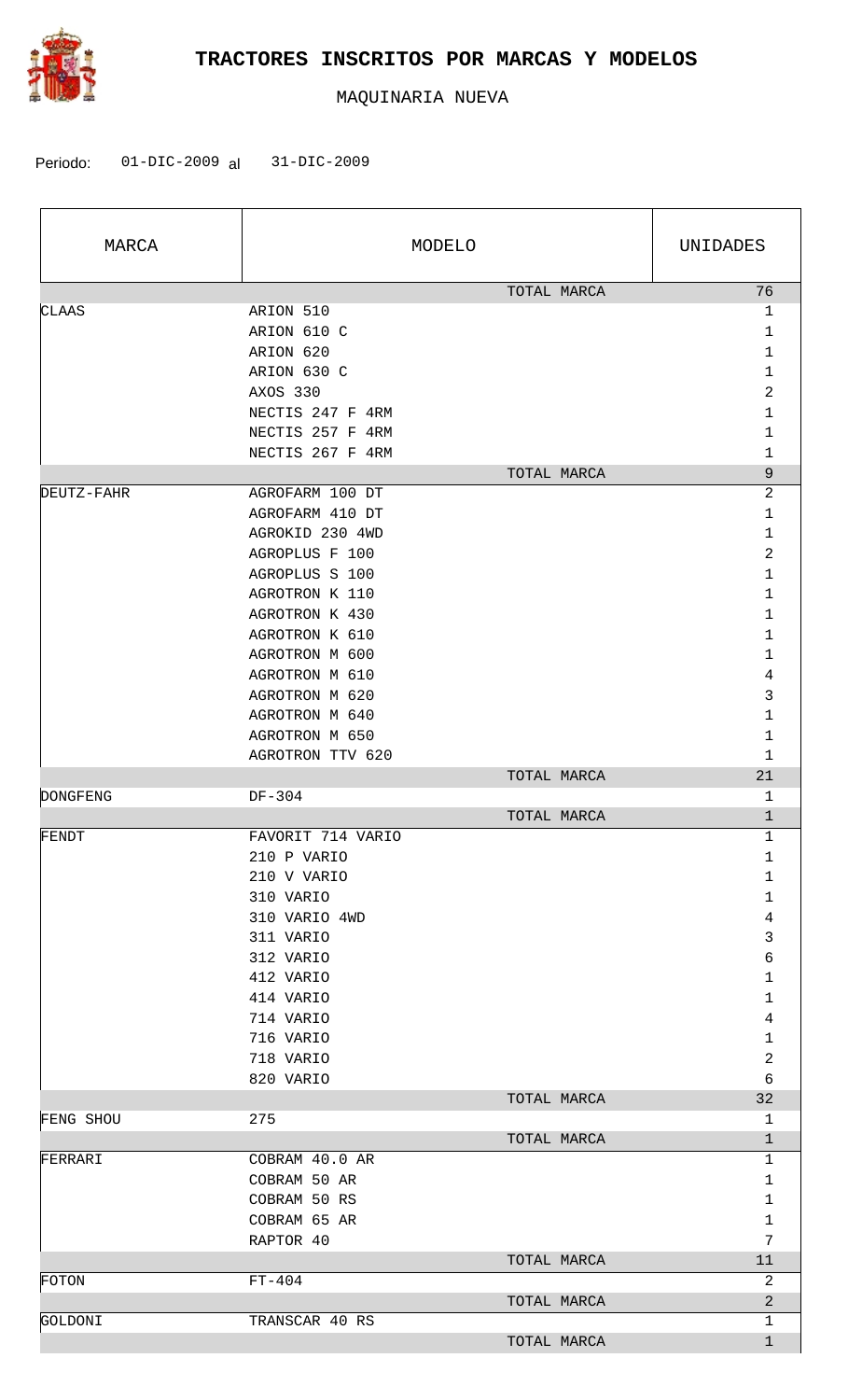

| MARCA             |                                               | MODELO      | UNIDADES                        |
|-------------------|-----------------------------------------------|-------------|---------------------------------|
| ISEKI             | TG-5470 FSRA<br>TM-3160 FRE4<br>TM-3200 FURE4 |             | $\sqrt{2}$<br>$\mathsf{3}$<br>2 |
|                   |                                               | TOTAL MARCA | $7\phantom{.}$                  |
| <b>JOHN DEERE</b> | GATOR HPX                                     |             | $\overline{a}$                  |
|                   | MILENIO 100 F                                 |             | 6                               |
|                   | MILENIO 20 A                                  |             | 1                               |
|                   | MILENIO 35 C                                  |             | $\overline{a}$                  |
|                   | MILENIO 35 C                                  |             | $\mathbf{1}$                    |
|                   | MILENIO 45 A                                  |             | 1                               |
|                   | MILENIO 50 A                                  |             | $\mathbf{1}$                    |
|                   | MILENIO 60 C                                  |             | $\mathbf{1}$<br>$\overline{a}$  |
|                   | MILENIO 60 C                                  |             |                                 |
|                   | MILENIO 70 A                                  |             | 8                               |
|                   | MILENIO 70 C                                  |             | 4                               |
|                   | MILENIO 70 V                                  |             | 2                               |
|                   | MILENIO 75 F                                  |             | $\overline{4}$                  |
|                   | MILENIO 85 F                                  |             | 4                               |
|                   | MILENIO 90 F                                  |             | $\overline{a}$<br>$1\,$         |
|                   | 20 C<br>25 C                                  |             | $\overline{a}$                  |
|                   | 2520                                          |             | 3                               |
|                   | 2520                                          |             | $1\,$                           |
|                   | 3036 E                                        |             | $\mathfrak{Z}$                  |
|                   | 3520                                          |             | 3                               |
|                   | 3720                                          |             | $\overline{a}$                  |
|                   | 4520                                          |             | 4                               |
|                   | 4520                                          |             | 1                               |
|                   | 4720                                          |             | 4                               |
|                   | 4720                                          |             | 1                               |
|                   | 5080 G 4WD                                    |             | $\mathbf{1}$                    |
|                   | 5080 GF 4WD                                   |             | $\mathbf{1}$                    |
|                   | 5080 M 4WD                                    |             | $\overline{a}$                  |
|                   | 5080 R                                        |             | $\mathsf{3}$                    |
|                   | 5090 G 4WD                                    |             | $\mathbf{1}$                    |
|                   | 5090 GF 4WD                                   |             | $\mathfrak{Z}$                  |
|                   | 5090 GV 4WD                                   |             | $\mathbf 1$                     |
|                   | 5090 M                                        |             | $\overline{4}$                  |
|                   | 5090 R                                        |             | $\mathfrak{Z}$                  |
|                   | 5100 GF 4WD                                   |             | $\overline{2}$                  |
|                   | 5100 M                                        |             | $\mathbf 1$                     |
|                   | 5100 R                                        |             | $\overline{4}$                  |
|                   | 5215 4WD                                      |             | $\overline{a}$                  |
|                   | 5315 F 2WD                                    |             | $\mathbf{1}$                    |
|                   | 5315 F 4WD                                    |             | $\mathsf{3}$                    |
|                   | 5315 V 4WD                                    |             | $\mathbf{1}$                    |
|                   | 5515 F 4WD                                    |             | 17                              |
|                   | 5515 HC 2WD                                   |             | $\mathbf{1}$                    |
|                   | 5515 4WD                                      |             | $\mathbf{2}$                    |
|                   | 5615 F 4WD                                    |             | 12                              |
|                   | 5820 4WD                                      |             | $\overline{a}$                  |
|                   | 60 C                                          |             | $\mathfrak{Z}$                  |
|                   | 6130 4WD                                      |             | $\mathbf{1}$                    |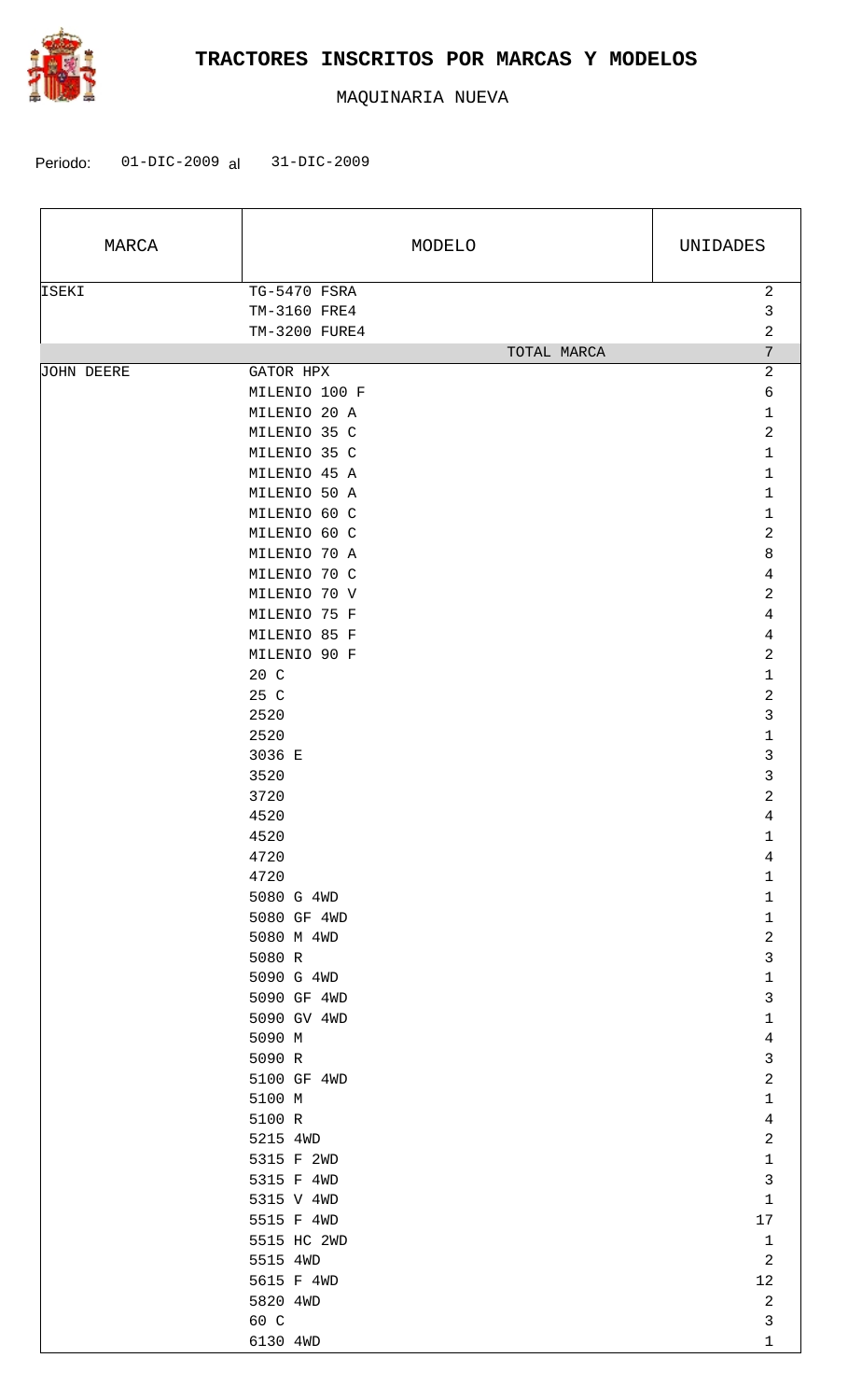

| MARCA      | MODELO                       | UNIDADES                     |
|------------|------------------------------|------------------------------|
| JOHN DEERE | 6225 2WD                     | $\mathbf 1$                  |
|            | 6225 4WD                     | $\mathfrak{Z}$               |
|            | 6230 4WD                     | $\mathsf{3}$                 |
|            | 6230 4WD                     | 14                           |
|            | 6230 4WD (EB34 EB44 ED34 ED4 | $\mathbf{3}$                 |
|            | 6330 4WD                     | $\overline{4}$               |
|            | 6330 4WD                     | 16                           |
|            | 6330 4WD (BD44)              | $\mathbf{1}$                 |
|            | 6330 4WD (FB34 FB44 FD34 FD4 | 9                            |
|            | 6430 4WD                     | $\mathfrak{Z}$               |
|            | 6530 4WD                     | $\mathbf 1$                  |
|            | 6530 4WD                     | 20                           |
|            | 6530 4WD (CB34 CB44 CD34 CD4 | 14                           |
|            | 6630 4WD<br>6630 4WD         | $\mathbf{3}$<br>$\mathsf{3}$ |
|            | 6630 4WD (DB34 DB44 DD34 DD4 | $\overline{4}$               |
|            | 6830                         | $\mathbf{1}$                 |
|            | 6830                         | $\epsilon$                   |
|            | 6830 (AD44)                  | $\mathbf 1$                  |
|            | 6830 (ED44)                  | $\sqrt{2}$                   |
|            | 6930                         | $\overline{c}$               |
|            | 6930                         | 15                           |
|            | 6930 (FD44)                  | $\mathbf{3}$                 |
|            | 7430                         | $\sqrt{2}$                   |
|            | 7430                         | $\overline{c}$               |
|            | 7530                         | $\overline{a}$               |
|            | 7530                         | $\overline{c}$               |
|            | 7530 (DD44)                  | $\overline{c}$               |
|            | 7730                         | $\overline{\mathbf{c}}$      |
|            | 7730                         | $\sqrt{2}$                   |
|            | 8230                         | $\mathbf 1$                  |
|            | 8245 R (HD44)                | $\sqrt{2}$                   |
|            | 8295 R (DD44)                | $\mathbf{1}$                 |
|            | 8295 R (JD44)<br>8430        | $\mathbf{1}$<br>$\mathbf{1}$ |
|            | TOTAL MARCA                  | 289                          |
| KIOTI      | $CK-22$ (4WD)                | 2                            |
|            | $CK-27$ (GGM/11)             | $\mathbf{1}$                 |
|            | CK-35 (EEM/22)               | $\overline{2}$               |
|            | DK-451 R (4RM)               | $\mathbf{1}$                 |
|            | DK-501 R (4RM)               | $\mathbf{1}$                 |
|            | DK-551 C (4RM)               | $\sqrt{2}$                   |
|            | DK-551 (4RM)                 | $\mathbf{1}$                 |
|            | DK-751                       | $\mathbf{1}$                 |
|            | DK-901 C                     | $\mathbf{1}$                 |
|            | DK-904                       | $\mathbf{1}$                 |
|            | $EX-40$ 4WD                  | $\mathbf{1}$                 |
|            | TOTAL MARCA                  | 14                           |
| KUBOTA     | $B-1410$                     | $\overline{a}$               |
|            | B-1610 D                     | $\overline{a}$               |
|            | B-1820 D<br>B-2530 DB        | $\overline{a}$<br>$\sqrt{2}$ |
|            | B-3030 HDB                   | $\overline{a}$               |
|            |                              |                              |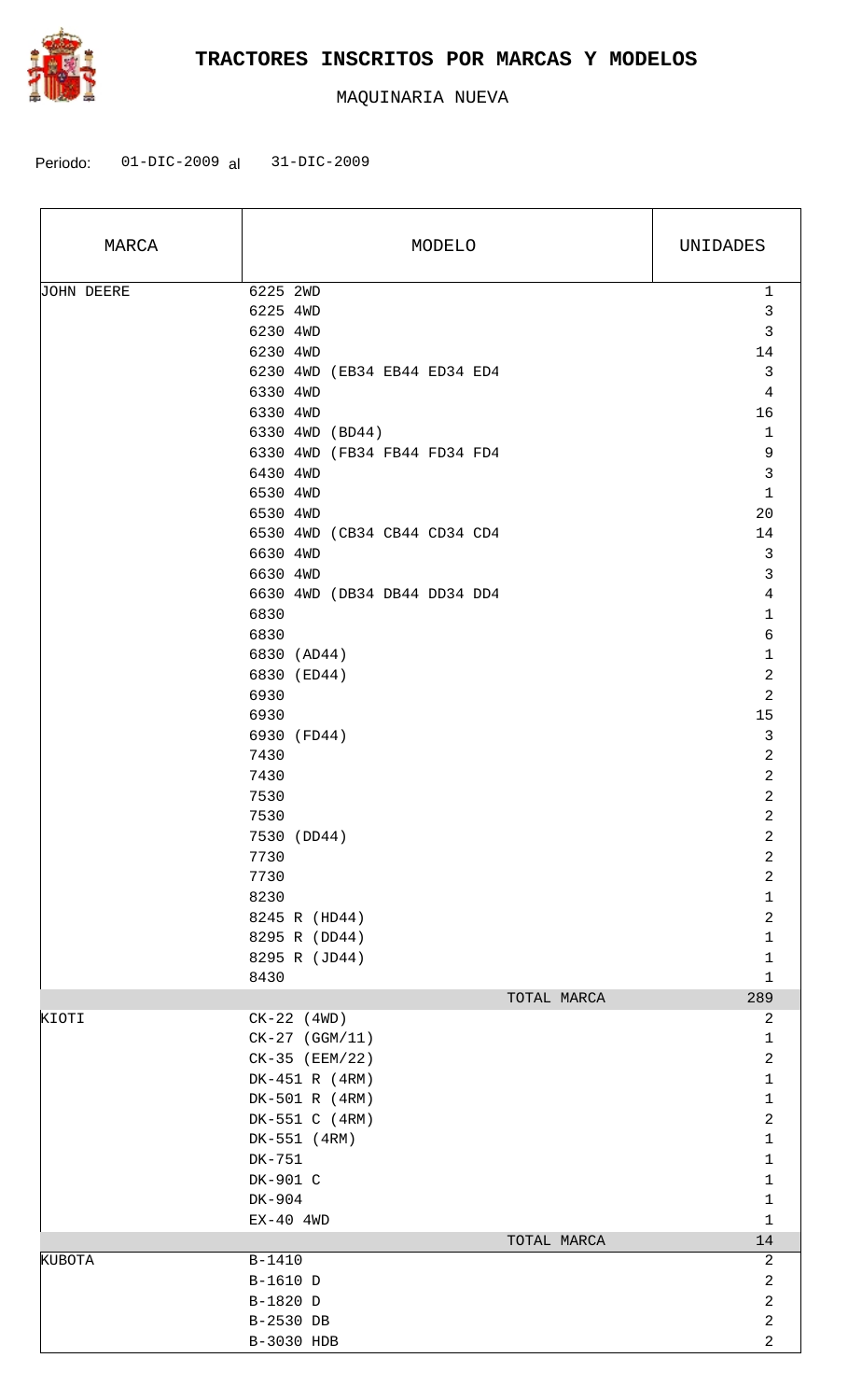

| MARCA         | MODELO                  |             | UNIDADES                      |
|---------------|-------------------------|-------------|-------------------------------|
| <b>KUBOTA</b> | $L - 3200$              |             | 5                             |
|               | $L - 5040$              |             | 2                             |
|               | ME-8200 DT N            |             | $\mathbf 1$                   |
|               | ME-8200 DTNC            |             | 1                             |
|               | ME-9000 DT              |             | $\mathbf 1$                   |
|               | $M-108$ S               |             | 5                             |
|               | $M-128$ X               |             | $\overline{\mathbf{c}}$       |
|               | M-6040 DTN              |             | 3                             |
|               | M-7040 DT               |             | $\overline{\mathbf{c}}$       |
|               | M-7040 DTNQ             |             | 1                             |
|               | M-7040 DTQ              |             | 3                             |
|               | M-8540 DTN              |             | $\mathbf 1$                   |
|               | M-8540 DTNQ             |             | 4                             |
|               | M-8540 DTQ              |             | $1\,$                         |
|               | M-9540 DT               |             | $\,4$                         |
|               | M-9540 DTL              |             | 5                             |
|               | M-9540 DTQ              |             | 8                             |
|               | RTV-900                 |             | $1\,$                         |
|               |                         | TOTAL MARCA | 60                            |
| KUKJE         | BRANSON 2800            |             | $\mathbf{1}$                  |
|               |                         | TOTAL MARCA | $\mathbf 1$                   |
| LAMBORGHINI   | REKORD 70               |             | 1                             |
|               | <b>RF.70</b>            |             | $\mathbf 1$                   |
|               | RF.80 TARGET            |             | $\overline{\mathbf{c}}$       |
|               | RF.90 TARGET            |             | $\overline{\mathbf{c}}$       |
|               | R1.55 4WD               |             | $\overline{\mathbf{c}}$       |
|               | R3 EVO 100 DT           |             | 4                             |
|               | R3 EVO 100 2RM          |             | 1                             |
|               | R3 EVO 110 DT           |             | 1                             |
|               | R3 EVO 85 DT            |             | 1                             |
|               | R3.100 TB               |             | 4                             |
|               | R3.95 TB 4WD            |             | 5                             |
|               | R4.105                  |             | $\mathbf 1$                   |
|               | R6.110                  |             | $\mathbf 1$                   |
|               | R6.115                  |             | $\mathbf{1}$                  |
|               |                         | TOTAL MARCA | 27                            |
| LANDER        | 635 DTN                 |             | 2                             |
|               | 742-DT                  |             | $\mathbf 1$<br>$\mathfrak{Z}$ |
| LANDINI       | ALPINE-85               | TOTAL MARCA | 1                             |
|               | LANDPOWER 125 T3        |             | $\mathbf 1$                   |
|               | LANDPOWER 135 T3        |             | $\mathbf 1$                   |
|               | LANDPOWER 165 T3        |             | $\mathbf{1}$                  |
|               | LEGEND 165 TDI          |             | $\mathbf 1$                   |
|               | MISTRAL 55 4RM          |             | $\mathbf 1$                   |
|               | POWER FARM 100 HC (2RM) |             | $\mathbf 1$                   |
|               | POWER FARM 100 (4RM)    |             | 5                             |
|               | POWER FARM 90 HC (2RM)  |             | $\mathbf 1$                   |
|               | POWER FARM 90 (4RM)     |             | $\mathbf 1$                   |
|               | POWER FARM 95 LP 4WD    |             | $\mathbf 1$                   |
|               | REX DT-85 F             |             | $\mathbf 1$                   |
|               | REX-100 F 4WD           |             | $\mathbf{3}$                  |
|               | REX-100 GT 4WD          |             | 6                             |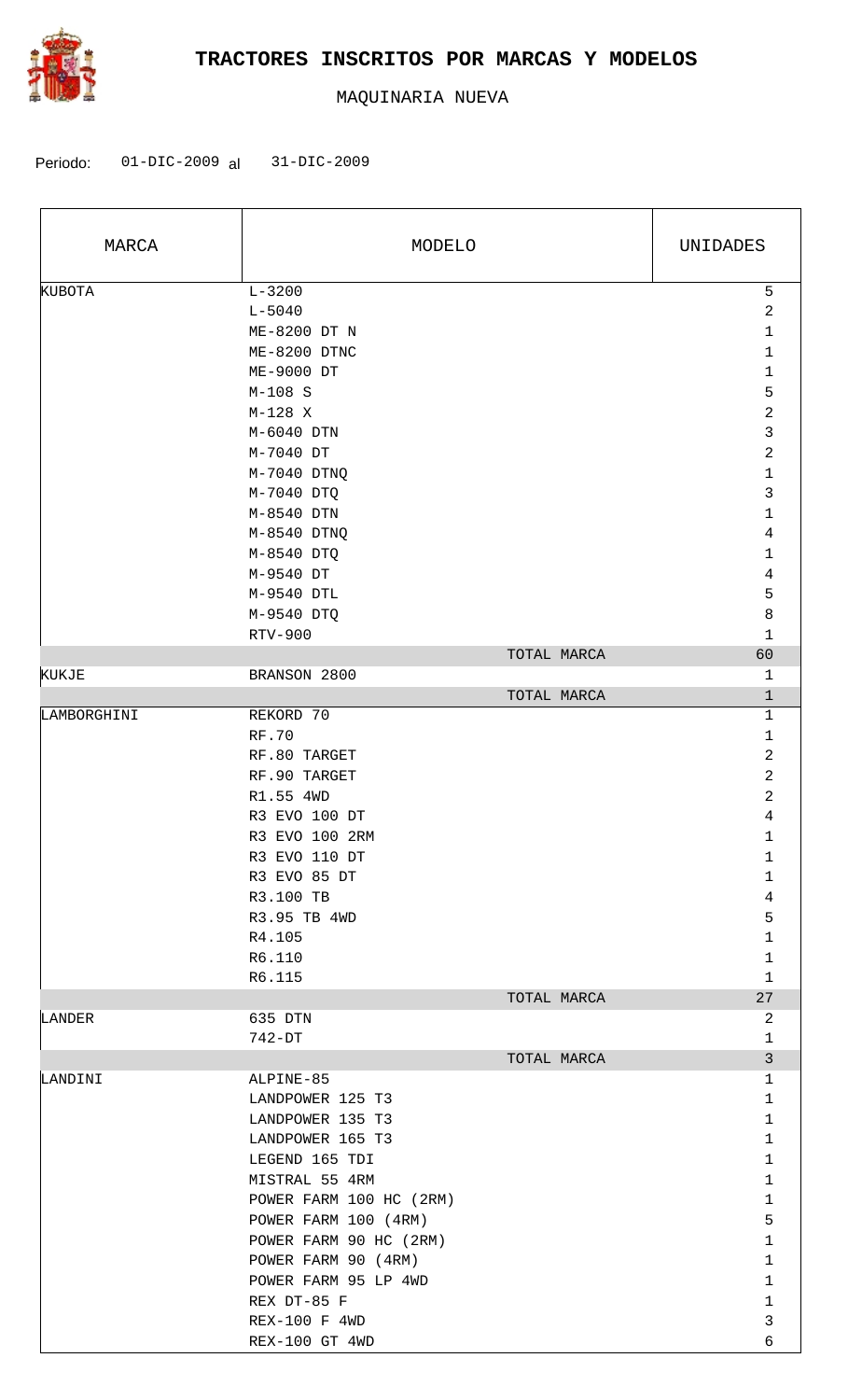

| MARCA           | MODELO                  |             | UNIDADES       |
|-----------------|-------------------------|-------------|----------------|
| LANDINI         | REX-105 F 4WD           |             | $\mathbf{1}$   |
|                 | REX-105 GT 4WD          |             | $\mathfrak{Z}$ |
|                 | REX-80 F 4WD            |             | $\mathbf 1$    |
|                 | REX-80 F 4WD TECHNO     |             | $\overline{c}$ |
|                 | REX-90 F 4WD            |             | $\mathbf{1}$   |
|                 | REX-90 F 4WD TECHNO     |             | 5              |
|                 | REX-90 GT 4WD           |             | $\mathbf{1}$   |
|                 | TREKKER 100 M (TIPO T3) |             | $\mathbf 1$    |
|                 | TREKKER 105 F           |             | $\mathbf{1}$   |
|                 | TREKKER 105 M (TIPO T3) |             | $\overline{c}$ |
|                 | TREKKER 85 F            |             | $\mathbf 1$    |
|                 | TREKKER 95 F            |             | $\mathbf{1}$   |
|                 | VISION 100 4WD          |             | $\mathbf{1}$   |
|                 | VISION 100 4WD          |             | $\overline{c}$ |
|                 | VISION 105 4WD          |             | $\overline{a}$ |
|                 |                         |             |                |
|                 |                         | TOTAL MARCA | 50             |
| LS.             | $U - 60$                | TOTAL MARCA | 2              |
|                 |                         |             | $\overline{a}$ |
| LS MTRON LTD    | CT-27 HST               |             | $\mathbf{1}$   |
|                 | 2840                    |             | 1              |
|                 |                         | TOTAL MARCA | $\overline{a}$ |
| MASSEY FERGUSON | MF-1540 FSR             |             | $\overline{c}$ |
|                 | $MF-2415$               |             | 2              |
|                 | $MF-2415$               |             | $\mathbf 1$    |
|                 | MF-5435 4RM             |             | $\overline{4}$ |
|                 | MF-5445 2RM             |             | 1              |
|                 | MF-5445 4RM             |             | $\overline{c}$ |
|                 | MF-5460 4RM             |             | $\overline{c}$ |
|                 | MF-5465 4RM             |             | $\mathbf{1}$   |
|                 | MF-5465 4RM             |             | $\sqrt{2}$     |
|                 | MF-5475 4RM             |             | $\mathbf 1$    |
|                 | MF-6465                 |             | $\overline{c}$ |
|                 | MF-6465                 |             | $\mathbf 1$    |
|                 | $MF-6475$               |             | $\mathbf{1}$   |
|                 | MF-6480                 |             | $\overline{4}$ |
|                 | MF-6485                 |             | $\sqrt{2}$     |
|                 | MF-7495                 |             | $\mathbf{1}$   |
|                 | 3455 C                  |             | $\mathbf 1$    |
|                 | 3625 S 4RM              |             | $\mathbf 1$    |
|                 | 3635 F 4RM              |             | $\sqrt{2}$     |
|                 | 3645 F 4RM              |             | 3              |
|                 | 3645 S 4RM              |             | $\mathbf 1$    |
|                 | 3645 4RM                |             | $\overline{a}$ |
|                 | 3655 F 4RM              |             | $\mathbf 1$    |
|                 | 6495                    |             | $\overline{a}$ |
|                 |                         | TOTAL MARCA | 42             |
| MC.CORMICK      | $C-100$ MAX $(4RM)$     |             | 5              |
|                 | $C-90$ MAX $(4RM)$      |             | $\mathbf 1$    |
|                 | $F-105$ 4WD             |             | $\overline{a}$ |
|                 | F-80 4WD TECHNO         |             | $\mathbf 1$    |
|                 | F-90 4WD TECHNO         |             | 2              |
|                 | GM-50 4WD               |             | $\mathbf 1$    |
|                 | $MTX-120$               |             | $\mathbf{1}$   |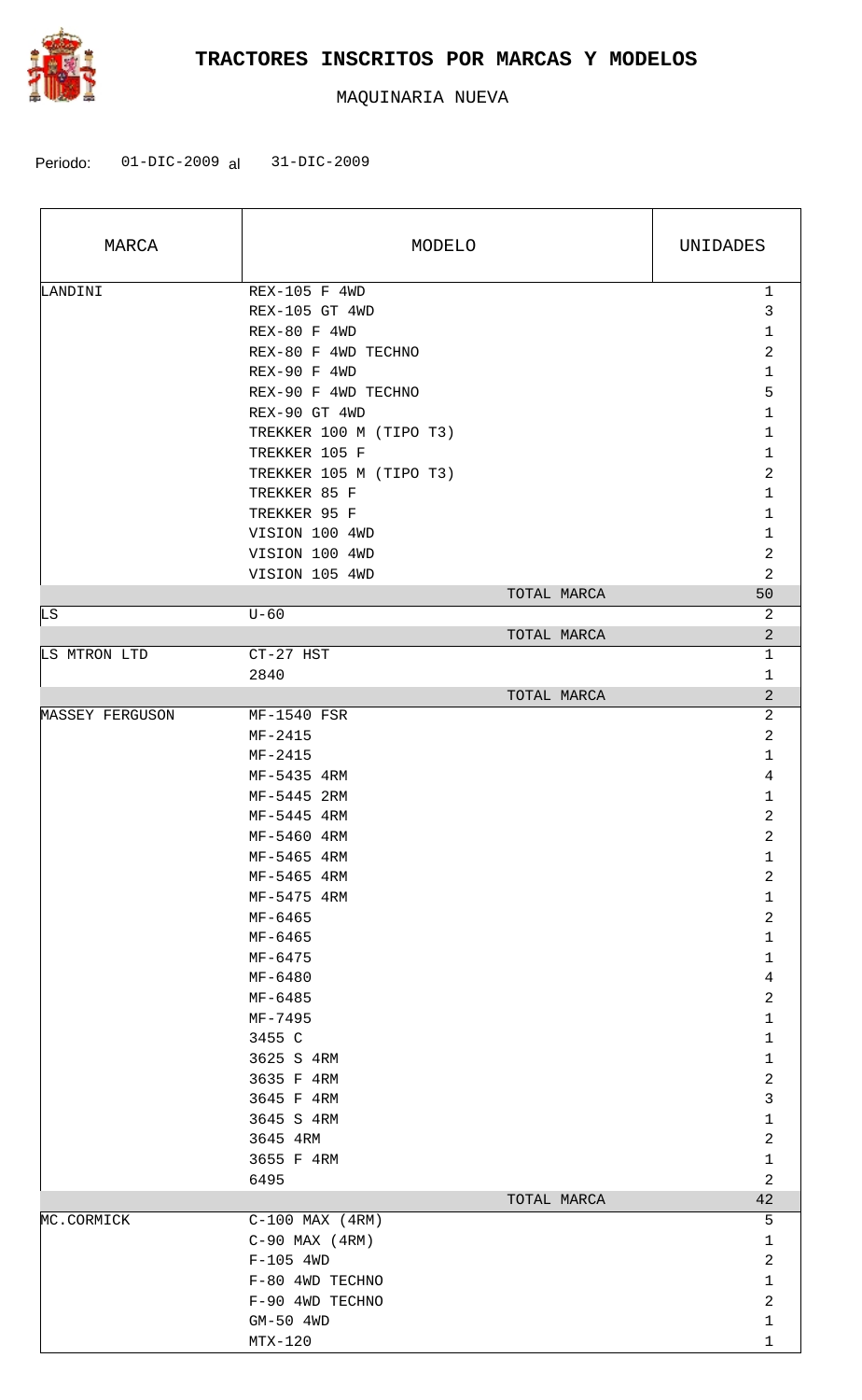

| MARCA       |                             | MODELO      | UNIDADES       |
|-------------|-----------------------------|-------------|----------------|
| MC.CORMICK  | $T-105$ M (TIPO T3)         |             | $\mathbf{1}$   |
|             | $T-105$ (TIPO T3)           |             | 1              |
|             |                             | TOTAL MARCA | 15             |
| MERLO       | MULTIFARMER 30.6 TOP 2      |             | 1              |
|             | MULTIFARMER 30.9            |             | 1              |
|             | P32.6 TOP                   |             | 1              |
|             |                             | TOTAL MARCA | $\mathfrak{Z}$ |
| NEW HOLLAND | $TCE-50$ (4WD)              |             | 5              |
|             | $TC-21$ D $4WD$             |             | 5              |
|             | $TC-24$ D                   |             | 3              |
|             | $TC-31$ DA                  |             | 3              |
|             | $TC-35$ DA                  |             | $\mathbf{1}$   |
|             | $TC-35$ DA                  |             | 1              |
|             | TD-4020 F                   |             | 5              |
|             | TD-4030 F                   |             | 3              |
|             | TD-4040 F                   |             | $\mathfrak{Z}$ |
|             | TD-5030 4WD                 |             | $\mathbf 1$    |
|             | TD-5050 2WD                 |             | 5              |
|             | TD-5050 4WD                 |             | 16             |
|             | TD-80 D 2WD                 |             | $\mathfrak{Z}$ |
|             | $TD-80$ D $4WD$             |             | $\mathbf{1}$   |
|             | TD-95 D 4WD                 |             | $\mathbf 1$    |
|             | TK-100 A                    |             | 3              |
|             | TK-4050 M                   |             | $\overline{2}$ |
|             | $TK-4060$                   |             | $\overline{4}$ |
|             | TL-100 A 4WD                |             | $\mathbf 1$    |
|             | $TM-155$<br>$TN-60$ A $4WD$ |             | 1              |
|             |                             |             | 1              |
|             | TN-60 VA 4WD                |             | 1<br>4         |
|             | TN-75 NA 4WD                |             |                |
|             | TN-75 VA 4WD                |             | 5<br>1         |
|             | $TN-75N$ (4WD)              |             | $\sqrt{2}$     |
|             | TN-85 FA 4WD                |             | $\mathbf{1}$   |
|             | TN-95 A 4WD<br>TN-95 FA 4WD |             | 10             |
|             | TN-95 NA 4WD                |             | 2              |
|             | TN-95 VA 4WD                |             | $\overline{a}$ |
|             | TS-100 A 4WD                |             | $\mathbf{1}$   |
|             | $TZ-24$ D                   |             | $\mathbf{1}$   |
|             | $T - 1570$                  |             | $\mathbf{1}$   |
|             | $T-3030$ (4WD)              |             | 3              |
|             | T-4020 4WD                  |             | $\mathbf{1}$   |
|             | T-4030 F 4WD                |             | 4              |
|             | T-4030 V 4WD                |             | $\mathbf 1$    |
|             | $T-4030$ 4WD                |             | $\mathbf{1}$   |
|             | T-4040 F 4WD                |             | 4              |
|             | T-4040 4WD                  |             | $\mathbf{1}$   |
|             | T-4050 F 4WD                |             | 25             |
|             | T-4050 N 4WD                |             | 4              |
|             | T-4050 V 2WD                |             | 2              |
|             | $T-4050$ 4WD                |             | 17             |
|             | T-5050 4WD                  |             | $\mathbf{3}$   |
|             | T-5060 4WD                  |             | 15             |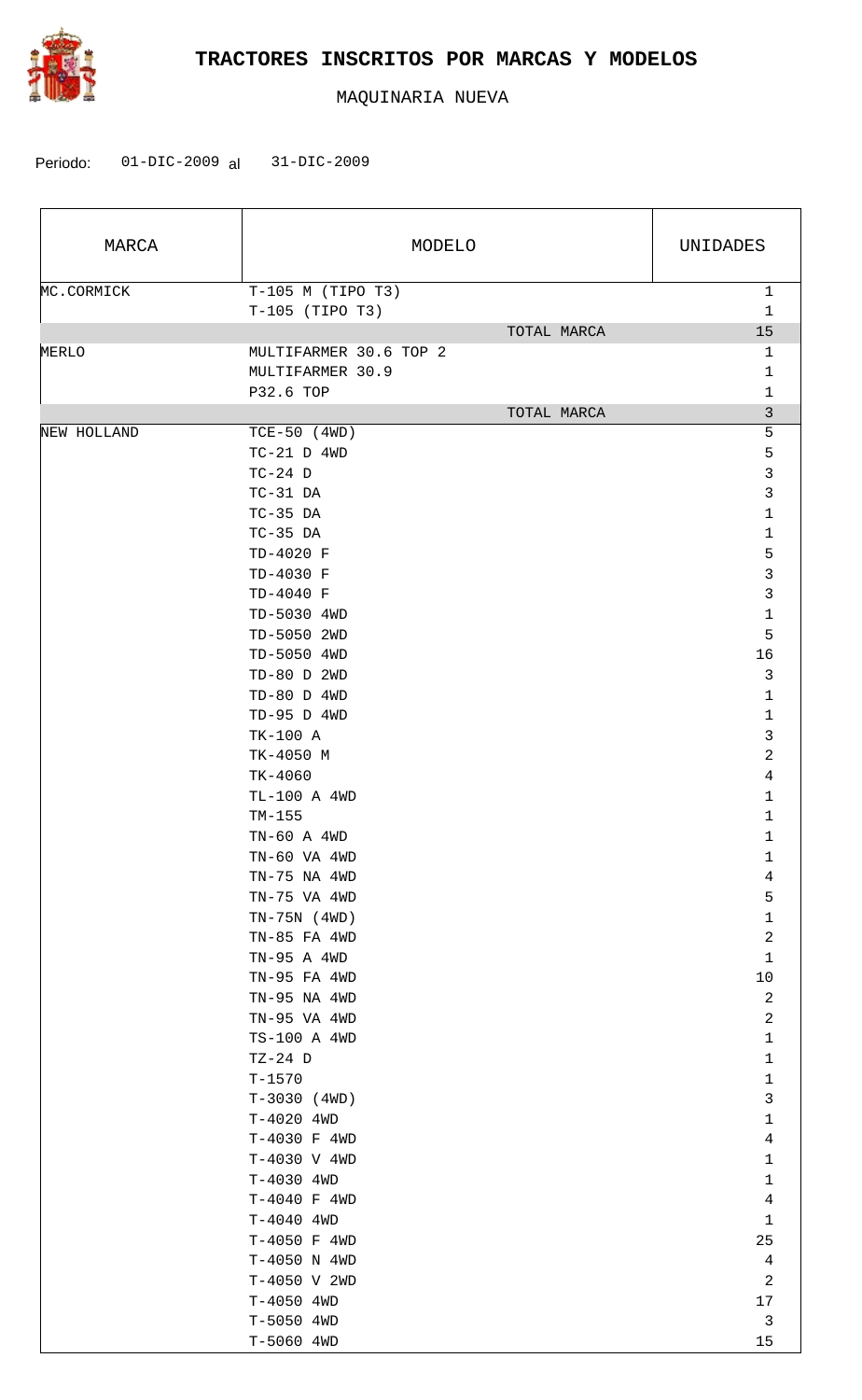

| MARCA       | MODELO                                | UNIDADES          |
|-------------|---------------------------------------|-------------------|
| NEW HOLLAND | T-6010 2WD<br>T-6010 4WD              | $\mathbf{1}$<br>4 |
|             | T-6010 4WD                            | 6                 |
|             | T-6020 4WD                            | $\mathbf 1$       |
|             | T-6030 4WD                            | $10$              |
|             | T-6030 4WD                            | $\overline{4}$    |
|             | T-6030 4WD (BDDR7B, BDDRFB, BD        | $\overline{c}$    |
|             | T-6030 4WD (BDKC7B, BDKCFB)           | $\mathbf 1$       |
|             | T-6050 4WD<br>T-6050 4WD              | 5<br>$\mathbf 2$  |
|             | T-6080 4WD                            | 1                 |
|             | T-6080 4WD                            | $10$              |
|             | $T - 7030$                            | 7                 |
|             | $T - 7030$                            | 2                 |
|             | $T - 7040$                            | $\overline{c}$    |
|             | $T - 7040$                            | $1\,$             |
|             | $T - 7050$                            | 1                 |
|             | $T - 7060$                            | 1                 |
|             | $T - 7520$                            | 1                 |
|             | $T - 7550$                            | 1                 |
|             | $T - 8030$                            | 2                 |
|             | TOTAL MARCA                           | 245               |
| PASQUALI    | EOS 5.40 AR                           | 1                 |
|             | EOS 5.50                              | $\overline{c}$    |
|             | EOS 5.50                              | 1                 |
|             | EOS 6.65                              | 1                 |
|             | ERA 9.30                              | 1                 |
|             | ORION 7.85 EP                         | 1                 |
|             | ORION 7.95 DS                         | 1                 |
|             | $VANTH-5.30$                          | $\overline{a}$    |
|             | VANTH-5.40                            | $\mathbf{1}$      |
|             | $VANTH-5.40$                          | 3                 |
|             | VANTH-5.40                            | 2                 |
|             | $VANTH-6.40$                          | $\mathbf{1}$      |
|             | TOTAL MARCA                           | 17                |
| SAME        | DORADO F 100                          | 5                 |
|             | DORADO F 90                           | 3                 |
|             | DORADO S 100                          | 1                 |
|             | DORADO S 75                           | 4                 |
|             | DORADO 86 DT                          | $\mathbf 1$       |
|             | EXPLORER 3 100 DT                     | 9                 |
|             | EXPLORER 3 100 TB                     | 3<br>4            |
|             | EXPLORER 3 110 DT<br>EXPLORER 3 85 DT | $\mathbf 1$       |
|             | EXPLORER 95 TB 4WD                    | 7                 |
|             | FRUTTETO II 100                       | 1                 |
|             | FRUTTETO 3 100                        | $\mathbf 1$       |
|             | IRON 130                              | 1                 |
|             | IRON 160                              | $\overline{a}$    |
|             | SILVER 110                            | 1                 |
|             | SOLARIS 55                            | $\overline{a}$    |
|             | SOLARIS 55 4WD                        | $\overline{4}$    |
|             | TIGER 70                              | 3                 |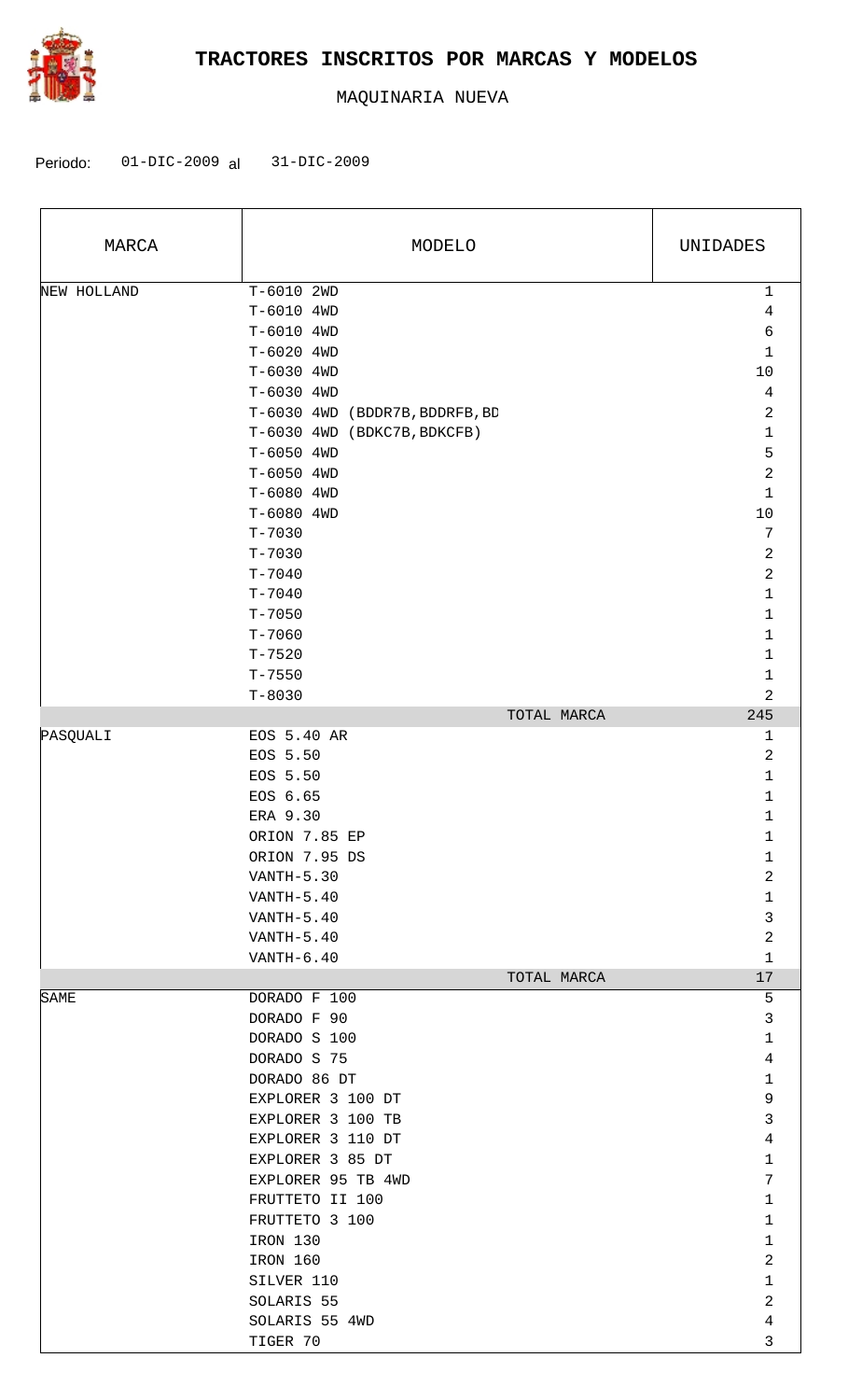

| MARCA            |              | MODELO          | UNIDADES       |
|------------------|--------------|-----------------|----------------|
|                  |              | TOTAL MARCA     | 53             |
| TONG YANG        | $T-233$ HST  |                 | $\overline{a}$ |
|                  | $T - 353$    |                 | $\mathbf{1}$   |
|                  | $T - 903$    |                 | $\overline{2}$ |
|                  |              | TOTAL MARCA     | 5              |
| <b>VALPADANA</b> | 1550 (4WD)   |                 | $\mathbf{1}$   |
|                  |              | TOTAL MARCA     | $\mathbf{1}$   |
| <b>VALTRA</b>    | $A-92$ (4WD) |                 | 3              |
|                  | $N-101$      |                 | 5              |
|                  | $N-111$ E    |                 | $\mathbf 1$    |
|                  | $N - 121$    |                 | 3              |
|                  | $N - 141$    |                 | $\overline{a}$ |
|                  | $N-92$       |                 | $\overline{a}$ |
|                  | $T-151$ E    |                 | $\overline{4}$ |
|                  | $T-191$      |                 | $\overline{2}$ |
|                  |              | TOTAL MARCA     | 22             |
| <b>YANMAR</b>    | $EF-227$     |                 | $\mathbf{1}$   |
|                  | $EF-230$     |                 | $\mathbf{1}$   |
|                  | $KE-160$     |                 | $\overline{2}$ |
|                  |              | TOTAL MARCA     | $\overline{4}$ |
| <b>YTO</b>       | $YTO-554$    |                 | $\mathbf{1}$   |
|                  |              | TOTAL MARCA     | $\mathbf{1}$   |
|                  |              | TOTAL TRACTORES | 1050           |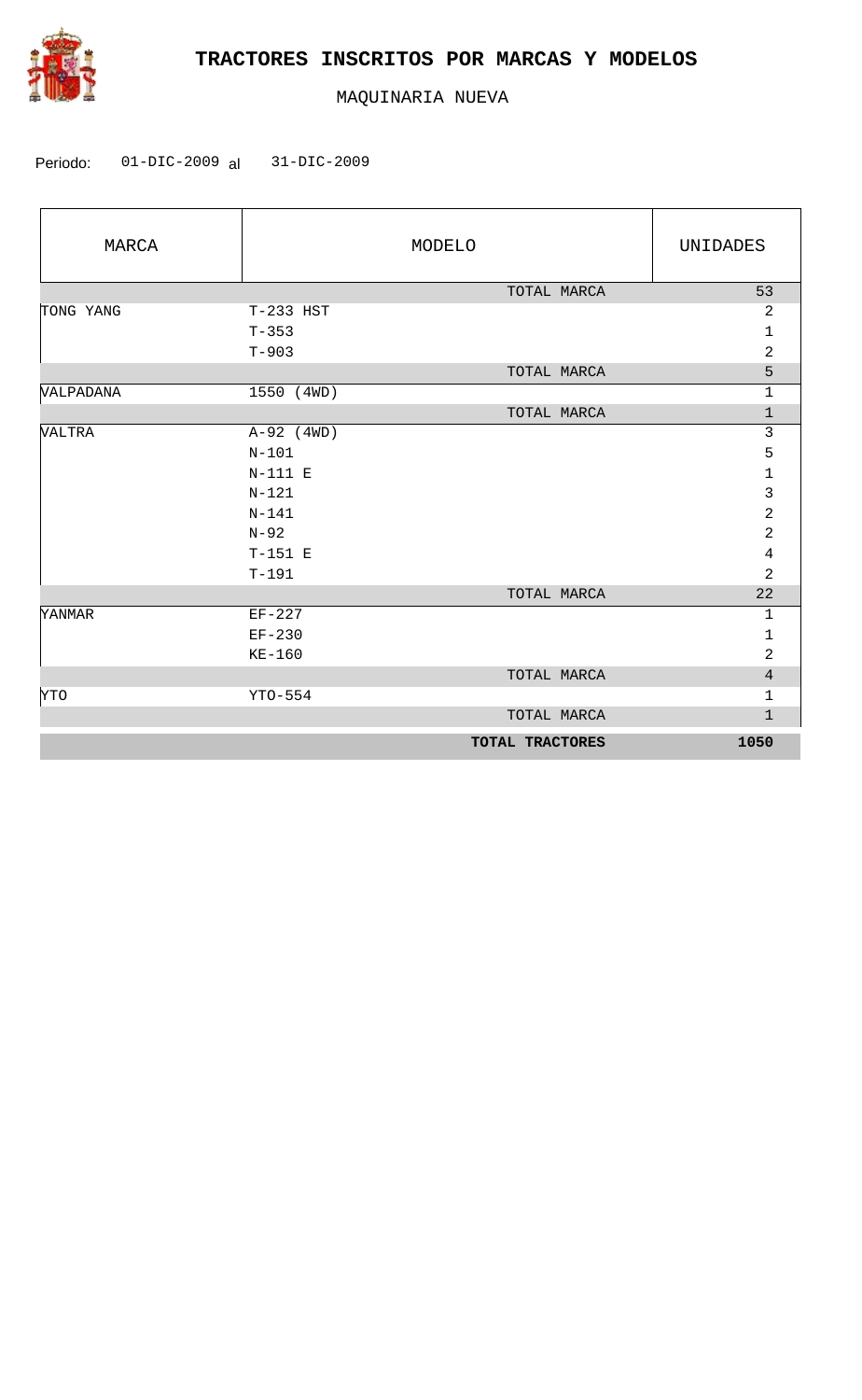

### **MAQUINARIA AUTOMOTRIZ INSCRITA POR COMUNIDADES AUTÓNOMAS**

MAQUINARIA NUEVA

|                    |                |       |               |             |          |              | DE RECOLECCIÓN |          |              |             |          |          |              |         |          |                      |                                  |
|--------------------|----------------|-------|---------------|-------------|----------|--------------|----------------|----------|--------------|-------------|----------|----------|--------------|---------|----------|----------------------|----------------------------------|
|                    | CEREAL         | FORRA |               | REMOLA      |          | VIBRA        | <b>BARRE</b>   | PLATA    | VENDI<br>MIA | HORTA       |          | OTRAS    | TOTAL        | EQUIPOS | TRACTO   | <b>OTRAS</b><br>AUTO | TOTAL<br><b>AUTOMO</b><br>TRICES |
|                    |                | JE    | PATATAS       | CHA         | ALGODÓN  | <b>DORES</b> | <b>DORAS</b>   | FORMAS   | DORAS        | LIZAS       | MADERA   | MAQ.     | RECOL. CARGA |         | CARROS   | MOTRIC.              |                                  |
| <b>ANDALUCIA</b>   | Λ              |       | O<br>$\Omega$ | $\Omega$    | $\Omega$ | 2            | $\Omega$       | $\Omega$ | $\Omega$     | 0           | $\Omega$ | $\Omega$ |              | 5       |          | $\Omega$             | 10                               |
| ARAGON             |                |       | O<br>$\Omega$ | $\Omega$    | O        | 0            | $\Omega$       |          | O            | 0           |          | 0        |              |         |          |                      |                                  |
| <b>ASTURIAS</b>    |                |       |               | $\Omega$    | ∩        | $\Omega$     | $\Omega$       | $\Omega$ |              | 0           |          | O        |              |         |          |                      |                                  |
| <b>CANARIAS</b>    |                |       |               | $\Omega$    | ∩        | 0            | $\Omega$       | 0        |              | ი           |          |          |              |         |          |                      |                                  |
| CASTILLA Y LEON    |                |       |               | $\Omega$    |          |              | $\Omega$       | 0        |              | ი           |          | 0        |              |         |          |                      |                                  |
| CASTILLA-LA MANCHA |                |       |               | C           |          | 0            | $\Omega$       | 0        |              |             |          | 0        |              |         |          |                      |                                  |
| CATALUÑA           |                |       |               |             |          | 0            | $\Omega$       |          |              |             |          | 0        |              |         |          |                      |                                  |
| C.VALENCIANA       |                |       |               |             |          | 0            | $\Omega$       | 0        |              | 0           |          |          |              |         |          |                      |                                  |
| <b>EXTREMADURA</b> |                |       |               |             |          | 0            | $\Omega$       | 2        |              | 0           |          |          |              |         |          |                      |                                  |
| <b>GALICIA</b>     |                |       |               | $\Omega$    |          | 0            | $\mathbf 0$    | 0        | 0            | 0           |          |          |              |         |          |                      |                                  |
| PAIS VASCO         |                |       |               | $\Omega$    | $\Omega$ | 0            | $\mathbf 0$    | 0        |              | 0           |          | 0        |              |         |          |                      |                                  |
| RIOJA (LA)         |                |       | O<br>$\Omega$ | $\Omega$    | $\Omega$ | 0            | $\Omega$       |          | $\Omega$     | 0           |          | $\Omega$ |              |         | $\Omega$ |                      |                                  |
| <b>TOTAL</b>       | $\overline{4}$ | 1     | $\Omega$      | $\mathbf 0$ | $\Omega$ | 3            | $\mathbf 0$    | 5        | $\mathbf{2}$ | $\mathbf 0$ |          | 3        | 19           | 22      | 6        | 6                    | 53                               |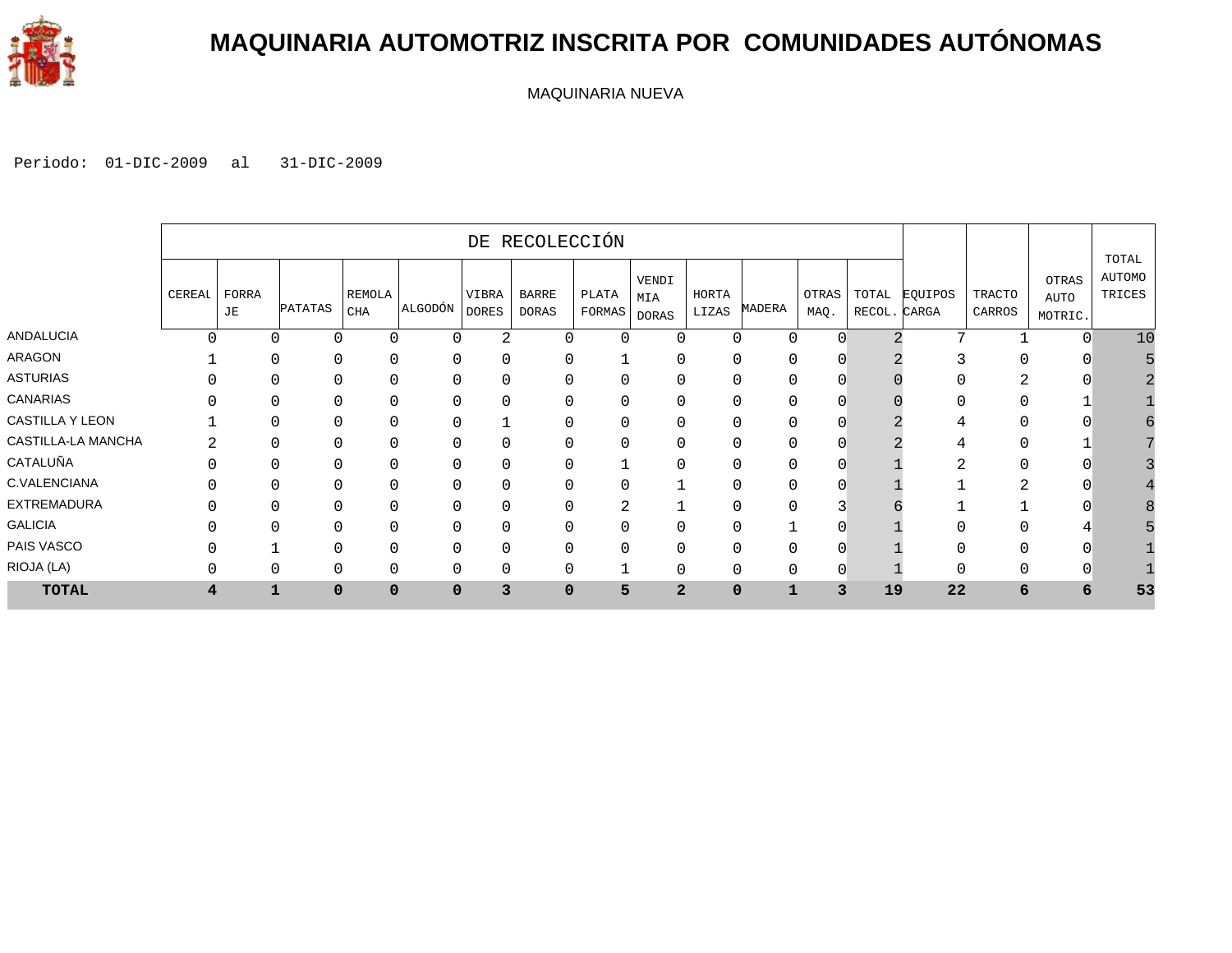

### **MAQUINARIA AUTOMOTRIZ INSCRITA POR PROVINCIAS Y COMUNIDADES AUTÓNOMAS**

MAQUINARIA NUEVA

|                    |                |                |                |                             |                |                       | DE RECOLECCIÓN               |                 |                              |                |                |                      |                 |                  |                  |                                        |                                  |
|--------------------|----------------|----------------|----------------|-----------------------------|----------------|-----------------------|------------------------------|-----------------|------------------------------|----------------|----------------|----------------------|-----------------|------------------|------------------|----------------------------------------|----------------------------------|
|                    | CEREAL         | FORRA<br>JE    | PATATAS        | <b>REMOLA</b><br><b>CHA</b> | ALGODÓN        | VIBRA<br><b>DORES</b> | <b>BARRE</b><br><b>DORAS</b> | PLATA<br>FORMAS | VENDI<br>MIA<br><b>DORAS</b> | HORTA<br>LIZAS | MADERA         | <b>OTRAS</b><br>MAQ. | TOTAL<br>RECOL. | EQUIPOS<br>CARGA | TRACTO<br>CARROS | <b>OTRAS</b><br><b>AUTO</b><br>MOTRIC. | TOTAL<br><b>AUTOMO</b><br>TRICES |
| ALMERIA            | $\mathbf 0$    | $\Omega$       | $\mathbf 0$    | $\mathbf 0$                 | $\mathbf 0$    | $\Omega$              | $\mathbf{0}$                 | $\mathbf 0$     | 0                            | $\mathbf 0$    | $\mathbf 0$    | $\mathbf 0$          | $\overline{0}$  | $\mathbf{1}$     | $\mathbf 0$      | $\mathbf 0$                            |                                  |
| CADIZ              | n              | 0              | $\mathbf 0$    | 0                           | $\mathbf 0$    | $\mathbf 0$           | 0                            | 0               | 0                            | 0              | $\mathbf 0$    | 0                    | 0               | 1                | 1                | 0                                      |                                  |
| JAEN               | C              | $\Omega$       | $\Omega$       | $\mathbf 0$                 | $\mathbf 0$    | 2                     | 0                            | $\mathbf 0$     | $\Omega$                     | $\mathbf{0}$   | $\mathbf 0$    | 0                    | $\overline{2}$  | 3                | $\Omega$         | 0                                      |                                  |
| MALAGA             | $\Omega$       | $\mathbf 0$    | 0              | 0                           | $\mathbf 0$    | $\mathbf 0$           | 0                            | 0               | 0                            | 0              | $\mathbf 0$    | 0                    | 0               | 2                | $\mathbf 0$      | 0                                      |                                  |
| ANDALUCIA          | $\Omega$       | $\Omega$       | $\mathbf 0$    | $\Omega$                    | $\overline{0}$ | 2                     | 0                            | $\Omega$        | $\Omega$                     | $\mathbf 0$    | $\Omega$       | $\Omega$             | $\overline{2}$  | 7                | $\mathbf{1}$     | $\mathbf 0$                            | 10                               |
| HUESCA             | $\Omega$       | 0              | $\Omega$       | $\mathbf 0$                 | $\mathbf 0$    | $\Omega$              | 0                            | $\mathbf 0$     | 0                            | $\Omega$       | $\mathbf 0$    | 0                    | $\Omega$        | 1                | $\mathbf 0$      | $\mathbf 0$                            |                                  |
| ZARAGOZA           | 1              | $\mathbf 0$    | 0              | $\mathbf 0$                 | $\mathbf 0$    | 0                     | 0                            | 1               | 0                            | $\mathbf 0$    | $\mathbf 0$    | 0                    | 2               | 2                | $\mathbf 0$      | $\mathbf 0$                            |                                  |
| ARAGON             | $\mathbf{1}$   | $\mathbf 0$    | $\mathbf{0}$   | $\mathbf 0$                 | $\mathbf 0$    | $\mathbf 0$           | 0                            | 1               | $\overline{0}$               | $\overline{0}$ | $\mathbf 0$    | $\mathbf{0}$         | $\overline{2}$  | 3                | $\overline{0}$   | $\mathbf 0$                            |                                  |
| OVIEDO             | $\mathbf 0$    | $\mathbf 0$    | 0              | $\mathbf 0$                 | 0              | $\mathbf 0$           | 0                            | $\mathbf 0$     | 0                            | 0              | $\mathbf 0$    | 0                    | $\overline{0}$  | 0                | 2                | 0                                      |                                  |
| ASTURIAS           | $\mathbf 0$    | $\mathbf{0}$   | $\mathbf{0}$   | $\mathbf{0}$                | $\overline{0}$ | $\mathbf 0$           | 0                            | $\overline{0}$  | $\overline{0}$               | $\overline{0}$ | $\mathbf{0}$   | $\overline{0}$       | $\Omega$        | $\overline{0}$   | $\overline{a}$   | $\mathbf 0$                            |                                  |
| SANTA CRUZ DE TENE | $\mathbf 0$    | $\Omega$       | 0              | $\mathbf 0$                 | $\mathbf 0$    | $\Omega$              | 0                            | $\mathbf 0$     | 0                            | 0              | $\mathbf 0$    | 0                    | 0               | 0                | $\mathbf 0$      | 1                                      |                                  |
| CANARIAS           | $\mathbf 0$    | $\mathbf{0}$   | $\overline{0}$ | $\mathbf{0}$                | $\mathbf{0}$   | $\mathbf{0}$          | 0                            | $\overline{0}$  | $\overline{0}$               | $\overline{0}$ | $\mathbf{0}$   | $\overline{0}$       | $\Omega$        | $\overline{0}$   | $\overline{0}$   | $\mathbf{1}$                           |                                  |
| AVILA              | 0              | $\Omega$       | 0              | $\mathbf 0$                 | 0              | $\Omega$              | 0                            | 0               | 0                            | $\mathbf{0}$   | $\mathbf 0$    | 0                    | 0               | 1                | $\mathbf 0$      | $\mathbf{0}$                           |                                  |
| LEON               | $\Omega$       | 0              | 0              | 0                           | $\mathbf 0$    | 1                     | 0                            | $\mathbf 0$     | 0                            | 0              | $\mathbf 0$    | 0                    | 1               | 2                | 0                | 0                                      |                                  |
| PALENCIA           | 1              | $\mathbf 0$    | $\mathbf 0$    | $\mathbf 0$                 | $\mathbf 0$    | $\mathbf 0$           | 0                            | $\mathbf 0$     | 0                            | $\mathbf 0$    | $\mathbf 0$    | 0                    | $\mathbf 1$     | $\mathbf{1}$     | $\mathbf{0}$     | $\mathbf 0$                            |                                  |
| CASTILLA Y LEON    | $\mathbf{1}$   | $\mathbf 0$    | $\mathbf 0$    | $\overline{0}$              | $\mathbf{0}$   | $\mathbf 1$           | 0                            | $\theta$        | 0                            | 0              | $\overline{0}$ | 0                    | $\overline{2}$  | $\overline{4}$   | $\theta$         | $\mathbf 0$                            |                                  |
| ALBACETE           | $\Omega$       | $\Omega$       | 0              | $\mathbf 0$                 | $\mathbf 0$    | $\Omega$              | $\mathbf{0}$                 | $\Omega$        | 0                            | 0              | $\mathbf 0$    | 0                    | $\Omega$        | $\mathbf{1}$     | $\mathbf 0$      | $\mathbf{0}$                           |                                  |
| CIUDAD REAL        | 1              | 0              | $\Omega$       | $\Omega$                    | $\mathbf 0$    | $\mathbf 0$           | 0                            | $\Omega$        | $\Omega$                     | $\Omega$       | $\Omega$       | 0                    | 1               | 0                | $\Omega$         | 1                                      |                                  |
| TOLEDO             | 1              | 0              | 0              | 0                           | $\mathbf 0$    | $\mathbf 0$           | 0                            | 0               | 0                            | 0              | 0              | 0                    | 1               | 3                | $\mathbf 0$      | 0                                      |                                  |
| CASTILLA-LA MANCHA | $\overline{a}$ | $\mathbf{0}$   | $\overline{0}$ | $\mathbf{0}$                | $\theta$       | $\mathbf{0}$          | 0                            | $\overline{0}$  | $\overline{0}$               | $\mathbf{0}$   | $\mathbf{0}$   | $\overline{0}$       | $\overline{2}$  | $\overline{4}$   | $\overline{0}$   | $\mathbf{1}$                           |                                  |
| BARCELONA          | $\mathbf 0$    | 0              | 0              | 0                           | $\mathbf 0$    | $\mathbf 0$           | 0                            | $\mathbf 0$     | 0                            | $\mathbf 0$    | $\mathbf 0$    | 0                    | 0               | $\mathbf{1}$     | $\mathbf 0$      | 0                                      |                                  |
| LLEIDA             | 0              | $\mathbf 0$    | $\mathbf 0$    | $\mathbf 0$                 | $\mathbf 0$    | 0                     | $\mathbf{0}$                 | 1               | 0                            | $\mathbf 0$    | $\mathbf 0$    | 0                    | $\mathbf{1}$    | 1                | $\mathbf 0$      | $\mathbf{0}$                           |                                  |
| CATALUÑA           | $\overline{0}$ | $\overline{0}$ | $\overline{0}$ | $\mathbf{0}$                | $\mathbf 0$    | $\overline{0}$        | 0                            | 1               | $\overline{0}$               | $\overline{0}$ | $\mathbf{0}$   | $\overline{0}$       | 1               | $\overline{2}$   | $\overline{0}$   | $\mathbf 0$                            |                                  |
| ALICANTE           | $\Omega$       | 0              | 0              | $\mathbf 0$                 | 0              | $\Omega$              | 0                            | 0               | 0                            | 0              | $\mathbf 0$    | 0                    | $\overline{0}$  | 1                | $\mathbf 0$      | 0                                      |                                  |
| VALENCIA           | 0              | 0              | $\mathbf 0$    | $\mathbf 0$                 | $\mathbf 0$    | $\mathbf 0$           | $\mathsf 0$                  | $\mathbf 0$     | 1                            | $\mathbf 0$    | $\mathbf 0$    | 0                    | $\mathbf 1$     | 0                | $\overline{2}$   | 0                                      |                                  |
| C.VALENCIANA       | $\mathbf 0$    | $\overline{0}$ | $\overline{0}$ | $\overline{0}$              | $\theta$       | $\mathbf 0$           | 0                            | $\theta$        | $\mathbf{1}$                 | 0              | $\overline{0}$ | $\overline{0}$       | $\mathbf{1}$    | $1\,$            | $\overline{a}$   | $\mathbf 0$                            |                                  |
| BADAJOZ            | 0              | 0              | 0              | $\mathbf 0$                 | $\mathbf 0$    | 0                     | 0                            | $\overline{2}$  | 1                            | 0              | $\mathbf 0$    | 0                    | 3               | $\mathbf{1}$     | $\mathbf 0$      | 0                                      |                                  |
| CACERES            | $\Omega$       | $\Omega$       | $\Omega$       | $\mathbf 0$                 | $\mathbf 0$    | $\mathbf 0$           | $\mathbf{0}$                 | $\Omega$        | $\Omega$                     | $\Omega$       | $\Omega$       | 3                    | 3               | 0                | 1                | $\mathbf{0}$                           |                                  |
| EXTREMADURA        | $\Omega$       | $\Omega$       | $\Omega$       | $\Omega$                    | $\overline{0}$ | $\Omega$              | 0                            | 2               | $\mathbf{1}$                 | $\Omega$       | $\Omega$       | 3                    | б               | $\mathbf{1}$     | $\mathbf{1}$     | $\Omega$                               | 8                                |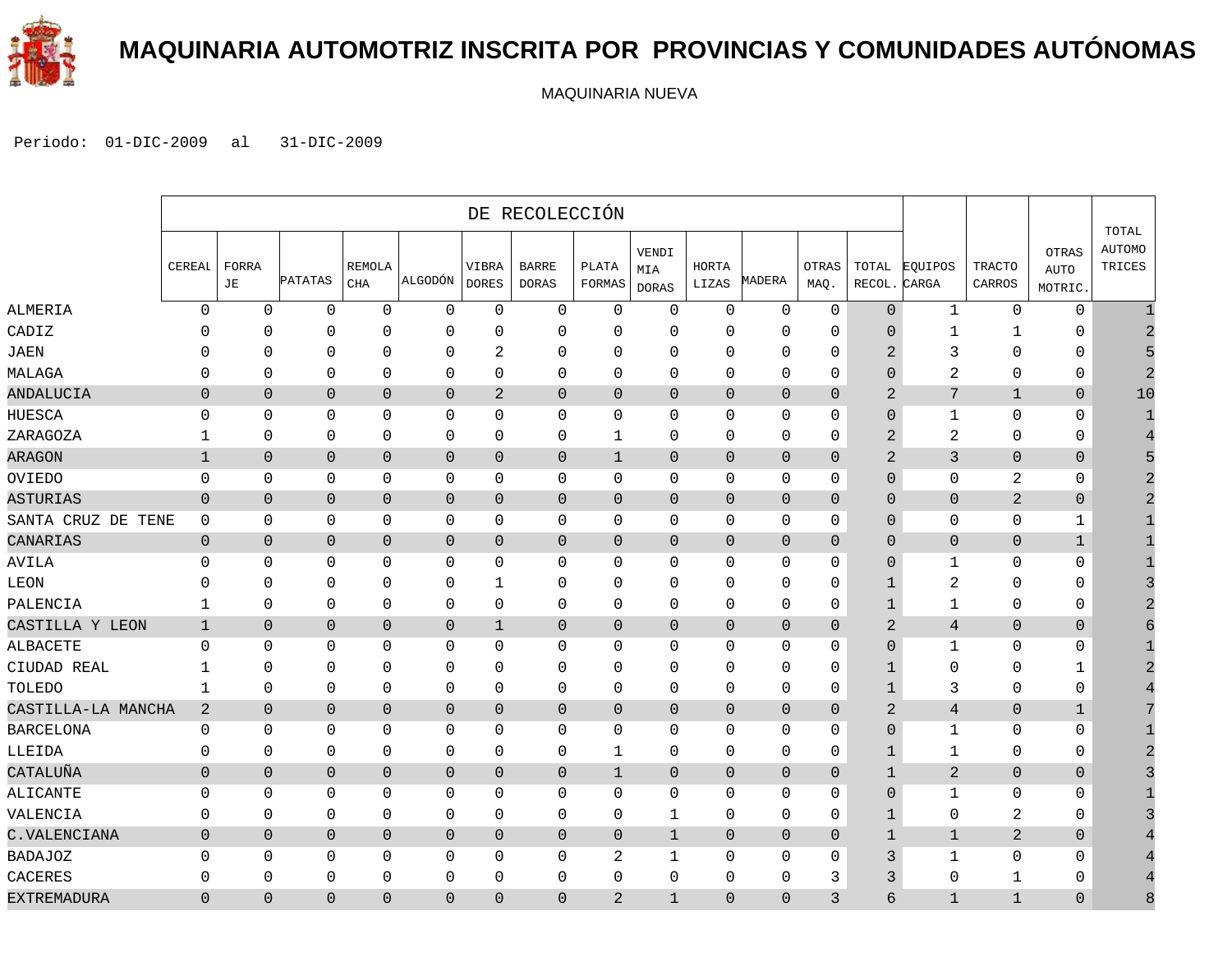

### **MAQUINARIA AUTOMOTRIZ INSCRITA POR PROVINCIAS Y COMUNIDADES AUTÓNOMAS**

MAQUINARIA NUEVA

|              |                |                |                |                |                |                       | DE RECOLECCIÓN |                 |                              |                |                |                |                       |                |                         |                          |                           |
|--------------|----------------|----------------|----------------|----------------|----------------|-----------------------|----------------|-----------------|------------------------------|----------------|----------------|----------------|-----------------------|----------------|-------------------------|--------------------------|---------------------------|
|              | CEREAI         | FORRA<br>JE    | <b>PATATAS</b> | REMOLA<br>CHA  | ALGODÓN        | VIBRA<br><b>DORES</b> | BARRE<br>DORAS | PLATA<br>FORMAS | VENDI<br>MIA<br><b>DORAS</b> | HORTA<br>LIZAS | MADERA         | OTRAS<br>MAQ.  | TOTAL<br>RECOL. CARGA | EQUIPOS        | <b>TRACTO</b><br>CARROS | OTRAS<br>AUTO<br>MOTRIC. | TOTAL<br>AUTOMO<br>TRICES |
| A CORUÑA     | $\Omega$       |                |                | $\mathbf{0}$   | 0              |                       |                | $\Omega$        | $\Omega$                     |                |                | $\mathbf{0}$   |                       | 0              | 0                       |                          |                           |
| LUGO         | $\Omega$       | $\Omega$       | $\mathbf{0}$   | $\mathbf{0}$   | $\mathbf{0}$   | $\Omega$              | 0              | $\Omega$        | $\Omega$                     |                | 0              | $\Omega$       |                       | 0              | $\mathbf{0}$            | 2                        |                           |
| OURENSE      | $\Omega$       | $\Omega$       | $\Omega$       | $\mathbf{0}$   | $\mathbf{0}$   | $\Omega$              | $\Omega$       | $\Omega$        | $\Omega$                     |                | $\Omega$       | $\Omega$       |                       | O              | $\Omega$                |                          |                           |
| GALICIA      | $\Omega$       | $\Omega$       | $\Omega$       | $\overline{0}$ | $\overline{0}$ | $\Omega$              | 0              | $\Omega$        | $\Omega$                     | $\Omega$       | $\mathbf{1}$   | $\Omega$       |                       | 0              | $\Omega$                | 4                        |                           |
| GUIPUZCOA    | $\Omega$       |                | 0              | $\mathbf 0$    | 0              | $\mathbf{0}$          | 0              | $\Omega$        | $\Omega$                     |                | 0              | $\mathbf 0$    |                       | 0              | $\mathbf{0}$            | 0                        |                           |
| PAIS VASCO   | $\overline{0}$ |                | 0              | $\mathbf{0}$   | $\overline{0}$ | $\overline{0}$        | 0              | $\mathbf{0}$    | $\Omega$                     | $\Omega$       | $\mathbf{0}$   | $\Omega$       |                       | $\overline{0}$ | $\overline{0}$          | $\mathbf{0}$             |                           |
| LA RIOJA     | $\Omega$       | $\Omega$       | $\Omega$       | 0              | $\mathbf 0$    | $\Omega$              | 0              |                 | $\Omega$                     |                | 0              | $\mathbf 0$    |                       | $\mathbf 0$    | $\mathbf 0$             | 0                        |                           |
| RIOJA (LA)   | $\mathbf 0$    | $\overline{0}$ | 0              | $\mathbf 0$    | $\mathbf{0}$   | $\overline{0}$        | 0              |                 | $\overline{0}$               | $\overline{0}$ | $\overline{0}$ | $\overline{0}$ |                       | 0              | $\mathbf 0$             | $\mathbf 0$              |                           |
| <b>TOTAL</b> | 4              |                | $\mathbf 0$    | $\mathbf 0$    | $\Omega$       | 3                     | 0              | 5               | $\overline{2}$               | $\mathbf 0$    |                | 3              | 19                    | 22             | 6                       | 6                        | 53                        |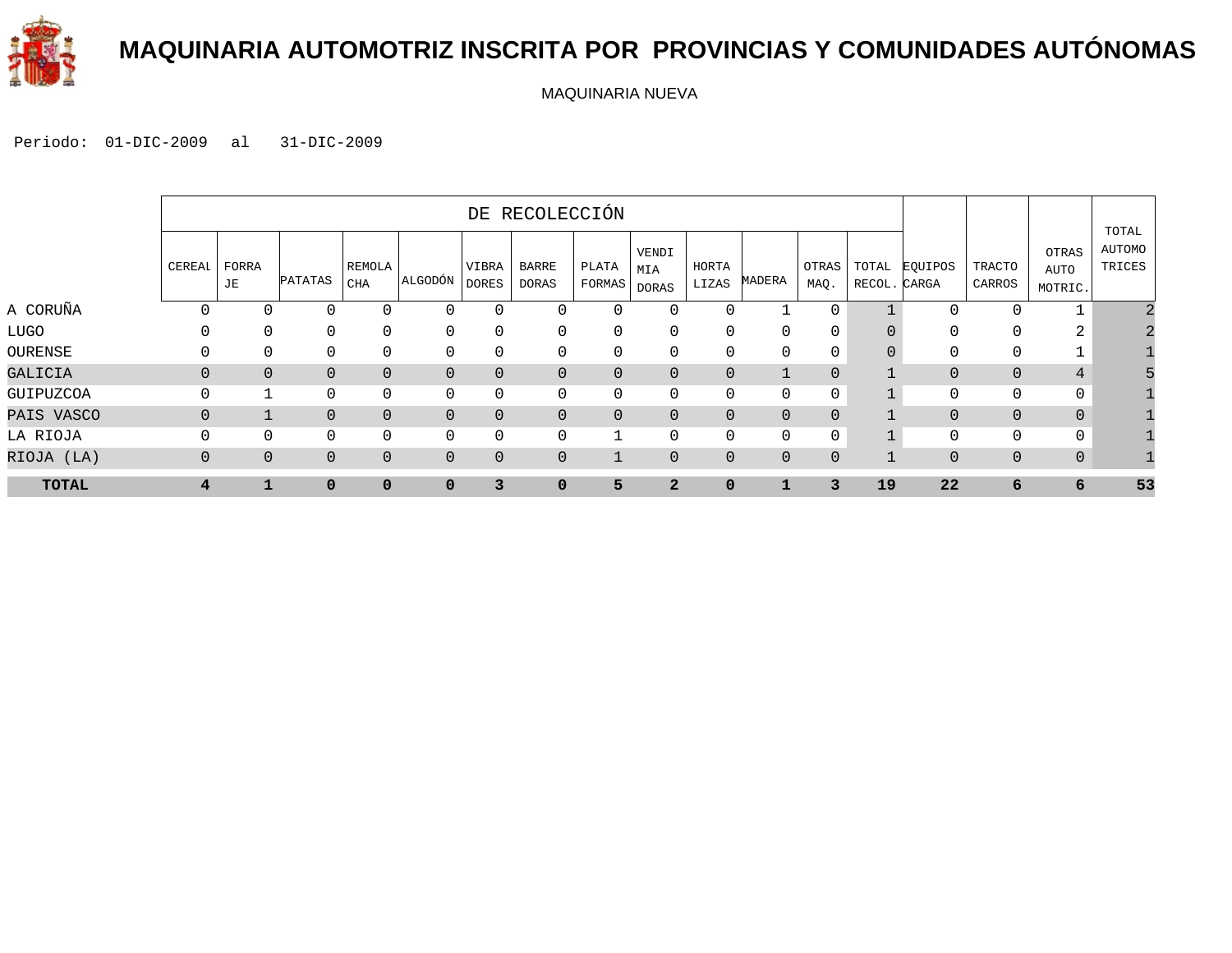

#### **MAQUINARIA AUTOMOTRIZ INSCRITA POR MARCAS**

MAQUINARIA NUEVA

|                 | DE RECOLECCIÓN |              |                |                             |             |                       |                              |                 |                       |                |          |                |                 |                  |                         |                                 |                                  |
|-----------------|----------------|--------------|----------------|-----------------------------|-------------|-----------------------|------------------------------|-----------------|-----------------------|----------------|----------|----------------|-----------------|------------------|-------------------------|---------------------------------|----------------------------------|
|                 | CEREAL         | FORRA<br>JE  | <b>PATATAS</b> | <b>REMOLA</b><br><b>CHA</b> | ALGODÓN     | VIBRA<br><b>DORES</b> | <b>BARRE</b><br><b>DORAS</b> | PLATA<br>FORMAS | VENDI<br>MIA<br>DORAS | HORTA<br>LIZAS | MADERA   | OTRAS<br>MAQ.  | TOTAL<br>RECOL. | EQUIPOS<br>CARGA | <b>TRACTO</b><br>CARROS | OTRAS<br><b>AUTO</b><br>MOTRIC. | TOTAL<br><b>AUTOMO</b><br>TRICES |
| ANTONIO CARRARO | $\mathbf 0$    | $\mathbf{0}$ | $\mathbf 0$    | $\mathbf 0$                 | 0           | $\mathbf 0$           | 0                            | $\mathbf 0$     | $\mathbf 0$           | 0              | 0        | $\mathbf 0$    | $\Omega$        | $\mathbf 0$      | 3                       | $\mathbf 0$                     |                                  |
| <b>AUSA</b>     | $\mathbf 0$    | $\mathbf 0$  | 0              | O                           | $\Omega$    | $\mathbf 0$           | 0                            | $\Omega$        | $\Omega$              | $\Omega$       | 0        | $\Omega$       |                 | -1               | 0                       | $\cap$                          |                                  |
| <b>BILLO</b>    | 0              | $\mathbf 0$  | $\mathbf 0$    | $\Omega$                    | 0           | 0                     | 0                            | 2               | $\mathbf 0$           | $\Omega$       | $\Omega$ | $\mathbf 0$    |                 | $\Omega$         | 0                       | $\Omega$                        | $\mathcal{D}$                    |
| <b>BOBCAT</b>   | O              | $\mathbf 0$  | $\mathbf{0}$   | $\Omega$                    | $\Omega$    | $\mathbf{0}$          | 0                            | $\mathbf 0$     | $\Omega$              | $\Omega$       | $\Omega$ | $\Omega$       |                 | 2                | 0                       | $\Omega$                        | $\mathcal{D}$                    |
| CARON           | O              | $\mathbf 0$  | $\mathbf{0}$   | O                           | $\Omega$    | $\mathbf{0}$          | 0                            | $\mathbf 0$     | $\mathbf 0$           | $\Omega$       | 0        | $\Omega$       |                 | $\Omega$         | $\overline{2}$          | $\Omega$                        | 2                                |
| CATERPILLAR     | 0              | $\mathbf{0}$ | $\mathbf 0$    | 0                           | 0           | 0                     | 0                            | $\mathbf 0$     | $\Omega$              | $\Omega$       | 0        | $\Omega$       |                 | 2                | 0                       | $\Omega$                        | 2                                |
| <b>CLAAS</b>    | 2              | 1            | $\mathbf 0$    | $\mathbf 0$                 | $\mathbf 0$ | $\mathbf 0$           | 0                            | $\mathbf 0$     | $\mathbf 0$           | $\Omega$       | 0        | $\Omega$       |                 | $\Omega$         | 0                       | 0                               |                                  |
| <b>DECLOEDT</b> | $\Omega$       | $\mathbf 0$  | $\mathbf 0$    | $\mathbf 0$                 | 0           | $\mathbf 0$           | 0                            | $\mathbf 0$     | $\mathbf 0$           | 0              | 0        | 1              |                 | $\Omega$         | 0                       | $\mathbf{0}$                    |                                  |
| <b>FACMA</b>    | $\mathbf 0$    | $\mathbf 0$  | $\mathbf 0$    | $\mathbf 0$                 | 0           | $\mathbf{1}$          | 0                            | $\mathbf 0$     | $\mathbf{0}$          | 0              | 0        | $\overline{0}$ |                 | $\mathbf{0}$     | 0                       | $\mathbf{0}$                    |                                  |
| FARESIN         | $\Omega$       | $\mathbf 0$  | $\mathbf 0$    | 0                           | $\mathbf 0$ | $\mathbf 0$           | 0                            | 0               | $\mathbf{0}$          | $\Omega$       | 0        | $\Omega$       |                 | $\overline{2}$   | 0                       | 1                               |                                  |
| FARESIN-HANDLES | $\mathbf{0}$   | $\mathbf 0$  | $\mathbf{0}$   | $\Omega$                    | $\Omega$    | $\mathbf 0$           | 0                            | $\mathbf 0$     | $\Omega$              | $\Omega$       | 0        | $\Omega$       |                 |                  | 0                       | $\Omega$                        |                                  |
| HERMANOS MARTIN | $\Omega$       | $\mathbf{0}$ | $\mathbf 0$    | $\Omega$                    | 0           | 0                     | 0                            | 1               | $\mathbf 0$           | $\Omega$       | $\Omega$ | $\Omega$       |                 | $\Omega$         | 0                       | $\Omega$                        |                                  |
| $_{\rm JCB}$    | $\mathbf{0}$   | $\mathbf{0}$ | $\mathbf 0$    | $\Omega$                    | 0           | 0                     | 0                            | 0               | $\mathbf 0$           | $\Omega$       | $\Omega$ | $\Omega$       | O               | 6                | 0                       | O                               |                                  |
| KOMATSU         | 0              | $\mathbf{0}$ | $\mathbf{0}$   | O                           | 0           | $\mathbf{0}$          | 0                            | $\mathbf 0$     | $\mathbf 0$           | $\Omega$       | $\Omega$ | $\Omega$       | $\cap$          | 1                | 0                       | $\Omega$                        |                                  |
| KUHN            |                | $\mathbf 0$  | $\mathbf 0$    | 0                           | $\mathbf 0$ | $\mathbf 0$           | 0                            | $\mathsf 0$     | $\Omega$              | $\Omega$       | 0        | $\Omega$       |                 | $\Omega$         | 0                       | 1                               |                                  |
| LIEBHERR        | O              | $\mathbf 0$  | $\mathbf 0$    | $\Omega$                    | 0           | $\mathbf 0$           | 0                            | $\mathbf 0$     | $\Omega$              | $\Omega$       | 0        | $\Omega$       |                 | 1                | 0                       | $\Omega$                        |                                  |
| MANITOU         | 0              | $\mathbf 0$  | $\mathbf 0$    | $\mathbf 0$                 | 0           | 0                     | 0                            | $\mathbf 0$     | $\mathbf 0$           | $\Omega$       | 0        | $\Omega$       |                 | 2                | 0                       | $\Omega$                        |                                  |
| MARUYAMA        | 0              | $\mathbf 0$  | $\mathbf 0$    | $\mathbf 0$                 | 0           | $\mathbf 0$           | 0                            | 0               | $\mathbf 0$           | $\Omega$       | 0        | $\mathbf{0}$   |                 | $\mathbf 0$      | 0                       | 1                               |                                  |
| <b>MATBRO</b>   | 0              | $\mathbf 0$  | $\mathbf 0$    | $\Omega$                    | 0           | $\mathbf{0}$          | 0                            | $\mathbf 0$     | $\Omega$              | $\Omega$       | $\Omega$ | $\Omega$       | U               | 1                | 0                       | $\Omega$                        |                                  |
| MERLO           | 0              | $\mathbf 0$  | $\mathbf 0$    | O                           | $\Omega$    | $\mathbf 0$           | 0                            | $\mathbf 0$     | $\mathbf{0}$          | $\Omega$       | 0        | $\Omega$       |                 | 1                | 0                       | $\Omega$                        |                                  |
| MINORU          | 0              | $\mathbf{0}$ | 0              | $\mathbf 0$                 | 0           | 0                     | 0                            | 0               | $\mathbf 0$           | $\Omega$       | 0        | $\Omega$       |                 | $\Omega$         | 0                       | 1                               |                                  |
| MORESIL         | 0              | $\mathbf{0}$ | $\mathbf 0$    | $\Omega$                    | 0           | $\boldsymbol{2}$      | 0                            | 0               | $\mathbf 0$           | O              | 0        | $\Omega$       |                 | O                | 0                       | $\Omega$                        |                                  |
| NEW HOLLAND     | 2              | $\mathbf{0}$ | $\mathbf 0$    | 0                           | 0           | $\mathsf 0$           | 0                            | 0               | 2                     | 0              | $\Omega$ | 0              |                 | 1                | 0                       | 0                               |                                  |
| PASQUALI        | $\Omega$       | $\mathbf 0$  | $\mathbf 0$    | $\mathbf 0$                 | 0           | $\mathbf 0$           | 0                            | $\mathsf 0$     | $\overline{0}$        | 0              | 0        | $\mathbf 0$    | $\Omega$        | $\mathbf{0}$     | $1\,$                   | $\mathbf 0$                     |                                  |
| R.M.H           | Ω              | $\mathbf 0$  | $\mathbf 0$    | $\Omega$                    | $\mathbf 0$ | $\mathbf 0$           | 0                            | $\mathbf 0$     | $\mathbf{0}$          | $\Omega$       | 0        | $\Omega$       |                 | $\Omega$         | 0                       | $\mathbf{1}$                    |                                  |
| ROTOMIX         | 0              | $\mathbf{0}$ | $\mathbf 0$    | $\mathbf 0$                 | 0           | 0                     | 0                            | $\mathbf 0$     | $\mathbf 0$           | $\Omega$       | 0        | $\Omega$       | $\Omega$        | $\Omega$         | 0                       | 1                               |                                  |
| SPAPPIERI       | U              | $\Omega$     | $\Omega$       | $\Omega$                    | 0           | $\mathbf 0$           | 0                            | $\mathbf 0$     | $\Omega$              | $\Omega$       | $\Omega$ | 2              |                 | $\Omega$         | 0                       | $\Omega$                        | $\mathcal{D}$                    |
| TECNOFRUIT      | 0              | $\Omega$     | $\mathbf{0}$   | O                           | $\Omega$    | $\mathbf{0}$          | 0                            | $\overline{2}$  | $\Omega$              | $\Omega$       | 0        | $\mathbf{0}$   | 2               | $\Omega$         | 0                       | O                               | $\overline{2}$                   |
| VALMET          | $\mathbf{0}$   | $\mathbf{0}$ | $\mathbf{0}$   | $\Omega$                    | 0           | $\mathbf{0}$          | 0                            | $\mathbf 0$     | $\mathbf 0$           | 0              | 1        | $\Omega$       | $\mathbf{1}$    | $\Omega$         | 0                       | $\Omega$                        |                                  |